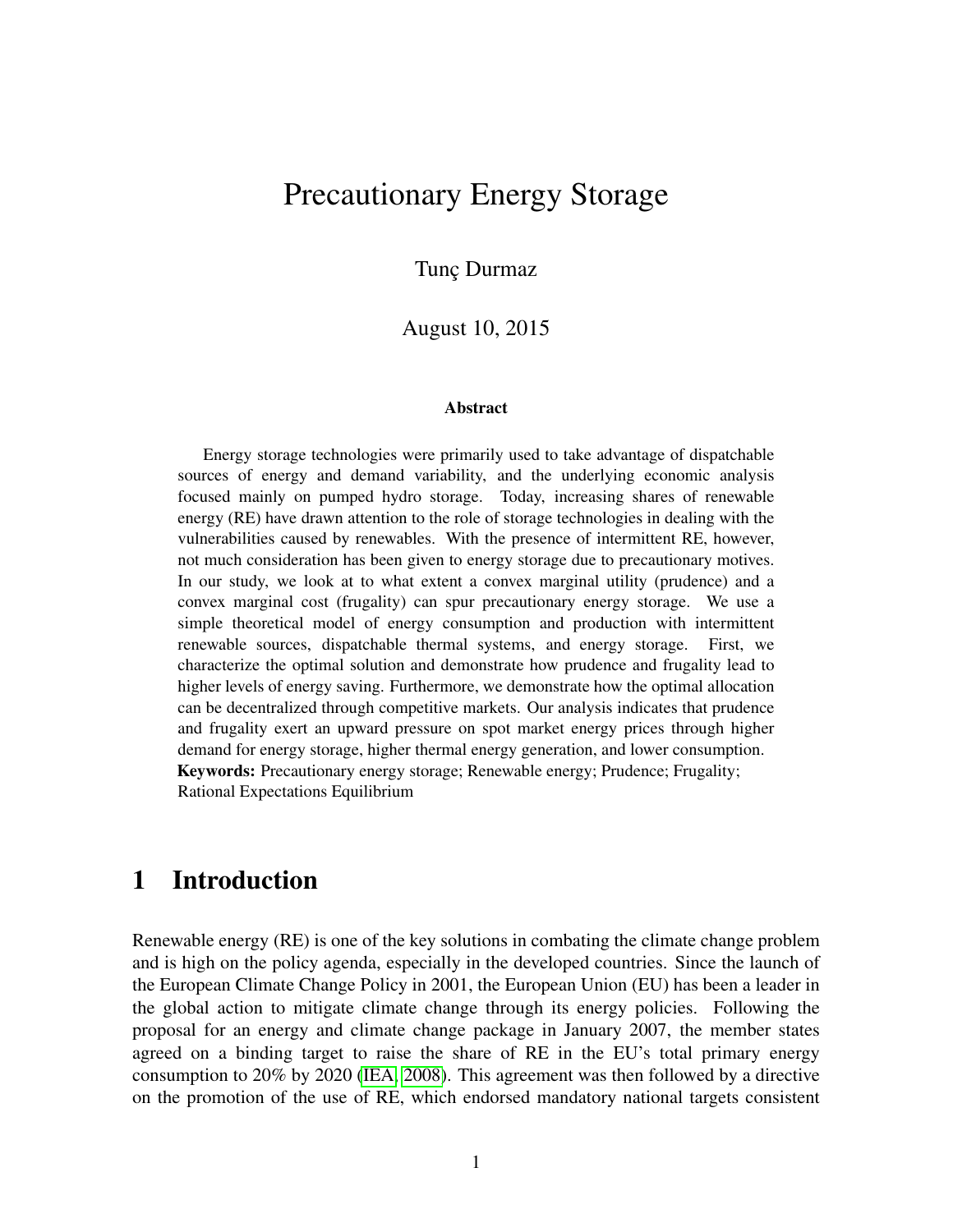with the  $20\%$  share of the RE target.<sup>[1](#page-1-0)</sup> In 2014, the RE generation from wind, solar, geothermal and other renewable sources accounted for 12% of the electricity generation in Europe [\(IEA, 2014\)](#page-32-1), which was higher by more than 100% compared to the generation level in [2](#page-1-1)010.<sup>2</sup> The corresponding figures for the OECD and the world were  $6\%$  and  $4\%$ , respectively, in 2010. The U.S. Energy Information Administration projects that by 2020 these shares will reach  $11\%$  and  $8\%$ , respectively.<sup>[3](#page-1-2)</sup>

Nevertheless, RE is inherently variable and uncertain, and can cause vulnerabilities in meeting energy demand. A number of strategies exist to address the challenges created by intermittent RE generation.<sup>[4](#page-1-3)</sup> The use of thermal dispatchable generation is a common way to smooth the operation of existing power grids and enable a balance between demand and supply. However, this comes at a cost because these units are expensive to operate. A demand response is another way to enhance the grid's resilience and enable a greater use of RE. Although the idea of getting consumers to become active in the markets can be seen as a novel solution by many, the culture is changing with smart meters. These devices allow consumers to access real-time knowledge about prices, be more responsive and control their power usage and consumption, which is similar to consumers responding to changing gasoline prices. When active engagement is not practical, consumers can also have access to smart appliances that can react to prices based on criteria set by the consumer [\(Hamilton](#page-31-0) [et al., 2012\)](#page-31-0). With sustained investments, it is projected that the smart grid will provide a communications network for the energy industry by 2020; that is, a system of interconnected energy networks similar to the Internet in terms of its provisions for business and personal communications [\(RMI, 2014\)](#page-33-0).

Another way to enhance the reliability of the grid is energy storage, especially in periods of peak demand. Energy storage technologies absorb and store energy for a period of time before releasing it to supply energy or power services. In simple terms, these technologies take excess generation produced on a windy or sunny day, store the power in multiple places (from large hydro stations to home batteries, and everything in between), and supply power when RE is inadequate and thermal energy is expensive to produce. Key benefits include providing balancing services, such as load following, supplying power during brief disturbances, and serving as substitutes for network transmission and distribution upgrades [\(Wang et al., 2012\)](#page-33-1). Currently, the costs of electricity storage technologies are rather high. However, with the development of better economic storage technologies with larger storage capacities, they will potentially become game changing technologies.<sup>[5](#page-1-4)</sup>

<span id="page-1-0"></span>When consumers are responsive, and energy generators –in particular, dispatchable

<sup>&</sup>lt;sup>1</sup>Directive 2009/28/EC of the European Parliament and Council of April, 23 2009 on the promotion of the use of energy from renewable sources, which amended and subsequently repealed Directives 2001/77/EC and 2003/30/EC, available at http://eur-lex.europa.eu/legal-content/EN/ALL/?uri=CELEX:32009L0028.

<span id="page-1-1"></span> ${}^{2}$ In 2010, the share of RE in the total electricity production was 5.5%. In calculating the shares we restricted our attention to the EU member countries except Bulgaria, Croatia, Latvia, Malta and Romania.

<span id="page-1-3"></span><span id="page-1-2"></span> $3$ The ratios for the OECD and the world were calculated using Tables 13 and 14 in [EIA](#page-31-1) [\(2013\)](#page-31-1).

<sup>&</sup>lt;sup>4</sup>Intermittency means that RE generation depends on weather conditions and is non-controllable [\(Steffen](#page-33-2) [and Weber, 2013\)](#page-33-2).

<span id="page-1-4"></span><sup>&</sup>lt;sup>5</sup>The energy storage industry is experiencing strong growth and it is expected that the industry will have a global net worth of \$10.8 billion in 2018 [\(RMI, 2014\)](#page-33-0).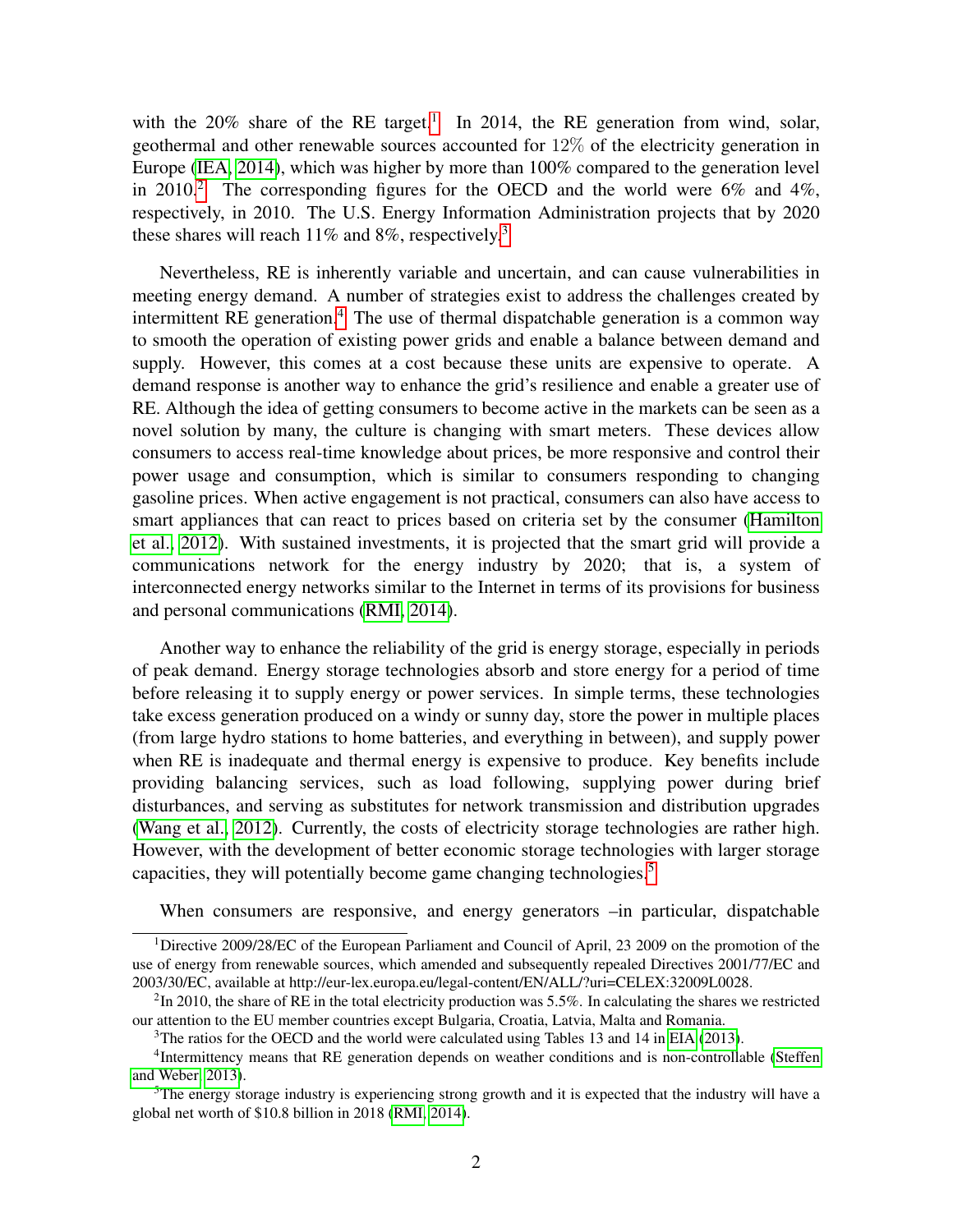thermal energy generators– are responsible to match electricity supply with demand, two precautionary motives can lead to a higher demand for energy storage. One is prudence with respect to electricity consumption, which is formally equivalent to a positive third derivative of the utility function. The other is frugality, which is formally equivalent to a convex marginal cost of thermal energy production function. We refer to the property of a convex marginal cost function as frugality, since, in the presence of uncertainty, it endows a cost minimizing producer with the same motivations as that of a prudent consumer. In Section [1.1,](#page-2-0) we will motivate the properties of prudence and frugality and give a first intuition as to why they encourage energy storage.

In this study, our aim is to show how prudence and frugality drive the need for precautionary energy storage. We first look at a benevolent planner problem and examine how storage decisions are influenced in the presence of a convex marginal utility (prudence) and a convex marginal cost (frugality). We then demonstrate how the optimal allocation can be decentralized through competitive markets and discuss how current energy prices and the use of energy systems are influenced by prudence, frugality, the degree of intermittency, price elasticities, and RE capacity. Our results indicate that prudence and frugality can cause precautionary energy storage, but to varying degrees. Even in the absence of prudence, we demonstrate that frugality can still allow for precautionary storage and vice versa. Furthermore, a higher degree of intermittency can boost energy storage when prudence, frugality, or both, is present. Higher demand and supply elasticities diminish the effect of prudence and frugality, respectively, on precautionary energy storage. For a highly elastic demand, demand response becomes a good substitute for energy storage and in turn lower the need for precautionary energy storage. When energy supply is more price elastic, dispatchable thermal generation becomes a better substitute for storing energy.

### <span id="page-2-0"></span>1.1 Motivations for prudence and frugality

#### Prudence

Let us explain what it means to be prudent in our framework. Consider a consumer with a utility function,  $U(q)$ , which is increasing,  $U' > 0$ , and concave,  $U'' < 0$ , in electricity consumption,  $q<sup>6</sup>$  $q<sup>6</sup>$  $q<sup>6</sup>$  Suppose that the consumer is exposed to a zero-mean consumption risk,  $\tilde{x}$ . The difference between certain and expected utility is given by

$$
k(q) \equiv U(q) - \mathbb{E}[U(q + \tilde{x})].
$$

Due to the Jensen's inequality,  $k(q)$  is positive if  $U(q)$  is concave. In other words, uncertainty is costly for the consumer when the he/she is risk averse.

A consumer is said to be prudent with respect to electricity consumption if the cost of uncertainty,  $k(q)$ , decreases as consumption, q, increases. In differential terms, this is

<span id="page-2-1"></span><sup>&</sup>lt;sup>6</sup>We assume a quasi-linear utility function. Thus,  $U(q)$  is the monetary value of utility (or surplus) that is derived from consuming  $q$  kilowatt-hour (kWh) of electricity. In economic theory, using such preferences is a standard assumption when discussing issues related to a single market in a general equilibrium framework.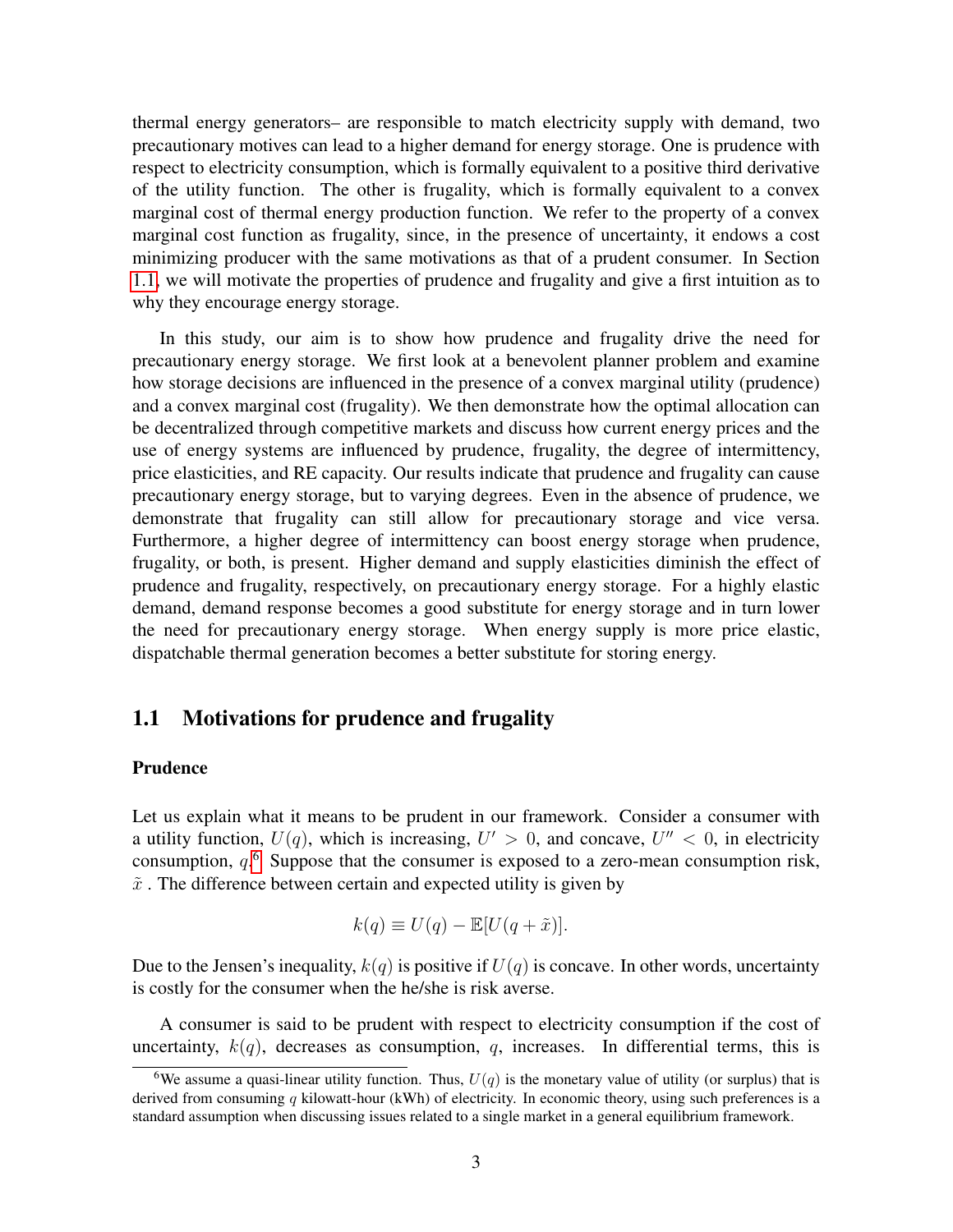equivalent to  $k'(q)$ , given by

$$
k'(q) = U'(q) - \mathbb{E}[U'(q + \tilde{x})],
$$

being negative, which is ensured by the convexity of the marginal utility; that is,  $U''' > 0$ . Again, this results from the Jensen's inequality. As consuming stored energy is one way to increase q, and thus, to decrease the cost of uncertainty,  $U''' > 0$  –that is, prudence– gives a *prima facie* argument for energy storage.

Focusing on income lotteries, the evidence for prudence can be found in the experimental research literature. In line with the prediction of precautionary saving theory, [Noussair et al.](#page-33-3) [\(2014\)](#page-33-3) indicate that the majority of individual decisions is consistent with prudence.<sup>[7](#page-3-0)</sup> [Crainich et al.](#page-30-0) [\(2013\)](#page-30-0) provide theoretical arguments to show that prudence is more prevalent than risk aversion, as risk lovers can also demonstrate it. This prediction is shown to hold in [Ebert and Wiesen](#page-31-2) [\(2014\)](#page-31-2) and [Deck and Schlesinger](#page-31-3) [\(2014\)](#page-31-3). Accordingly, prudence may be a more universal trait, which suggests that narrowing down risk preferences to the second-order may obscure valuable information. There are also empirical studies such as [Chavas and Holt](#page-30-1) [\(1996\)](#page-30-1) and [Guiso et al.](#page-31-4) [\(1996\)](#page-31-4) that support prudence. [Carroll and Samwick](#page-30-2) [\(1998\)](#page-30-2) indicate that wealth holdings are positively and significantly related to income uncertainty.[8](#page-3-1)

#### Frugality

In this subsection, we shall expound frugality. Consider a producer with a smooth increasing cost function  $C(q)$ , where q is the level of production. Suppose that the firm faces a zeromean production risk,  $\tilde{x}$ . Here,  $\tilde{x}$  represents the variation in the residual demand that the firm has to match with its supply. The difference between the expected and the certain cost of production is as follows:

$$
\rho(q) \equiv \mathbb{E}[C(q + \tilde{x})] - C(q).
$$

Due to the Jensen's inequality, the firm is exposed to a penalty of uncertainty when  $C'' > C$ 0 (i.e., the cost function is convex). In other words, increasing marginal cost implies that uncertainty is costly for the firm:  $\rho(q) > 0$ .

A producer is said to be frugal with respect to energy generation if the cost of uncertainty,  $\rho(q)$ , increases as production, q, increases. This is equivalent to  $\rho'(q)$ , given by

$$
\rho'(q) \equiv \mathbb{E}[C'(q+\tilde{x})] - C'(q),
$$

being positive, for which the convexity of the marginal cost (i.e.,  $C''' > 0$ ) is sufficient. Once

<span id="page-3-0"></span><sup>&</sup>lt;sup>7</sup>[Noussair et al.](#page-33-3) [\(2014\)](#page-33-3) also argue that the degree of prudence has implications in a wide range of economic applications such as bargaining, bidding in auctions, rent seeking, discounting, sustainable development and climate change, and tax compliance.

<span id="page-3-1"></span><sup>&</sup>lt;sup>8</sup>[Carroll and Kimball](#page-30-3) [\(2008\)](#page-30-3) argue that, although there is evidence for prudence, it is measured differently with different data; that is, the degree of the same motive changes among different data sets.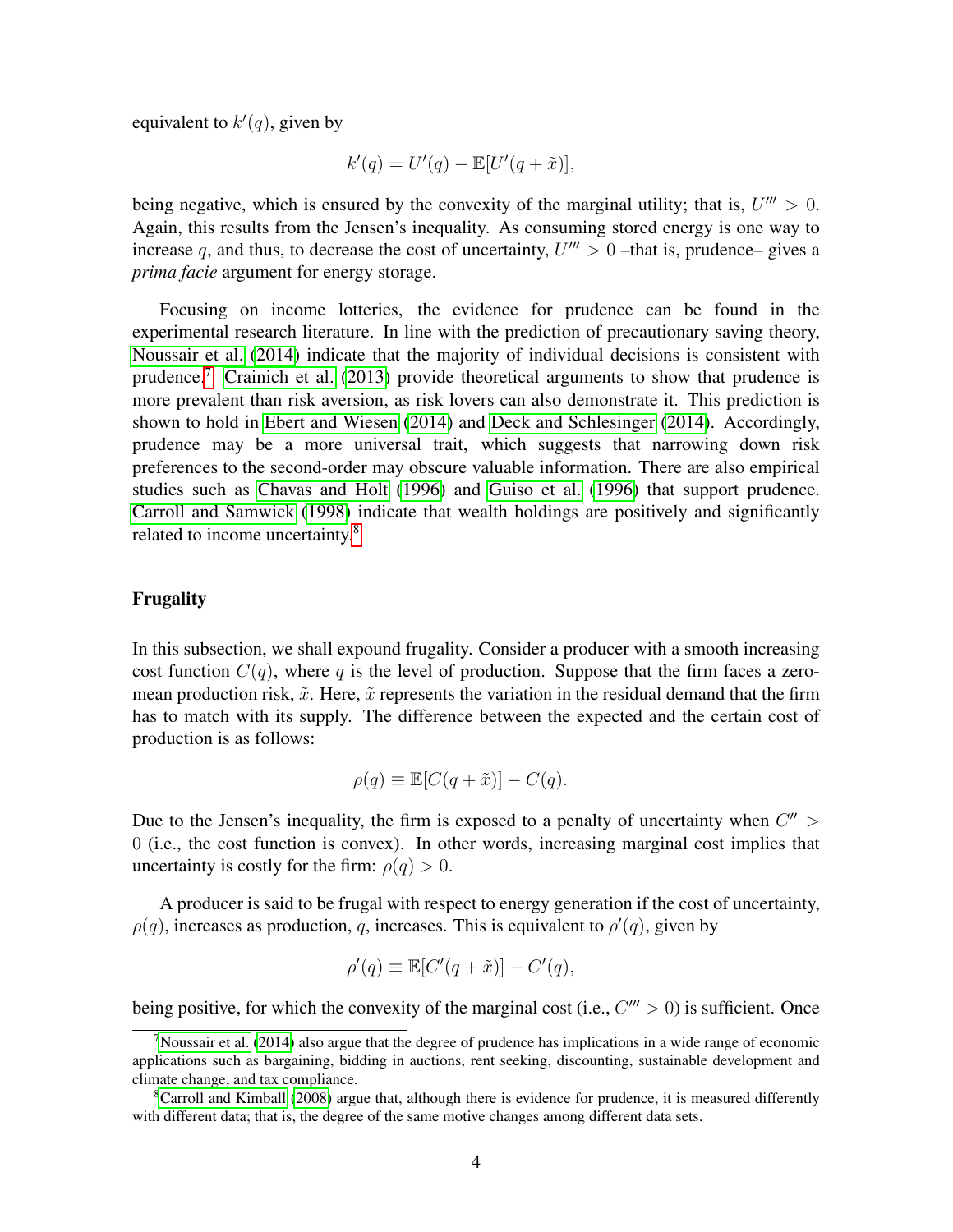again, this results from the Jensen's inequality. As using stored energy is one way to decrease q, and thus, to decrease the cost of uncertainty,  $C''' > 0$  -i.e., frugality– provides a second *prima facie* reason for energy storage.

By analyzing production and inventory data, [Cecchetti et al.](#page-30-4) [\(1997\)](#page-30-4) find evidence supporting a positive third derivative of the cost function, and note that, from an operational perspective, a firm is capacity constrained when faced with a convex marginal cost curve. Indeed, a convex marginal (production) cost curve has a transparent economic interpretation, which indicates that it becomes increasingly expensive to make large and positive changes to meet the residual demand.

Now let us explain how the production risk emerges for a fossil fuel power generator. Variations in energy demand are typically limited and more predictable compared with the variations in supply [\(Nyamdash et al., 2010;](#page-33-4) [Hansen, 2009;](#page-31-5) [Hart et al., 2012;](#page-32-2) [Ummels et al.,](#page-33-5) [2007\)](#page-33-5). However, due to the low operating cost of intermittent RE that leads to its earlier dispatch [\(Denholm et al., 2010\)](#page-31-6), the residual load is intermittent. Therefore, after accounting for RE, a capacity constrained thermal dispatchable generator that has to supply the residual load can incur high operating costs especially during periods of peak demand and low renewable energy generation. As a result, a frugal firm will intend to balance its limited supply and the residual demand in such a way that it minimizes its expected cost.

As a real world example, consider Figure [1,](#page-5-0) which illustrates the electricity supply and demand curves for the NordPool Power Exchange.<sup>[9](#page-4-0)</sup> Due to their low marginal costs (zero fuel costs) renewables appear near the bottom of the curve. They are followed by nuclear power, combined heat and power (CHP) plants. Condensing plants and gas turbines have the highest marginal costs for generating energy.<sup>[10](#page-4-1)</sup> In the presence of intermittent RE generation, a low wind power will cause a limited change in the energy price at night due to low generation costs. During peak times, however, the increase in the electricity price will become much more significant, as each additional generating capacity is brought online and the cost of this capacity dramatically increases [\(Gravelle, 1976\)](#page-31-7).

The sequence of linear cost functions that appears in Figure [1](#page-5-0) can be collectively approximated by a smooth curve, which would then represent a convex industry supply schedule. In this case, frugality becomes an industry trait, and in turn, can have economically significant impact on production, consumption and storage decisions.

The remainder of the paper is organized as follows. Section [2](#page-5-1) reviews the related literature. Section [3](#page-8-0) presents the model and describes the benevolent planner solution given a certain and cheap supply of baseload power, and then given an intermittent RE supply in the energy system. Section [4](#page-16-0) demonstrates how the optimal allocation can be decentralized through competitive markets, and discusses the implications of the precautionary motives. Section [5](#page-22-0) concludes.

<span id="page-4-0"></span><sup>9</sup>Source: [EWEA](#page-31-8) [\(2009,](#page-31-8) p. 18). The Nordic electricity exchange, Nord Pool Spot, is a power market that primarily serves the players in the wholesale market for electricity. It covers Denmark, Finland, Sweden, Norway, Estonia and Lithuania [\(Nord Pool Spot, 2011\)](#page-33-6).

<span id="page-4-1"></span> $10$ Hydropower is not identified in the figure [\(EWEA, 2009\)](#page-31-8).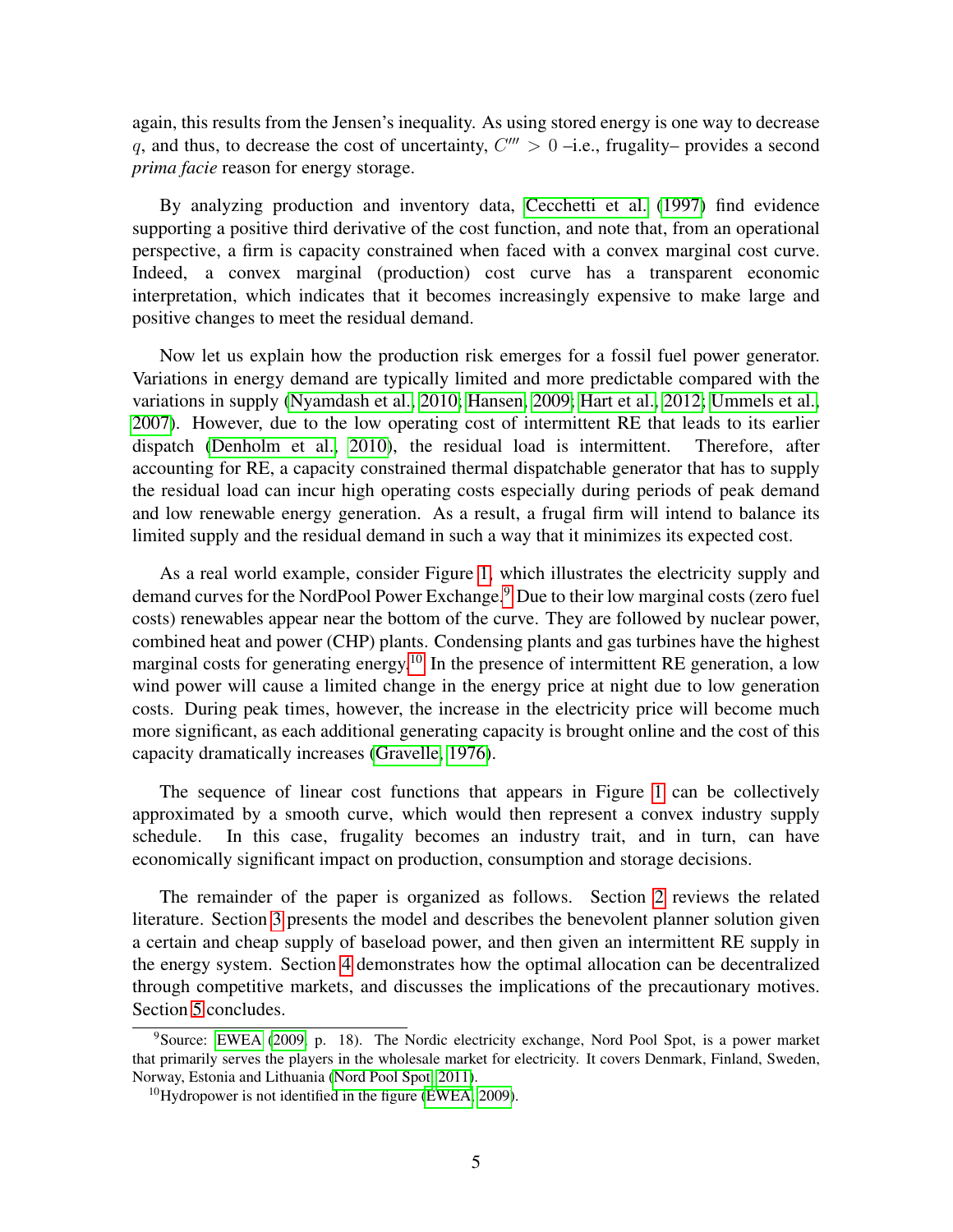<span id="page-5-0"></span>

Figure 1: *Supply and Demand Curves for the NordPool Power Exchange*

# <span id="page-5-1"></span>2 Related literature

The optimal dispatch of energy and energy storage in renewable and thermal energy systems was addressed earlier in the operations research literature. In a model of hydroelectric and thermal systems, [Little](#page-32-3) [\(1955\)](#page-32-3) studies hydroelectric generation under uncertainty. Disregarding fluctuations in energy demand, the study determines optimal energy dispatch and water storage policies. Borrowing most of his assumptions from [Little](#page-32-3) [\(1955\)](#page-32-3), [Koopmans](#page-32-4) [\(1957\)](#page-32-4) calculates the optimal energy generation and storage policies in the presence of complete certainty.<sup>[11](#page-5-2)</sup> He shows how thermal energy generation and storage decisions are related to the energy prices and storage rents.

With a few exceptions, however, the economics of pumped-hydropower (PSH), has not attracted many researchers so far. An early work on the economics of PSH is [Jackson](#page-32-5) [\(1973\)](#page-32-5), where the motivation to use PSH is due to the flexibility the technology offers as nuclear power plants cannot be efficiently turned on and off. In his analysis, Jackson assumes that storage is always optimal, and hence, the technology always pumps water to an upper reservoir. In contrast, [Gravelle](#page-31-7) [\(1976\)](#page-31-7) shows the conditions under which storage is efficient. Assuming that demand deterministically varies between off-peak and peak periods, he shows that storage allows the substitution of less costly off-peak production for highly valued peak production. In return, more highly valued peak consumption is substituted for off-peak consumption. [Horsley and Wrobel](#page-32-6) [\(2002\)](#page-32-6) build on the framework given by [Koopmans](#page-32-4) [\(1957\)](#page-32-4), and study the optimal operation of existing PSHs and the valuation of energy and storage rents in the presence of uncertain inflows.

[Crampes and Moreaux](#page-31-9) [\(2010\)](#page-31-9) build their work on [Jackson](#page-32-5) [\(1973\)](#page-32-5) and [Gravelle](#page-31-7) [\(1976\)](#page-31-7). Unlike [Horsley and Wrobel](#page-32-6) [\(2002\)](#page-32-6), who assume an exogenously given demand and

<span id="page-5-2"></span> $11$ [Koopmans](#page-32-4) [\(1957\)](#page-32-4) argues that the purpose is to develop concepts and tools that will be useful in a systematic analysis of cases involving uncertainty.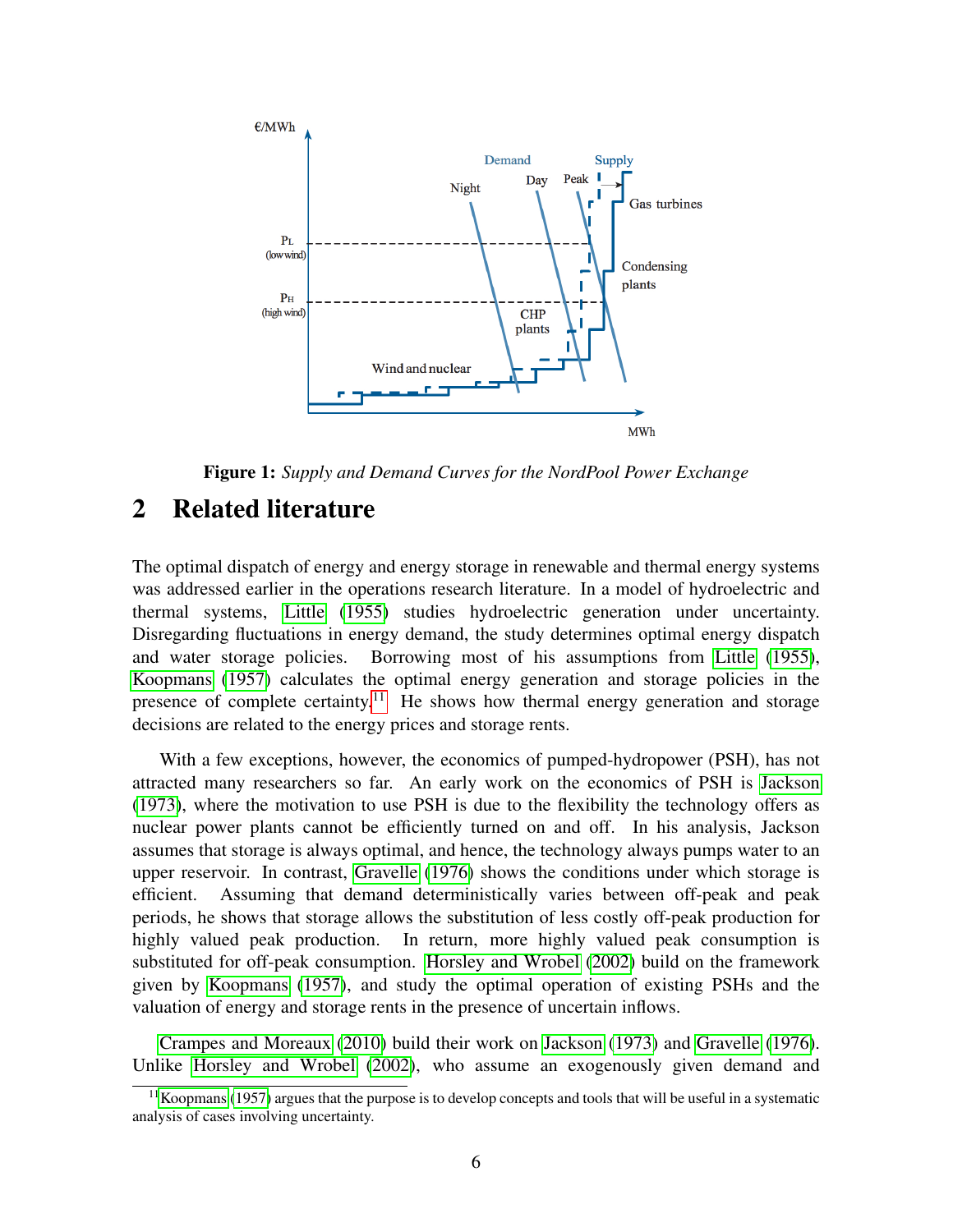perfectly efficient conversion, they investigate the optimal thermal energy dispatch and PSH when energy demand varies deterministically between peak and off-peak periods and there are losses in converting energy. Assuming a merit order in using thermal generators, the study first calculates a frontier that separates storage and no-storage solutions given technical conditions such as operation cost characteristics and energy losses. The authors then calculate the socially optimal allocation given consumer preferences. When thermal generation is used to pump water to an upper level reservoir, the welfare losses corresponding to this off-peak period is compensated by welfare gains in the peak period when stored water is used. In line with [Jackson](#page-32-5) [\(1973\)](#page-32-5) and [Gravelle](#page-31-7) [\(1976\)](#page-31-7), the study then discusses the implementation of an optimal energy dispatch in competitive markets where agents are price takers. The calculations show that the peak and off-peak price differential is reduced when storage is feasible.

The literature on commodity storage has relevant implications for the economics of energy storage. [Wright and Williams](#page-34-0) [\(1982,](#page-34-0) [1984\)](#page-34-1) examine the welfare effects of storage in a market with stochastic supply and indicate that the welfare effects of storage depend on the specification of the inverse demand function (i.e., the curvature of the demand curve). Elasticity of supply is another factor that influences welfare. The authors introduce a parameter that is analogous to the coefficient of prudence (cf. [Kimball, 1990\)](#page-32-7) and argue that agents will pay for a mean-preserving decrease in the variability of the commodity when relative prudence is bigger than one [\(Wright and Williams, 1984;](#page-34-1) [Williams and Wright,](#page-33-7) [1991\)](#page-33-7). Given the storage and current production (i.e., the amount on hand), the authors derive a storage rule numerically. Accordingly, when the stored amount is less than a particular threshold, all of the stored commodity will be consumed, and vice versa. Numerical simulations indicate that storage is more likely and the marginal propensity to store at the threshold increases when there is a higher degree of variability in supply [\(Wright](#page-34-0) [and Williams, 1982\)](#page-34-0).

Regarding the relationship between the degrees of variability in RE and energy storage, one finds similar results in the operations research and economics literature. [Tuohy and](#page-33-8) [O'Malley](#page-33-8) [\(2011\)](#page-33-8) argue that intermittency increases the benefit driven from the flexibility offered by PSH and makes energy storage more attractive. [Evans et al.](#page-31-10) [\(2013\)](#page-31-10) demonstrate that water storage becomes more welfare-enhancing with higher uncertainty. Surely, it is possible to find more discussions in the literature that connect the higher levels of storage to the higher degrees of variation in the RE supply. However, the role that precautionary motives play is not elaborated upon adequately. [Evans et al.](#page-31-10) [\(2013\)](#page-31-10) assume a linear demand schedule (i.e.,  $U'' > 0$  and  $U''' = 0$ ) and a convex supply schedule (i.e.,  $C'' > 0$  and  $C''' > 0$ ) for thermal energy generation. As we will show later in our study frugality will lead to precautionary energy storage, unless capacity constraints are explicitly considered for each thermal unit. [Evans et al.](#page-31-10) [\(2013\)](#page-31-10) do not address such a relationship. In [Bobtcheff](#page-30-5) [\(2011\)](#page-30-5), the cost of thermal energy is constant and not subject to any capacity constraints; that is, her model disregards frugality. She numerically shows that a benevolent planner keeps more water in a reservoir when faced with higher uncertainty and explains that this action is due to prudence. However, she does not present a formal analysis. A first step in this regard comes from [Hansen](#page-31-5) [\(2009\)](#page-31-5). He analyzes the effects of uncertainty on market performance in hydropower systems, and shows that competitive firms decrease hydroelectricity generation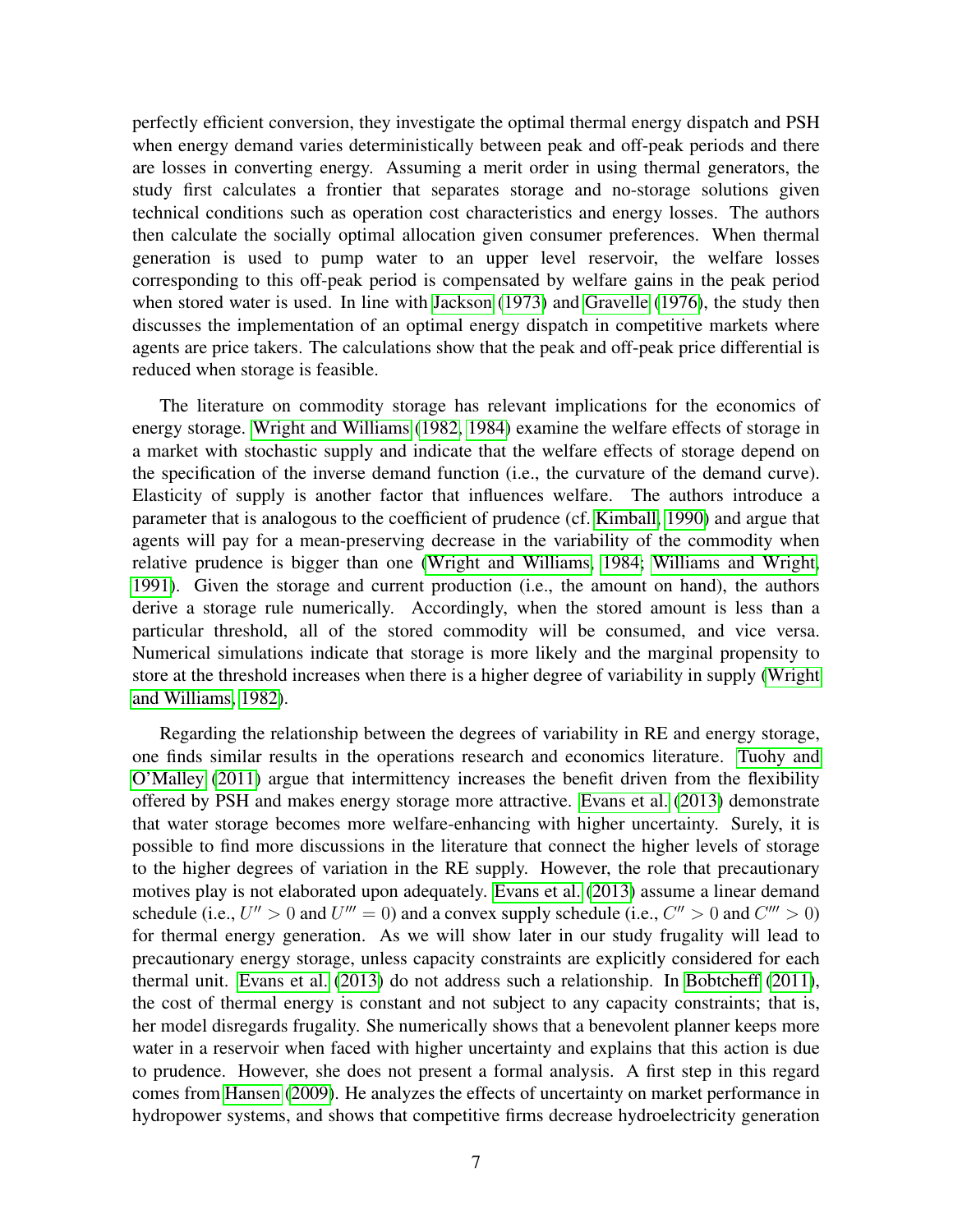and save more water for the future when consumers are prudent (that is, the inverse demand for electricity is convex).

Our work is an extension of [Crampes and Moreaux](#page-31-9) [\(2010\)](#page-31-9) with intermittent RE. Instead of assuming only a PSH system, we consider a generic storage technology that has the ability to shift energy for long durations when necessary.<sup>[12](#page-7-0)</sup> Thus, we are interested in storage technologies that are more suitable for energy management applications.<sup>[13](#page-7-1)</sup> As these applications include generating power over longer time periods, which require longer discharge times (i.e., continuous discharge rates), we consider storage technologies that have the ability to shift the bulk of energy for a duration of several hours or more [\(Denholm et al.,](#page-31-6) [2010\)](#page-31-6).[14](#page-7-2) This way energy storage technologies can insulate the rest of the power grid from substantial changes in net supply.<sup>[15](#page-7-3)</sup> High energy batteries, pumped hydro (the most widely used form of electrical energy storage), and compressed air are the technologies for this type of applications [\(Denholm et al., 2010\)](#page-31-6).

Although we focus on uncertainty in RE only, we do not neglect variations in demand and employ a deterministic demand that varies between off-peak and peak periods.<sup>[16](#page-7-4)</sup> Even though we work with a deterministically varying demand function, it can be noted that the residual load is intermittent. This is due to the low operating cost of intermittent RE that leads to its earlier dispatch. After accounting for RE, the net but intermittent load is met by the peaking power plants or "peakers".

Our work discusses storage and no-storage solutions and indicates that intermittency can lead to a higher level of storage when agents are prudent and frugal. With a 100% share of RE sources in the energy system, where thermal systems are obsolete, our results are in line with [Hansen](#page-31-5) [\(2009\)](#page-31-5). Thus, a higher level of energy that is generated from renewable sources of energy is transfered to the next period when agents are prudent.<sup>[17](#page-7-5)</sup> However, for systems with dispatchable thermal generation, frugality can have a significant impact on precautionary energy storage. We further indicate that higher degree of intermittency leads to higher energy storage, and the effects of prudence and frugality can differ in magnitude due to endogenously

<span id="page-7-1"></span><span id="page-7-0"></span><sup>&</sup>lt;sup>12</sup>It is possible to assess different types of storage technologies by using different round-trip efficiencies.

<sup>&</sup>lt;sup>13</sup>Nonetheless, we can always make some inferences for applications that require short discharge times and hydropower systems.

<span id="page-7-2"></span> $14$ When broadly categorized, one can classify energy storage applications as energy management and power applications [\(Kim et al., 2012\)](#page-32-8). Power applications correspond to a range of ramping and ancillary services that do not typically require a steady discharge for several hours. Applications such as frequency regulations, voltage stability and contingency spinning reserves enter this category [\(Kim et al., 2012;](#page-32-8) [Lichtner et al., 2010\)](#page-32-9).

<span id="page-7-3"></span><sup>&</sup>lt;sup>15</sup>One example of energy management applications is the electric energy time shift, which means charging a storage device when electricity prices are low (e.g., storing excess wind power during periods of low energy demand) and then discharging the device when electricity prices are high [\(Lichtner et al., 2010;](#page-32-9) [Kim et al.,](#page-32-8) [2012\)](#page-32-8).

<span id="page-7-4"></span> $16$ Compared with the variations in supply, the variations in demand tend to be limited and more predictable [\(Nyamdash et al., 2010;](#page-33-4) [Hansen, 2009;](#page-31-5) [Hart et al., 2012;](#page-32-2) [Ummels et al., 2007\)](#page-33-5). In Norway, the annual demand of electricity consumers has not varied by more than 6 terawatt-hours (TWh) between 1999 and 2009. The corresponding number for water inflows is between 85–140 TWh. This is the main reason that numerical models of the Nordic power market, such as the Balmorel model and the EMPS (EFI's Multi-area Power-market Simulator or "Samkjøringsmodellen" in Norwegian), consider inflow variations more than demand variations [\(Hansen, 2009\)](#page-31-5).

<span id="page-7-5"></span> $17$ In [Hansen](#page-31-5) [\(2009\)](#page-31-5), hydroelectric power generation is reduced to transfer more water into the next period.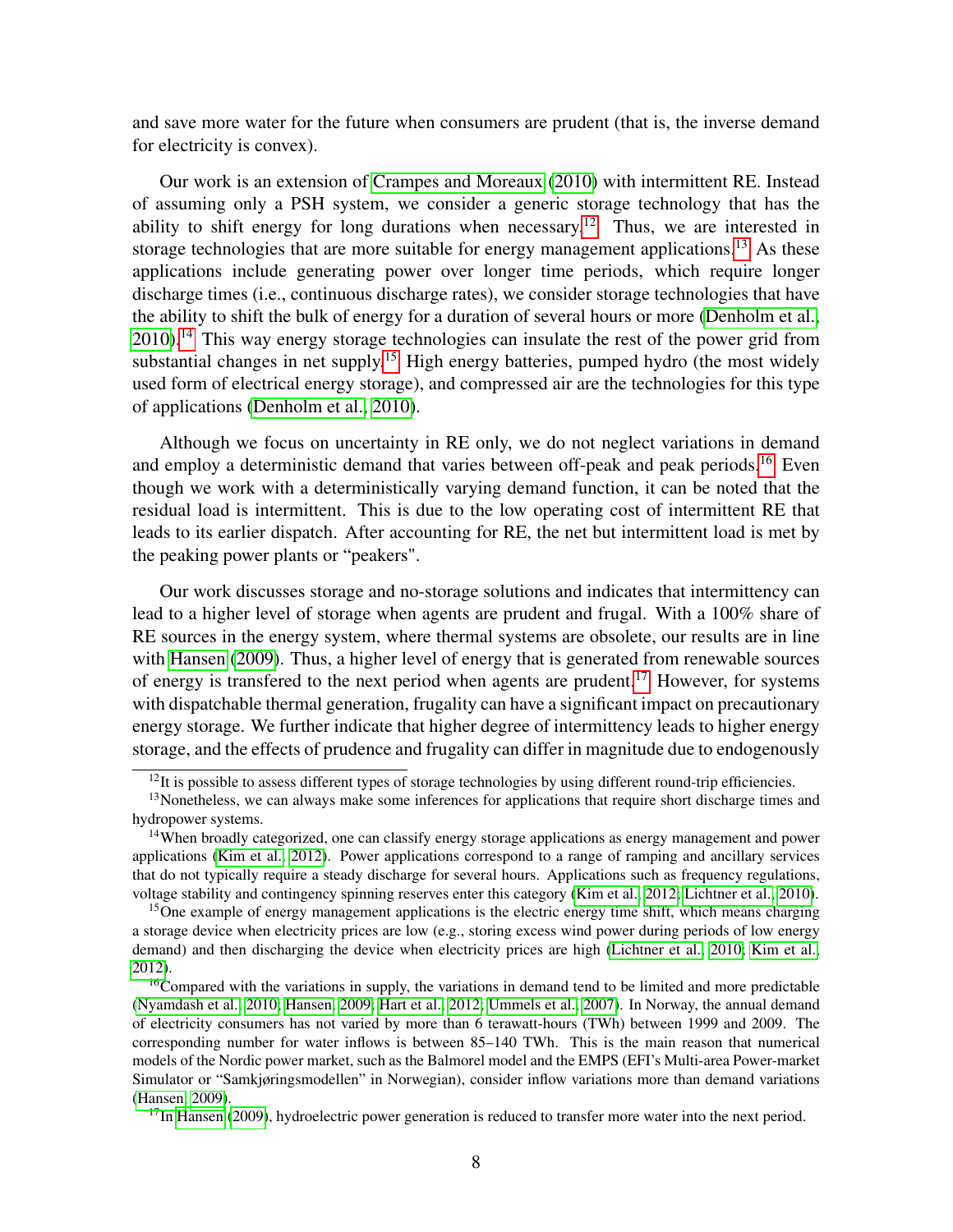assigned weights. By applying our findings to perfectly competitive markets, we show that precautionary motives can lead to a higher willingness to pay for electricity today, and in turn, a higher spot market electricity price. While a higher price elasticity of demand decreases the effect of prudence (that is, consumption adjustment becomes a stronger substitute for stored energy), a higher supply elasticity decreases the precautionary storage motive from frugality. This is because the residual demand can be more easily met by dispatchable thermal systems and in turn make the intermittency problem less of an issue.

### <span id="page-8-0"></span>3 The model

Consider a closed economy in which there is a single-commodity (i.e., energy) that can be supplied using systems of thermal energy, RE and energy storage:

(1) 
$$
q_t = y_t + z_t + s_t - \alpha s_{t+1}.
$$

 $q_t$ , the energy supply at time t, is composed of dispatchable thermal energy,  $y_t$ , RE,  $z_t$ , available level of stored energy,  $s_t$ , minus the amount of energy transferred to the next period,  $\alpha s_{t+1}$ . For  $\alpha > 1$ ,  $1/\alpha$  is the round-trip efficiency parameter, which is the ratio of energy recovered to the initially stored energy. Hence, a certain percentage of stored energy is lost with time.

We assume that the power grids are smart in a way that the transmission and distribution systems of electricity are added with digital sensors and remote controls [\(Ambec and](#page-30-6) [Crampes, 2012;](#page-30-6) [van de Ven et al., 2013;](#page-33-9) [Evans et al., 2013\)](#page-31-10). This assumption instantaneously lets the prices adjust, such that the energy supply meets the demand at all times. Thus, there is no overloading of the power grids.

Once there is an installed capacity, the unit cost of generating RE becomes so low that we consider it as zero [\(Ambec and Crampes, 2012;](#page-30-6) [Evans et al., 2013;](#page-31-10) [Førsund and Hjalmarsson,](#page-31-11) [2011\)](#page-31-11). Thus, the renewable system operates at its capacity at all times.<sup>[18](#page-8-1)</sup> Nevertheless, as the weather conditions such as wind, sun or rain are uncertain, so is the RE generation. Accordingly, let z be independently and identically distributed  $(i.i.d.)$  with a commonly known cumulative distribution function,  $F(z)$ , and a compact support  $[0, \bar{z}]$ , where  $\bar{z}$  is the capacity of the RE system. We denote the mean and variance of z by  $\mu$  and  $\sigma^2$ , respectively. For example, when there is no wind, there is no RE generation; that is,  $z = 0$ . In contrast, when the wind is sufficiently strong, the level of RE generation amounts to its capacity; that is,  $z = \bar{z}^{19}$  $z = \bar{z}^{19}$  $z = \bar{z}^{19}$  While  $z_t$  is observed prior to making decisions in period t,  $z_{t+1}$  is uncertain, and

<span id="page-8-1"></span><sup>&</sup>lt;sup>18</sup>The only cost of RE generation is the opportunity cost of not generating more than the capacity of the system.

<span id="page-8-2"></span><sup>&</sup>lt;sup>19</sup>To represent weather conditions such as wind, sun or rain, we could alternatively introduce a random variable with a cumulative distribution function,  $F(\nu)$ , a compact support, [0, 1], and a mean and variance denoted by  $\mu_{\nu}$  and  $\sigma_{\nu}^2$ , respectively. Accordingly,  $\mu = \mu_{\nu}\bar{z}$  and  $\sigma^2 = \sigma_{\nu}^2\bar{z}^2$ . When there would be no wind,  $\nu_t = 0$ , there would be no RE generation; that is,  $\nu_t \overline{z} = z_t = 0$  and vice versa. Nonetheless, for simplicity and convenience, we suppress this notation.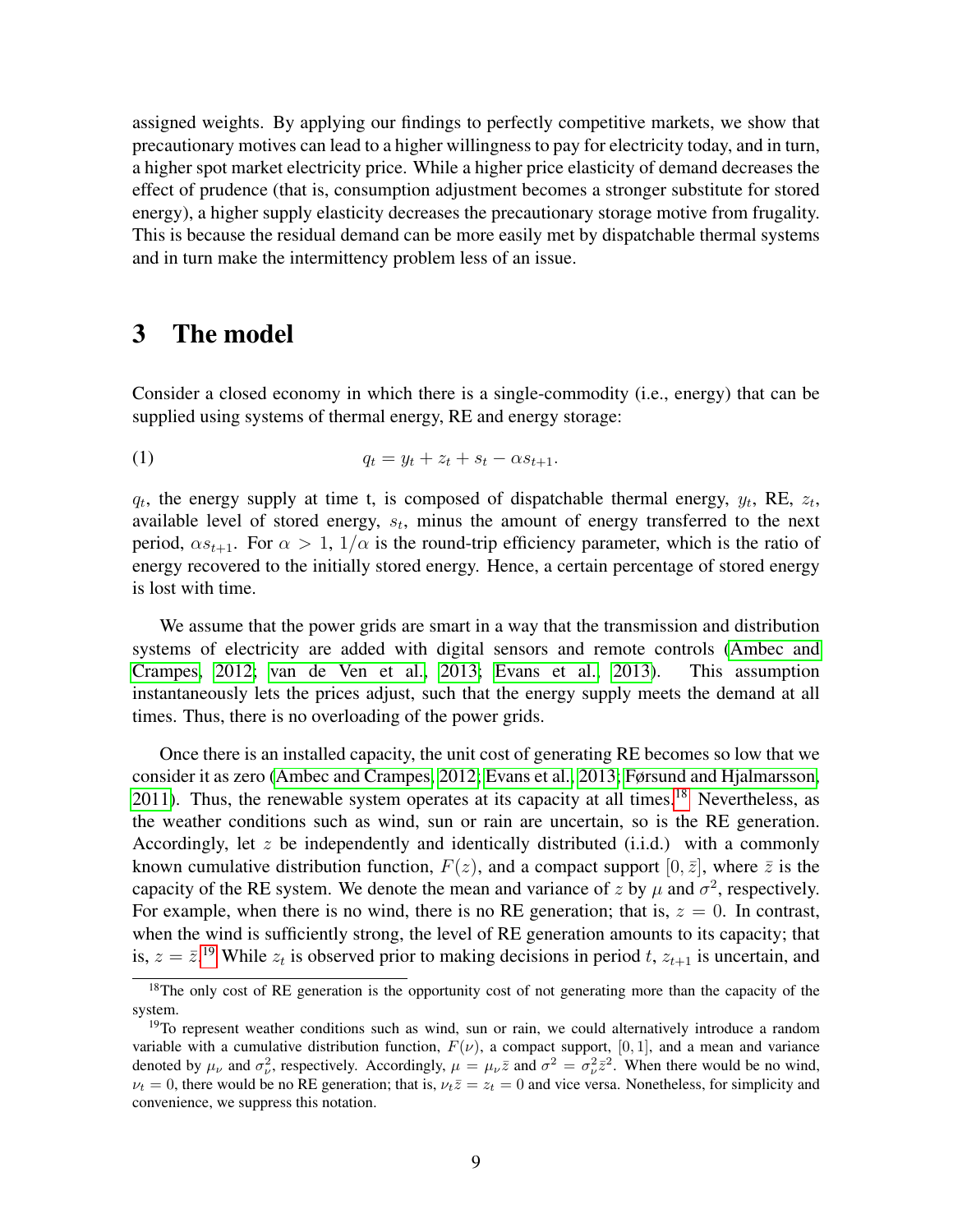thus, is denoted by  $\tilde{z}_{t+1}$ . In the rest of the analysis, we indicate that a variable is random by placing a tilde over it.

The cost function for thermal energy is assumed to be continuous; that is, there is a continuum of thermal generators. The marginal cost (unit cost) of fossil fuel energy generation is increasing,  $C'(y) > 0$ ,  $C''(y) > 0$  with  $C'''(y) \ge 0$ , where C', C'' and C''' are the first-, second- and third-order derivatives of the cost function, respectively. When the marginal cost is increasing, where  $C''(y) > 0$  with  $C'''(y) \ge 0$ , one can think of a unique merit order of using individual generators: initially the power plants with the lower marginal costs of energy generation will be brought online (such as a coal-fired power plant), followed by more costlier ones (such as a natural gas power plant with carbon capture and storage). We assume that given the market price for energy, there is no constraint on the availability of y, that is, there is a large existing generating capacity portfolio that can meet the demand when RE is not adequate to supply the total load [\(Joskow, 2011;](#page-32-10) [Bobtcheff,](#page-30-5) [2011\)](#page-30-5). However, when  $C'''(y) > 0$  (that is, the marginal cost is convex), one can think of an implicitly assigned capacity constraint –an upper bound– on the fossil fuel energy generation that allows for the effect from convexity to dominate when high levels of thermal energy generation are required.

The unit cost of storing energy,  $1/\alpha$ , which is a constant, is due to energy losses. Given various storage technologies with differing round-trip efficiencies, we could also consider a unique merit order of using storage facilities. Although, such an assumption would diminish the level of energy storage and take our model one step closer to reality, it would not affect our key results.

 $U(q)$  is the utility function over the kWh consumption of energy. It is assumed that  $U' > 0$ ,  $U'' < 0$  and  $U''' \ge 0$ , where U', U'' and U''' are the first-, second- and third- order derivatives of the utility function, respectively. Thus, under perfect competition, the inverse demand schedule is downward sloping and convex.

In the following subsection, we solve the model from a benevolent planner perspective. We then turn to a decentralized setting and ask whether competition leads to an optimal solution.

### Two-period model

We consider a two-period model. In the first period,  $t = 0$ , the demand for energy is low. Let's call this the off-peak period. In the final period,  $t = 1$ , we call it the peak period, the demand is high. For  $h$  representing the peak period and  $l$  representing the off-peak period, this can be algebraically shown as  $U_h'(q) > U_l'(q)$ . Hence, for the same level of consumption, q, the benefit from consuming an additional amount of energy is strictly higher in the peak period. We characterize the peak period with  $\epsilon > 0$ , which is subtracted from q in the utility function. Such a formulation shows a resemblance to the subsistence level of consumption: in the day time, the use of energy becomes so much more valuable that the agents cannot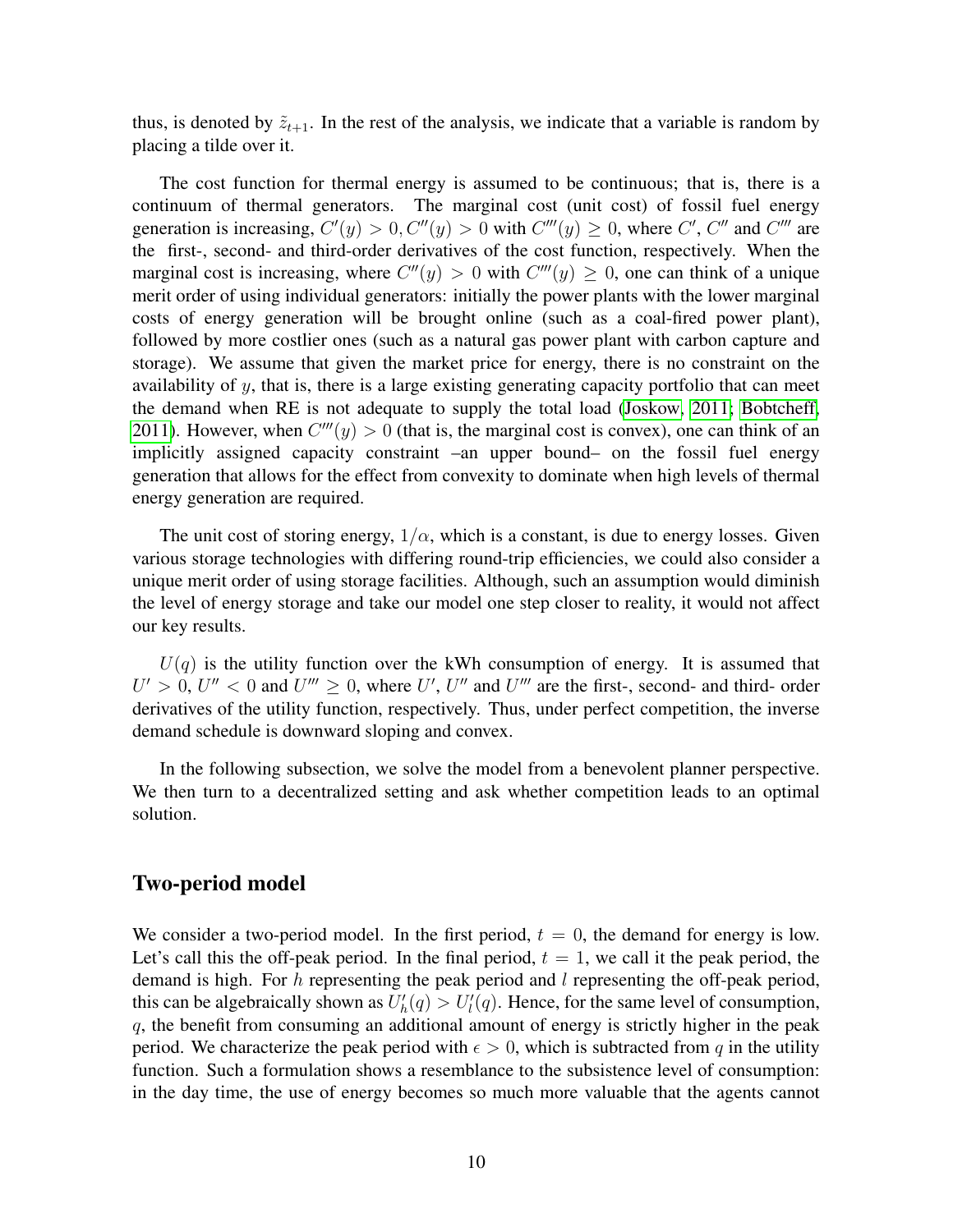afford to consume less than  $\epsilon$ . Similar to  $U'_h(q) > U'_l(q)$ ,  $U'(q - \epsilon) > U'(q)$ .<sup>[20](#page-10-0)</sup>

The planner's problem for the two-period model is as follows:

<span id="page-10-1"></span>(2a)  $\max_{\{q_0,q_1,y_0,y_1,s_1\}} U(q_0) - C(y_0) + \mathbb{E}[U(q_1 - \epsilon) - C(y_1)]$ (2b) subject to  $q_0 = y_0 + z_0 + s_0 - \alpha s_1$ ,

<span id="page-10-3"></span><span id="page-10-2"></span>(2c) 
$$
q_1 = y_1 + \tilde{z}_1 + s_1,
$$

(2d) 
$$
q_0 \ge 0, q_1 - \epsilon \ge 0, y_j \ge 0, j = 0, 1
$$

(2e) 
$$
\overline{s} \ge s_1, s_1 \ge 0
$$
 and  $s_0 \ge 0$  given.

As the weather for next period is uncertain, we use  $\mathbb{E}[\cdot]$  to denote the expected welfare in period 1. Expressions given by Eqs. [\(2b\)](#page-10-1) and [\(2c\)](#page-10-2) are due to the fact that energy supply meets the demand instantaneously. Energy consumption (net of  $\epsilon$ ) is positive and thermal energy can equal zero (that is, become idle) when the RE generation is sufficiently high (c.f., Eq.[\(2d\)](#page-10-3)).  $\bar{s}$  is the capacity constraint for energy storage. When the storage capacity is reached, the remaining energy will be consumed. Stored energy cannot be negative; that is, we cannot borrow energy from the future to consume today. Throughout the study, we assume  $s_0 = 0$ . This assumption does not change the main results of the study, which identify prudence and frugality as the main drivers of precautionary storage. However, we shall comment on the possible effects of  $s_0 > 0$  later in the study. For simplicity, we neglect discounting between the first and final periods. Lastly, we assume that there is no correlation between weather conditions and energy demand.

We solve the problem recursively. Given RE generation in the last period,  $z_1$ , and the available amount of stored energy,  $s<sub>1</sub>$ , the problem in period 1 is the following:

$$
\max_{\{q_1, y_1\}} U(q_1 - \epsilon) - C(y_1)
$$
  
subject to  $q_1 = y_1 + z_1 + s_1$ ,  
 $q_1 \ge 0, y_1 \ge 0$ .

The first-order necessary condition for a maximum yields: $21$ 

(3) 
$$
U'(y_1 + z_1 + s_1 - \epsilon) \leq C'(y_1), \text{ with equality if } y_1 > 0.
$$

If the level of energy supplied by the renewable systems and energy storage is sufficiently high such that the marginal utility will become less than the marginal cost of fossil fuel energy, then no thermal energy will be produced: for  $U'(z_1 + s_1 - \epsilon) < C'(0)$ ,  $y_1 = 0$ . Otherwise,  $U'(y_1 + z_1 + s_1 - \epsilon) = C'(y_1)$  and the thermal systems will be active. As a result, one can calculate a threshold level,  $\tau$ , such that when  $z_1 > \tau$ , the thermal systems become

<span id="page-10-0"></span><sup>&</sup>lt;sup>20</sup>This is always the case when  $U'' < 0$ .

<span id="page-10-4"></span><sup>&</sup>lt;sup>21</sup>The second order condition for a maximum is satisfied by  $U''(q_1 - \epsilon) - C''(y_1) < 0$ .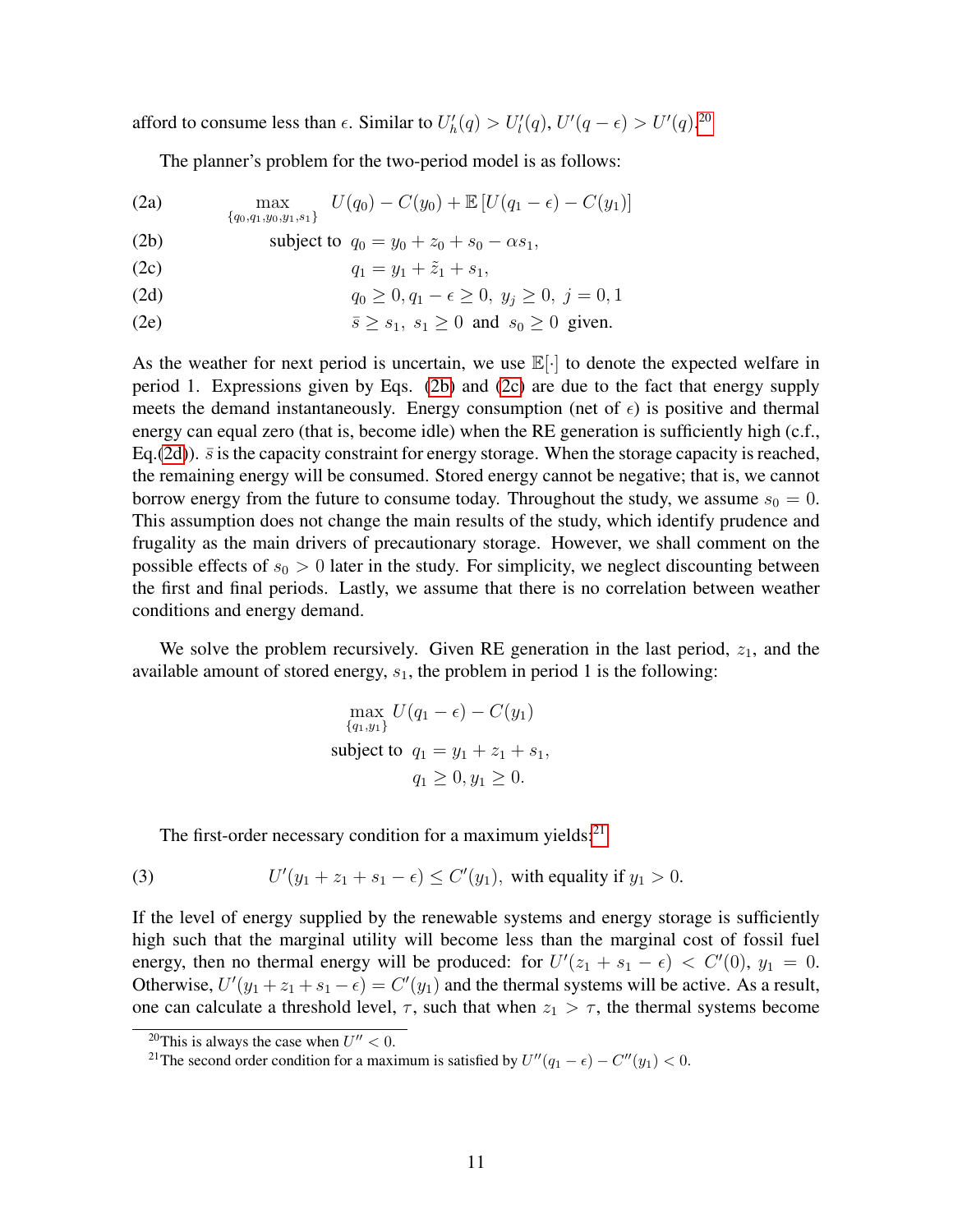<span id="page-11-4"></span>idle, and vice versa: $22$ 

<span id="page-11-1"></span>(4a)  $y_1^* \ge 0$  if  $z_1 \le \tau$ , (4b)  $y_1^* = 0$  otherwise (i.e.,  $z_1 > \tau$ ),

where we denote the optimal thermal energy decision by

$$
y_1^* \equiv y(z_1 + s_1 - \epsilon).
$$

When the weather conditions are such that the level of RE is lower than  $\tau$ , Eq. [\(4a\)](#page-11-1) demonstrates that the thermal systems will be used to meet the residual demand. In contrast, when RE generation is sufficiently high, the thermal systems will be shutdown.

When there is an interior solution for thermal energy, the comparative statics provide the following:

<span id="page-11-3"></span>
$$
(5) \qquad \frac{\partial y_1^*}{\partial z_1} = \frac{U_1''}{C_1'' - U_1''} < 0, \qquad \frac{\partial y_1^*}{\partial s_1} = \frac{U_1''}{C_1'' - U_1''} < 0, \qquad \frac{\partial y_1^*}{\partial \epsilon} = -\frac{U_1''}{C_1'' - U_1''} > 0
$$

where  $U_1'' = U''(q_1^* - \epsilon)$  and  $C_1'' = C''(y_1^*)$ . The analysis indicates that a higher (lower) RE decreases (increases) dispatchable thermal generation. In a similar way, a higher (lower) level of stored enegy decreases (increases)  $y_1^*$ . Furthermore, a higher  $\epsilon$  (that is, energy is valued even more in the peak period), increases the thermal energy generation.

In contrast, when  $z_1 > \tau$ , the thermal systems are kept idle. Therefore,

$$
\frac{\partial y_1^*}{\partial z_1} = \frac{\partial y_1^*}{\partial s_1} = \frac{\partial y_1^*}{\partial \epsilon} = 0.
$$

Given  $y_1^*$ , the maximum value function for period 1 is

<span id="page-11-2"></span>(6) 
$$
W_1(z_1,s_1,\epsilon) = U(y_1^* + z_1 + s_1 - \epsilon) - C(y_1^*).
$$

The problem in period 0 is then the following:

$$
\max_{\{q_0, y_0, s_1\}} U(q_0) - C(y_0) + \mathbb{E}\left[W_1(\tilde{z}_1, s_1, \epsilon)\right]
$$
  
subject to  $q_0 = y_0 + z_0 - \alpha s_1$ ,  
 $q_0 \ge 0, y_0 \ge 0$ ,  
 $\bar{s} \ge s_1, s_1 \ge 0$ .

<span id="page-11-0"></span><sup>22</sup>Using  $U'(z_1 + s_1 - \epsilon) < C'(0)$ , one can calculate  $\tau$  as follows:

$$
z_1 > \tau \equiv U'^{-1}(C'(0)) - s_1 + \epsilon.
$$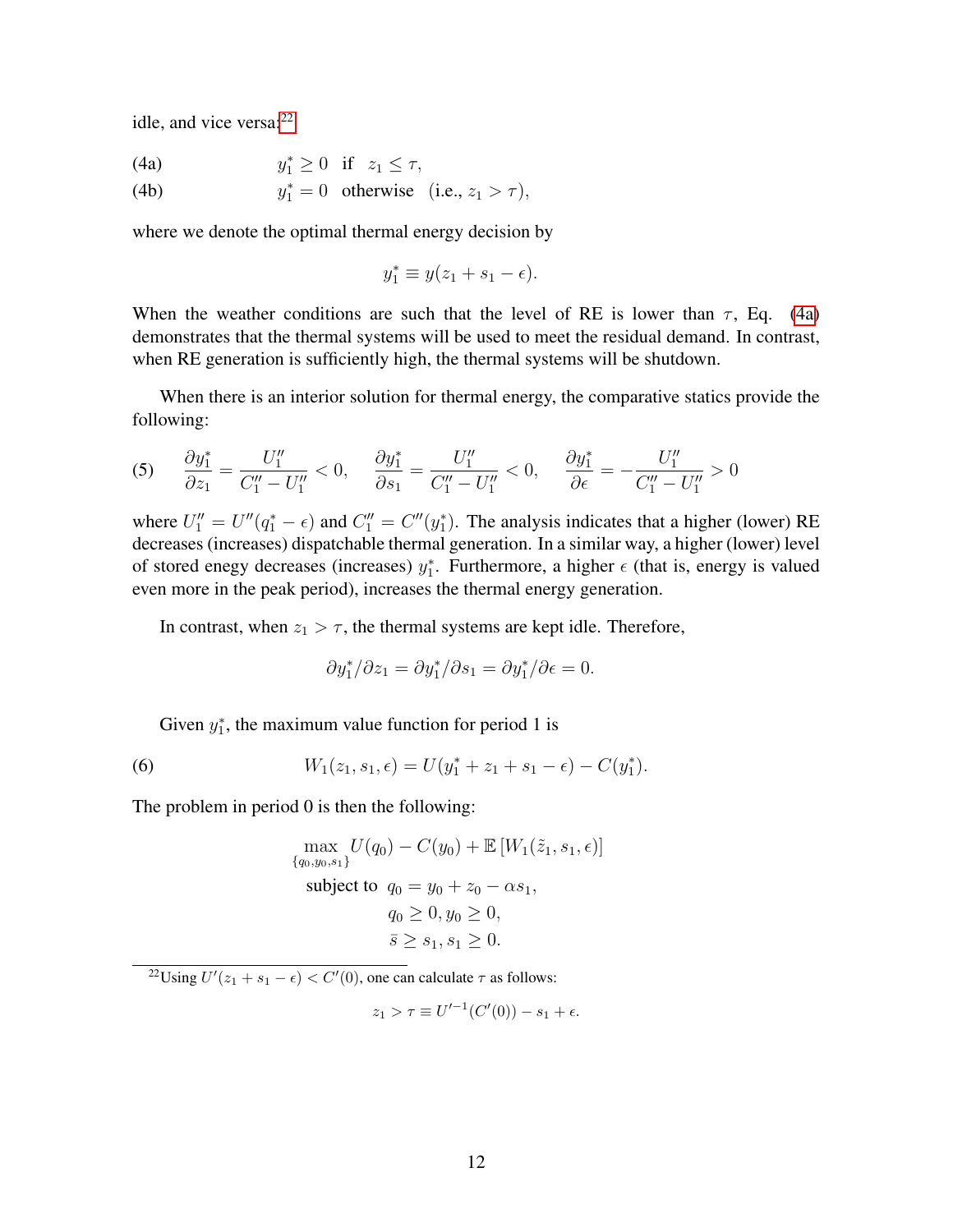The first-order necessary condition for thermal energy at a maximum is:<sup>[23](#page-12-0)</sup>

<span id="page-12-4"></span>(7) 
$$
U'(y_0^* + z_0 - \alpha s_1) \le C'_d(y_0^*),
$$
 with an equality if  $y_0^* > 0$ .

Using the maximum value function in Eq. [\(6\)](#page-11-2) and the Envelope Theorem, the first-order condition with respect to  $s_1$  is

(8a) 
$$
U'(y_0^* + z_0) \ge \phi \mathbb{E}[U'(\tilde{y}_1^* + \tilde{z}_1 - \epsilon)]
$$
 if  $s_1^* = 0$ ,

<span id="page-12-2"></span>(8b) 
$$
U'(y_0^* + z_0 - \alpha s_1^*) = \phi \mathbb{E} \left[ U'(\tilde{y}_1^* + \tilde{z}_1 + s_1^* - \epsilon) \right] \quad \text{if } \bar{s} > s_1^* > 0,
$$

(8c) 
$$
U'(y_0^* + z_0 - \alpha \bar{s}) \le \phi \mathbb{E}[U'(\tilde{y}_1^* + \tilde{z}_1 + \bar{s} - \epsilon)]
$$
 otherwise (i.e., if  $s_1^* = \bar{s}$ ),

where  $\phi \equiv 1/\alpha$  is the round-trip efficiency parameter and  $y_0^* \equiv y(z_0 - \alpha s_1^*)^{24}$  $y_0^* \equiv y(z_0 - \alpha s_1^*)^{24}$  $y_0^* \equiv y(z_0 - \alpha s_1^*)^{24}$  From the benevolent planner's perspective, the willingness to store energy is determined by the expected marginal utility of energy consumption in the next period. For

$$
q_0^* \equiv y_0^* + z_0 - \alpha s_1^* \text{ and } \tilde{q}_1^* \equiv \tilde{y}_1^* + \tilde{z}_1 + s_1^* - \epsilon,
$$

if it is not optimal to store energy, that is,  $s_1^* = 0$ , there is an expected loss from energy storage:  $U'(\bar{q}_0^*) \geq \phi \mathbb{E} [U'(\tilde{q}_1^*)]$ . Otherwise, energy is stored until its current and expected social values are equalized. If, however,  $s_1^* = \overline{s}$ , the marginal expected benefit from storing energy is at least as high as the marginal cost of energy storage; that is,  $U'(q_0^*) \leq \phi \mathbb{E}[U'(\tilde{q}_1^*)]$ . Notice that when  $s_0 > 0$ , the marginal cost of energy storage becomes lower. This makes it more likely that energy will be stored and transferred to the next period.

#### 3.1 Energy storage in the absence of RE generation

As a special case, suppose that energy can only be produced using dispatchable thermal systems and there is energy storage. From Eq. [\(8b\)](#page-12-2) one can get the following as an interior solution for thermal energy in both periods; that is,  $U'(q_0^*) = C'(y_0^*)$  and  $U'(q_1^* - \epsilon) = C'(y_1^*)$ :

<span id="page-12-3"></span>
$$
\frac{C'(y_0^*)}{C'(y_1^*)} = \phi.
$$

Eq. [\(9\)](#page-12-3) satisfies intertemporal efficiency. There is an equality between the marginal rate of transformation of off-peak energy into peak energy and cost of energy transformation. A similar result can be seen in [Crampes and Moreaux](#page-31-9) [\(2010\)](#page-31-9), where  $\alpha \ (\equiv 1/\phi)$  is the level of energy required to add one unit to the stock of energy in a water reservoir for use in period 1 when the demand is high. If the absolute value of the slope of the isocost curve,  $C'(y_0^*)/C'(y_1^*)$ , is greater than  $\phi$ , no energy is stored in period 0. This is because the cost of storage on the margin is bigger than its value in the peak period. In contrast, if

<span id="page-12-0"></span><sup>&</sup>lt;sup>23</sup>Similar to the period 1 problem, the second order condition for a maximum is satisfied:  $U''(q_0) - C''(y_0) <$ 0.

<span id="page-12-1"></span><sup>&</sup>lt;sup>24</sup>The second order condition for a maximum gives  $\alpha^2 U''(q_0) + U''(q_1 - \epsilon) < 0$ .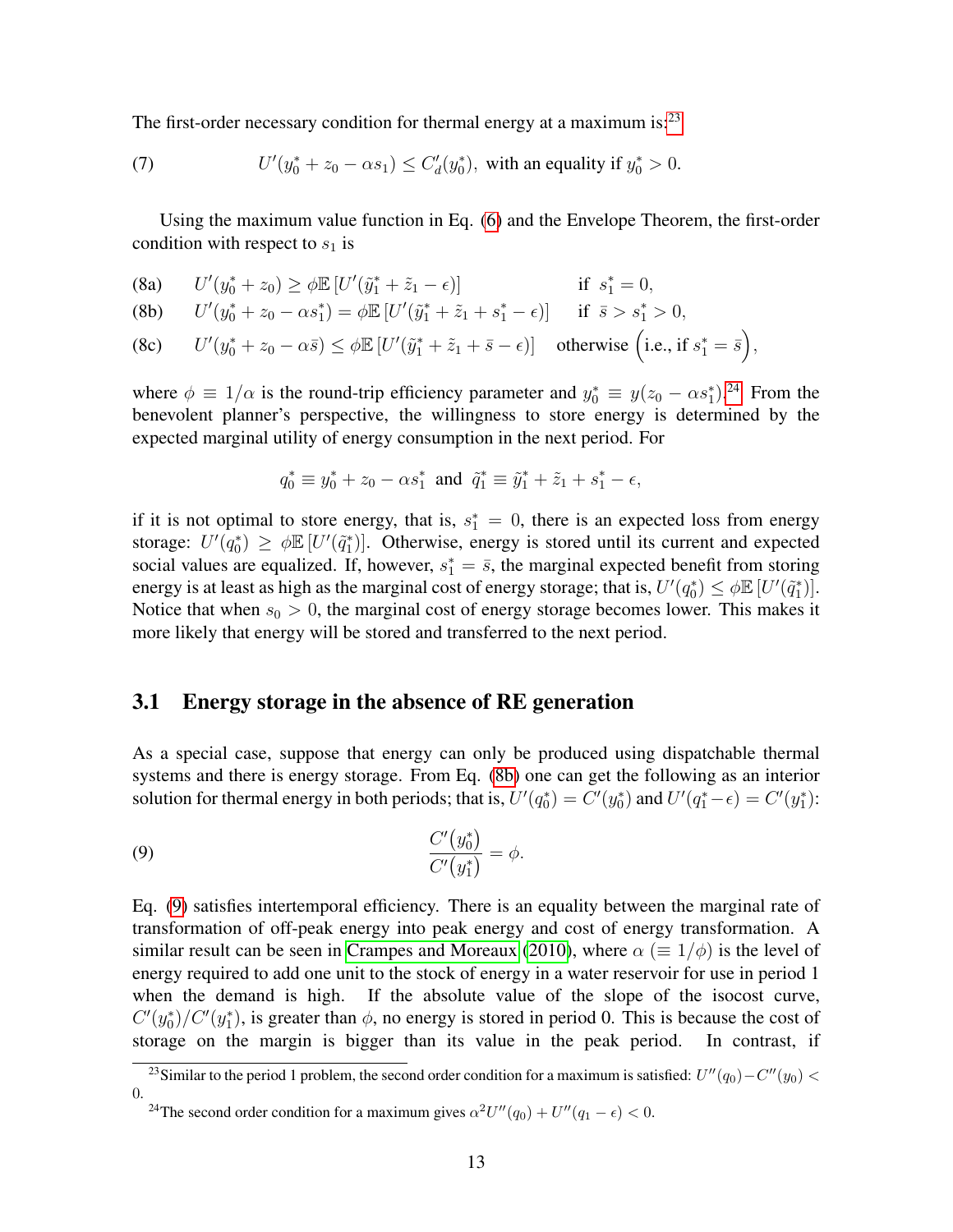$C'(y_0^*)/C'(y_1^*) < \phi$ , the available storage capacity is completely utilized.

Suppose that the energy system is now composed of baseload power plants as well as dispatchable thermal and energy storage systems. Power plants such as nuclear and coal-fired plants that produce at low marginal costs and are devoted to the production of baseload supply, have slow ramp rates and are not flexible to switch on and off. As it is more economical to operate them at constant production levels, these power plants, in general, do not change their production to match changing energy demand. Thus, these plants are rather inflexible in practicing "load following," and electric power companies try to operate them at full output as much as possible [\(Denholm et al., 2010\)](#page-31-6).<sup>[25](#page-13-0)</sup> Provided that  $y_1^* > 0$ , in the presence of an inflexible baseload supply, where  $\mu$  denotes this capacity, we have the following:

<span id="page-13-1"></span>(10) 
$$
C'(y_0^*) = \phi C'(y_1^*),
$$

where

$$
y_0^* = y(\mu - \alpha s_1^*)
$$
 and  $y_1^* = y(\mu + s_1^* - \epsilon)$ .

Similarly, energy will not be stored when the storage unit is empty and the unit cost of storage is greater than the net social value of energy storage in the peak demand period. In contrast, the storage capacity is completely utilized if the present cost of storing a unit of energy on the margin is less than its value adjusted for the round-trip efficiency  $(\phi)$  in the next period, that is,  $C'(y_0^*) < \phi C'(y_1^*)$ . Provided that the marginal rate of transformation of off-peak energy into peak energy is equal to the cost of energy transformation, some energy will be stored and available in the next period.

### 3.2 Energy storage in the presence of RE generation

For power systems with renewable sources of energy, the availability of energy storage can be crucial in dealing with the uncertain variability of RE [\(Doherty and O'Malley, 2005;](#page-31-12) [Steffen](#page-33-2) [and Weber, 2013\)](#page-33-2). Therefore, in this subsection, we augment our analysis of energy storage by considering intermittent renewable energy. Considering that the energy generated from RE systems is intermittent, we can write the expected marginal utility as

<span id="page-13-2"></span>(11) 
$$
\mathbb{E}\big[U'(\tilde{q}_1^*-\epsilon)\big] = F(\tau)\mathbb{E}[U'(\tilde{q}_1^*-\epsilon)|\tilde{z}_1 \leq \tau] + (1-F(\tau))\mathbb{E}[U'(\tilde{q}_1^*-\epsilon)|\tilde{z}_1 > \tau].
$$

While  $\mathbb{E}[U'(\tilde{q}_1^* - \epsilon)|\tilde{z}_1 \leq \tau]$  represents the conditional expected marginal utility from consuming energy supplied by both the thermal and renewable systems,  $\mathbb{E}[U'(\tilde{q}_1^*-\epsilon)|\tilde{z}_1 > \tau]$  is the conditional expected marginal utility when consuming energy only from the renewable systems. Thus, the latter corresponds to cases in which thermal systems are kept idle. Moreover,  $F(\tau)$  is the probability of  $\tilde{z}_1 < \tau$  and vice versa.

<span id="page-13-0"></span><sup>&</sup>lt;sup>25</sup>Load following describes situations where power plant generation can accommodate changes in energy demand.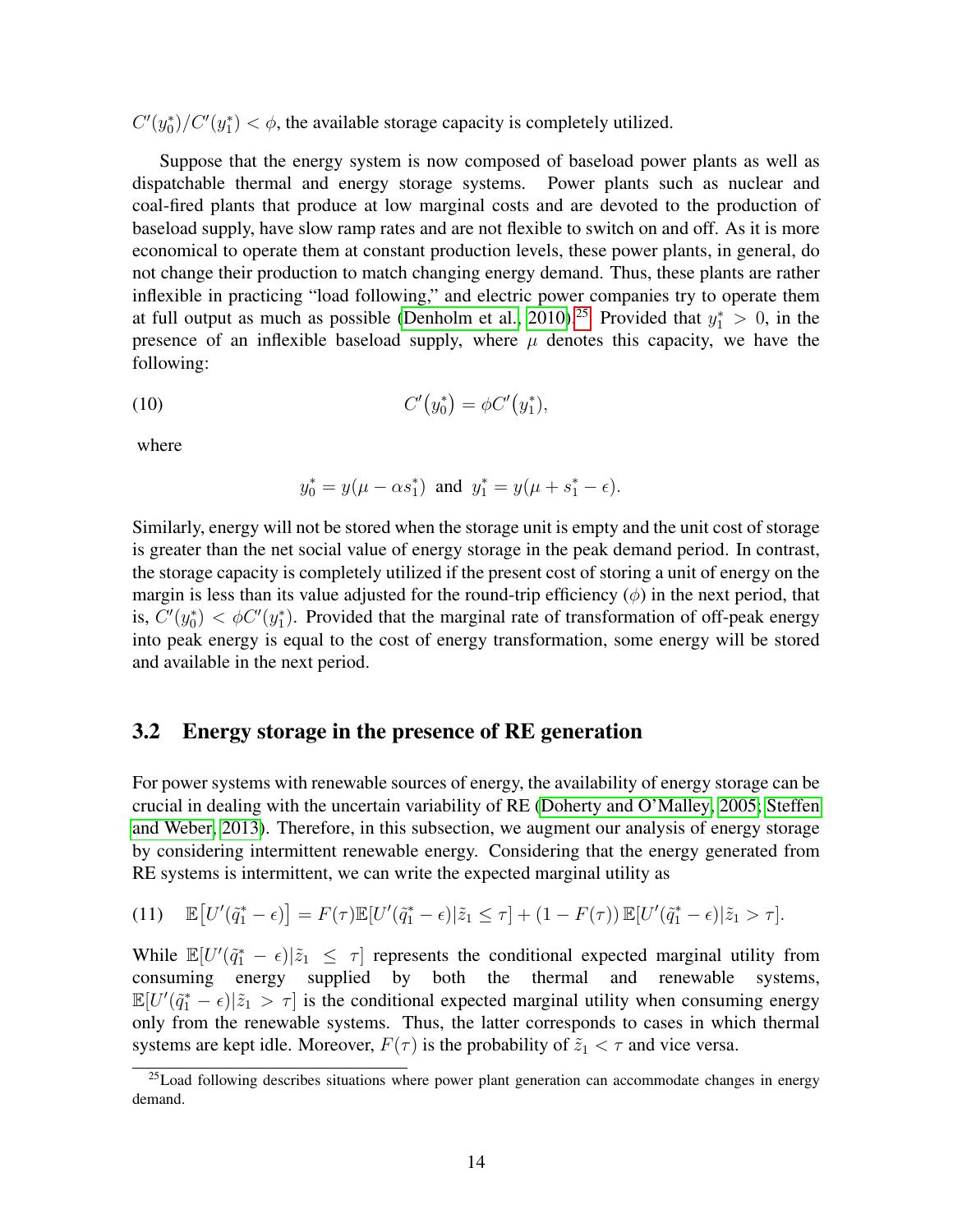Generally, the existing energy systems worldwide can be characterized by rather small shares of RE [\(Lund et al., 2012\)](#page-32-11). Thus, even with very favorable weather conditions, the RE systems cannot produce enough energy to meet the total energy demand, and thermal dispatchable generation always supplies the residual load. In our model, this translates into  $F(\tau) = 1$ ; thus,  $\tilde{z}_1 \leq \tau$ . In other words, the energy generated from renewable sources can never be high enough so that thermal systems are taken offline. Yet, in Appendices [C](#page-27-0) and [D](#page-28-0) we consider larger shares of RE. To be specific, we also look at cases where the thermal systems can become or are always idle; that is,  $0 < F(\tau) < 1$  and  $F(\tau) = 0$ , respectively.

In studying the effect of energy storage on welfare, we start from a situation of certainty as presented earlier when we considered baseload power (see Eq. [\(10\)](#page-13-1)). We then introduce some noise  $\tilde{x}$  around  $\mu$  in period 1 that satisfies  $\tilde{z}_1 = \mu + \tilde{x}$ ,  $\mathbb{E}[\tilde{x}] = 0$  and  $\mathbb{E}[\tilde{x}^2] = \sigma^2$ . Hence,  $\tilde{z}_1$  represents the intermittent RE with mean  $\mu$  and variance  $\sigma^2$ . Our purpose here is to determine whether the optimal level of energy storage under uncertainty (intermittency) is greater than the corresponding level without uncertainty. Let  $s_1^+$  be the optimal level of energy storage when  $\tilde{z}_1 = \mu$  in the future with certainty:

$$
s_1^+ = \arg \max \ U(y(z_0 - \alpha s_1) + z_0 - \alpha s_1) - C(y(z_0 - \alpha s_1)) + W_1(\mu + s_1 - \epsilon).
$$

Without any uncertainty, the only factor that leads to energy storage is the higher valuation of energy in the peak period due to  $\epsilon > 0$ .

Furthermore, suppose that  $s_1^*$  is the optimal level of energy storage when there is uncertainty in RE generation:

$$
s_1^* = \arg \max U(y(z_0 - \alpha s_1) + z_0 - \alpha s_1) - C(y(z_0 - \alpha s_1)) + \mathbb{E}[W_1(\tilde{z}_1 + s_1 - \epsilon)].
$$

Following these definitions, we present our first major result by Theorem [1:](#page-14-0)

<span id="page-14-0"></span>**Theorem 1.** If  $F(\tau) = 1$ , then for every  $\mu$  and  $\tilde{x}$  with  $\mathbb{E}[\tilde{x}] = 0$ ,  $s_1^* \geq s_1^+$  if and only if:

<span id="page-14-1"></span>
$$
\psi_U U''' + \psi_C C''' \ge 0,
$$

*where*  $\psi_U \equiv (C''^3)/(C'' - U'')^3$  *and*  $\psi_C \equiv (-U''^3)/(C'' - U'')^3$ .

*Proof.* The proof is provided in Appendix [A.](#page-25-0)

Therefore, the level of energy storage is larger if RE is intermittent than otherwise. Notice that it is the weighted sum in Eq. [\(12\)](#page-14-1) that matters for precautionary energy storage, where  $\psi_U$  and  $\psi_C$  are weights attached to U''' and C'''', respectively. Thus, there can be precautionary storage even if  $U''' < 0$  and  $C''' > 0$  or  $C''' < 0$  and  $U''' > 0$ . However, our main focus is on prudence and frugality. Theorem [1](#page-14-0) has a stronger corollary in this regard:

**Corollary 1.**  $U''' \ge 0$  and  $C''' \ge 0$  are sufficient for  $s_1^* \ge s_1^+$ .

Hence, if  $U''' \ge 0$  and  $C''' \ge 0$ , then Eq. [\(12\)](#page-14-1) holds. Therefore, it is optimal to storage a higher level of energy under uncertainty. When there is no prudence  $(U''' = 0)$ , frugality alone leads to precautionary energy storage. The same is true when  $C''' = 0$  and  $U''' \ge 0$ .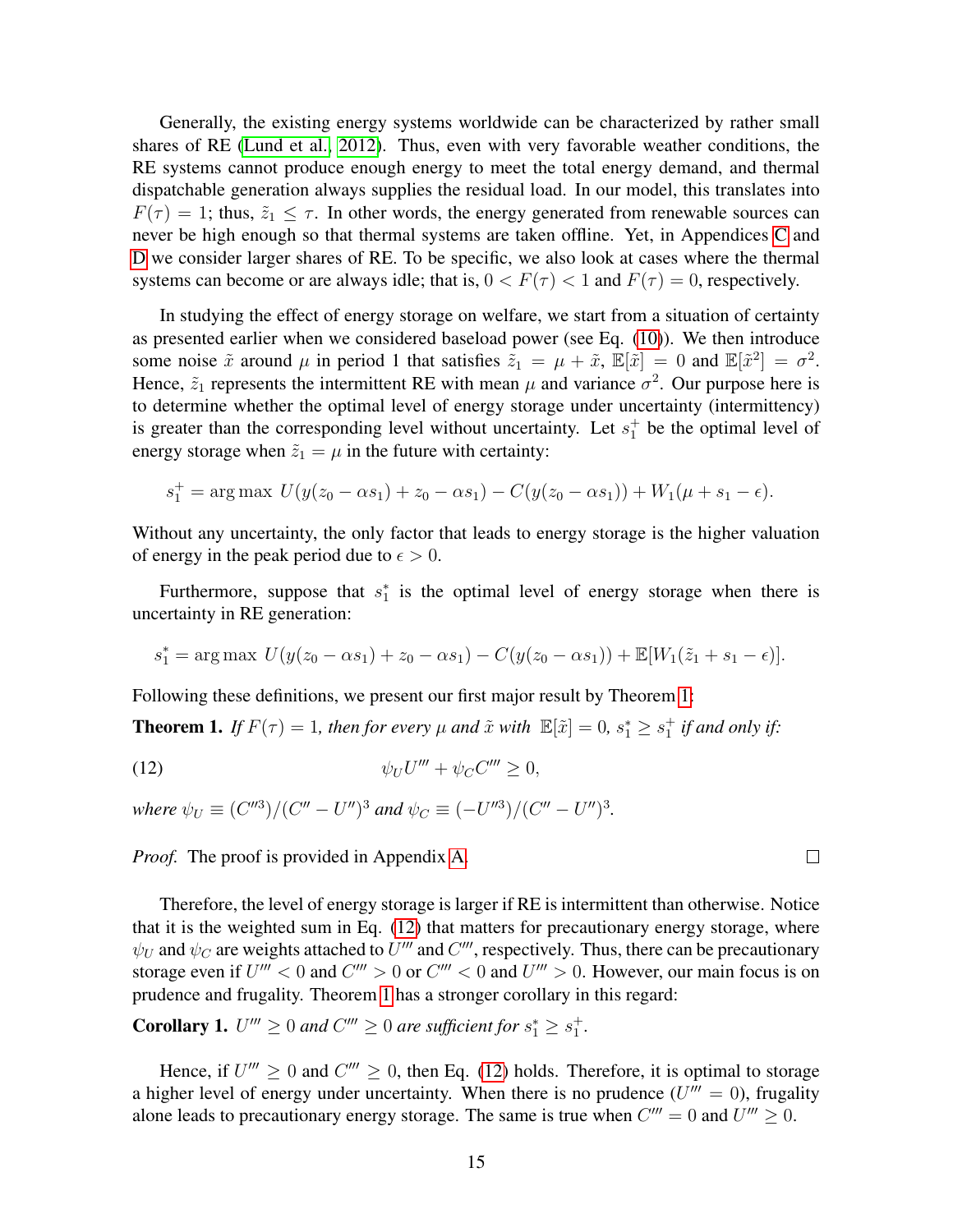As thermal energy is the marginal resource, thermal systems will supply the extra amount of energy for storage. Given  $y_0 \equiv y(z_0 - \alpha s_1)$  and  $\partial y_0/\partial s_1 > 0$ , the economy increases energy storage through further load smoothing in the presence of intermittency.<sup>[26](#page-15-0)</sup> In other words, the economy generates more energy than the demand at the off-peak period, stores the additional amount and uses it in the peak period. A similar analysis for the off-peak energy consumption gives  $\partial q_0/\partial s_1$  < 0. Let  $y_0^+$  and  $q_0^+$  represent the fossil fuel energy generation and energy consumption, respectively, in period 0 when there is no uncertainty in period 1. We then have the following corollary:

<span id="page-15-3"></span>**Corollary 2.**  $s_1^* \geq s_1^+$  implies  $y_0^* \geq y_0^+$  and  $q_0^* \leq q_0^+$ .

Higher thermal energy and energy storage result in lower off-peak energy consumption along with a lower welfare in the initial period. However, by transferring the social surplus from the off-peak to peak period, a higher welfare in the future is expected to more than compensate for this loss.

The fact that a convex marginal utility allows for a higher level of energy storage within this framework is referred to as prudence. Although it was [Kimball](#page-32-7) [\(1990\)](#page-32-7) who coined the term prudence, the analysis of precautionary demand for savings was done earlier by [Leland](#page-32-12) [\(1968\)](#page-32-12) and [Sandmo](#page-33-10) [\(1970\)](#page-33-10). Within an expected utility framework, they indicate that a risky future income increases savings only if the third-order derivative of the utility function is positive (that is, the agents are prudent).

Frugality ( $C''' > 0$ ), however, is not fully investigated in the literature. Yet, by analyzing production and inventory data, [Cecchetti et al.](#page-30-4) [\(1997\)](#page-30-4) find evidence that supports a positive third derivative of the cost function, and note that, from an operational perspective, a firm is capacity constrained when faced with a convex marginal cost curve. Considering the fact that thermal stations are capacity constrained and follow the load when RE and energy storage are not adequate to cover the optimal level of energy demand, it can become increasingly costly to make large and positive changes to meet the residual demand. In this regard, frugality can lead to precautionary energy storage and in turn decrease the risk of such large and costly changes.

Let us take the second-order Taylor approximation of the intertemporal efficiency condition given by Eq. [\(8b\)](#page-12-2) around the mean-level RE generation,  $\mu$ . This will allow us to make further use of our main result given by Theorem [1](#page-14-0) and see how the degree of intermittency can affect the level of energy storage. To be specific, the second-order approximation of Eq.  $(8b)$  is as follows:<sup>[27](#page-15-1)</sup>

<span id="page-15-2"></span>(13) 
$$
C'(y_0^*) \simeq \phi \Big[C'(y_1^*) + \frac{1}{2}\sigma^2 \Big(\psi_U U'''(q_1^* - \epsilon) + \psi_C C'''(y_1^*)\Big)\Big].
$$

<span id="page-15-0"></span> $^{26}$ From Eq. [\(7\)](#page-12-4), comparative statics analysis for the off-peak thermal energy generation and energy consumption provides

$$
\frac{\partial y_0^*}{\partial s_1} = \frac{-\alpha U_0''}{C_0'' - U_0''} > 0 \text{ and } \frac{\partial q_0^*}{\partial s_1} = \frac{-\alpha C_0''}{C_0'' - U_0''} < 0.
$$

<span id="page-15-1"></span><sup>27</sup>Refer to Appendix [B](#page-26-0) for the calculations. Note that  $F(\tau) = 1$ .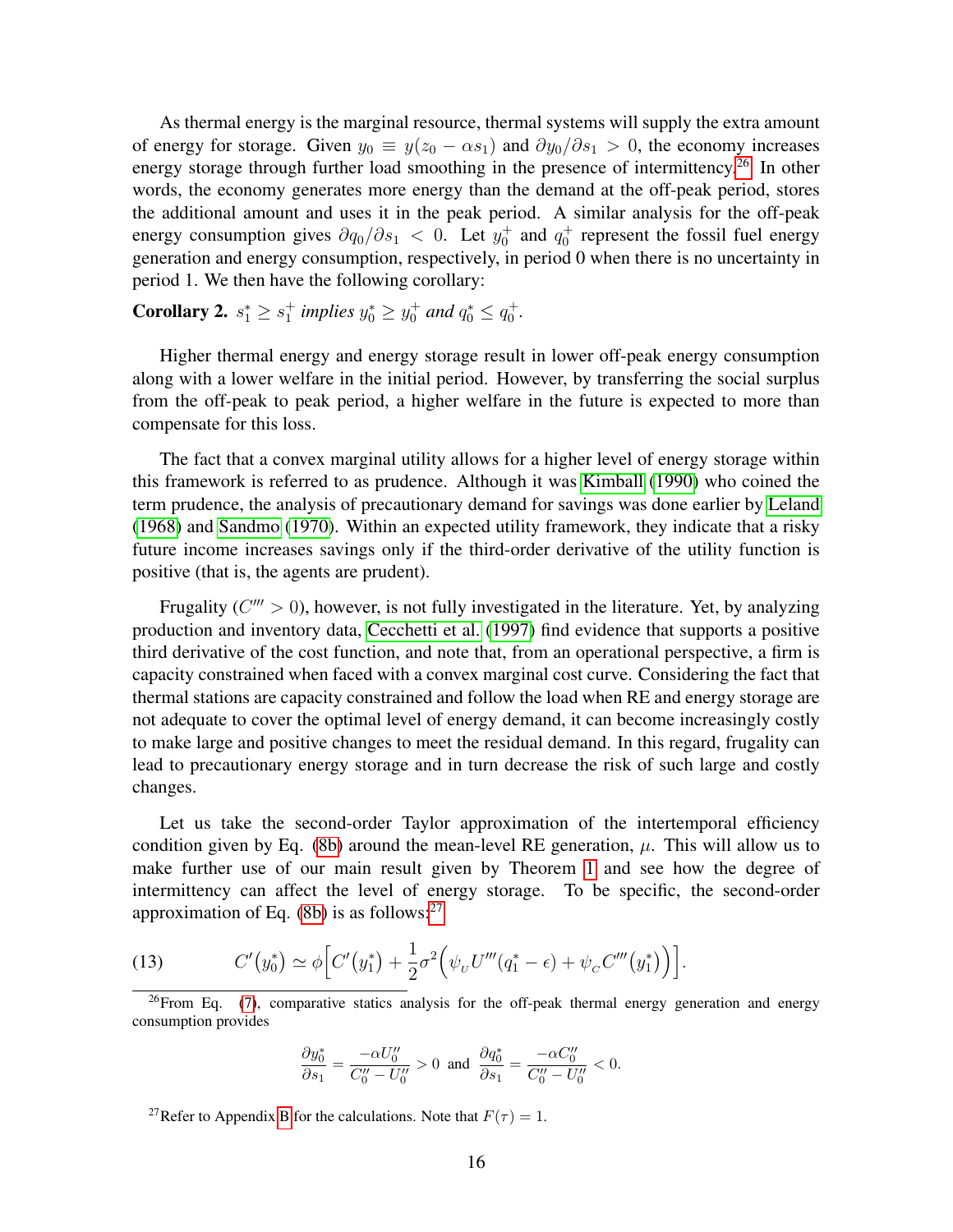In Eq. [\(13\)](#page-15-2) we use the fact that  $U' = C'$  for an interior solution of  $y_1$ . Further,

$$
q_1^*=y_1^*+\mu+s_1^* \text{ and } y_1^*=y(\mu+s_1^*-\epsilon)
$$

are peak-period electricity consumption and thermal energy generation, respectively, that are evaluated at the mean-value of RE generation,  $\mu$ . Eq.[\(13\)](#page-15-2) yields the intertemporal efficiency condition, which is indeed Eq. [\(10\)](#page-13-1) augmented with uncertainty and the precautionary motives. In comparison to Eq. [\(10\)](#page-13-1), we see that the expected marginal value of energy storage in the next period is larger. As a result, when Eq. [\(12\)](#page-14-1) holds, a higher level of energy will be stored through dispatching more thermal energy in the initial period. For a higher degree of intermittency,  $\sigma^2$ , the level of stored energy will be higher.

On the other hand, it is optimal to store at the capacity  $\bar{s}$  if the cost of storing an extra amount of energy in the off-peak period is lower than the net expected marginal cost of producing thermal energy in the on-peak period. In this case, precautionary motives cannot lead to any further energy storage. In contrast, if there is no energy storage when there is no uncertainty (i.e.,  $s_1^+ = 0$ ), but Eq. [\(12\)](#page-14-1) holds, energy can be stored when some uncertainty is introduced. Lastly, notice that for  $\psi_U U''' + \psi_C C''' = 0$ , or  $U''' = 0$  and  $C''' = 0$ , Eq. [\(13\)](#page-15-2) boils down to Eq. [\(10\)](#page-13-1). Thus, even in the presence of intermittency, the level of stored energy will be identical to the one with baseload power generation.

### <span id="page-16-0"></span>4 Competitive market equilibrium with energy storage

In this section, we want to show that the planner solution can be decentralized through competitive markets. This will enable us to see the role of prices in coordinating the energy market that we have been discussing thus far. This task stipulates a well-defined market equilibrium concept in which agents have rational expectations. As there are no externalities in the model, the planner solution will coincide with the competitive rational expectations equilibrium (REE).

On the demand side, we assume that all consumers have identical preferences. This allows us to model their behavior by a representative consumer. Specifically, the first-order necessary conditions for the consumer problem yield

<span id="page-16-1"></span>(14) 
$$
U'(q_0^*) = P_0^*,
$$

$$
U'(q_1^* - \epsilon) = P_1^*,
$$

where  $q_t^* \equiv q(P_t^*)$  is the aggregate demand function for energy given the market price  $P_t > 0$ for  $t = 0, 1$ .

Eq. [\(14\)](#page-16-1) corresponds to the optimization problem of a representative consumer with quasilinear preferences. In economic theory, using such preferences is a standard assumption when discussing issues related to a single market in a general equilibrium framework.<sup>[28](#page-16-2)</sup> Price

<span id="page-16-2"></span> $^{28}$ This approach can be justified in the absence of income effects (see [Mas-Colell et al., 1995,](#page-33-11) chap. 10), which we do not consider in our study.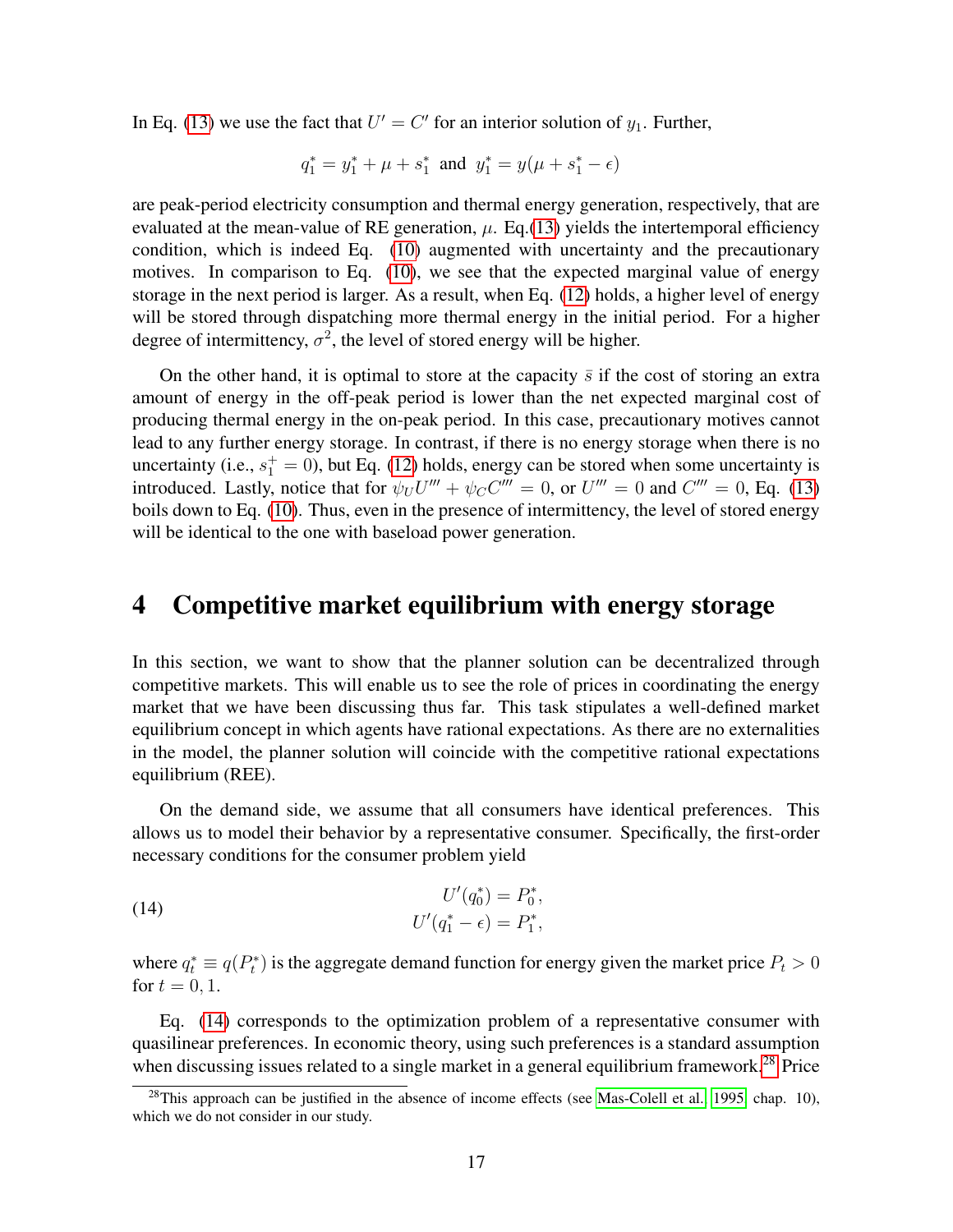taking competitive behavior in Eq. [\(14\)](#page-16-1) implies an instantaneous adjustment of consumption in response to changes in the market price. In energy markets, this condition typically requires that the consumers are equipped with high-tech equipment that informs them about the spot price or they have access to software that can switch electrical appliances on and off, given the price in the market [\(Ambec and Crampes, 2012\)](#page-30-6).

Regarding the production side of the economy, fossil-fuel and RE generators and energy storage firms are price-taking competitors. There is a continuum of RE generators with measure normalized to one. Given that the unit cost of generating energy is so low –which we consider as zero– the RE generation is price inelastic. Thus, each RE generator operates at its capacity. However, as the weather conditions are uncertain, so is the energy produced by each generator. Therefore, given  $P_t > 0$ , the profit of each RE generator in both periods is

<span id="page-17-2"></span>
$$
\pi_{it} = P_t^* z_{i_t},
$$

where  $\bar{z}_i \ge z_{i_t} \ge 0$  and  $\bar{z}_i$  is the installed capacity of RE generator *i*. The total RE generation then satisfies

(15) 
$$
z_t^* \equiv z(P_t^*) = z_t \equiv \int_0^1 z_{i_t} di,
$$

where  $\bar{z} \ge z_t \ge 0$  and  $\bar{z} \equiv \int_0^1 \bar{z}_i \, di$ .<sup>[29](#page-17-0)</sup>

There is a unique merit order of fossil fuel power plants with measure normalized to one. Given  $P_t$ , thermal energy generation in the industry extends up to the thermal unit for which the marginal cost of generating thermal energy equals the market price.<sup>[30](#page-17-1)</sup> The profit maximization problem of each thermal energy generator is as follows:

(16) 
$$
\max_{y_{jt}} \pi_{jt} = P_t^* y_{jt} - c_j y_{jt}, \text{ subject to } \bar{y}_{jt} \ge y_{jt} \ge 0,
$$

where  $y_{j_t}$  is the energy generation from thermal unit j at time t and  $c_j > 0$  is a constant. The

$$
\max_{z_{it}} \ \pi_{it} = P_t^* \nu_t z_{it} \ \text{subject to} \ \bar{z}_i \ge z_{it} \ge 0.
$$

Obviously, for  $t = 0, 1$ , the profit maximizing production is  $\overline{z_i}$ . The total RE generation then satisfies

$$
z_t^* \equiv z(P_t^*) = \nu_t \bar{z} = \int_0^1 \nu_t \bar{z}_i di.
$$

<span id="page-17-1"></span> $30$ For the units that are brought online earlier, the individual marginal costs equal the market price minus the shadow prices of the individual capacity constraints.

<span id="page-17-0"></span><sup>&</sup>lt;sup>29</sup>Alternatively, we can formulate the profit maximization of the RE generators as follows. Let  $\nu$  be an i.i.d. random variable with a compact support [0, 1] and  $\bar{z}_i$  be the installed capacity of RE generator i. Given  $P_t > 0$ and the fact that the RE generation is price inelastic, the profit maximization problem RE generator  $i$  in both periods is given by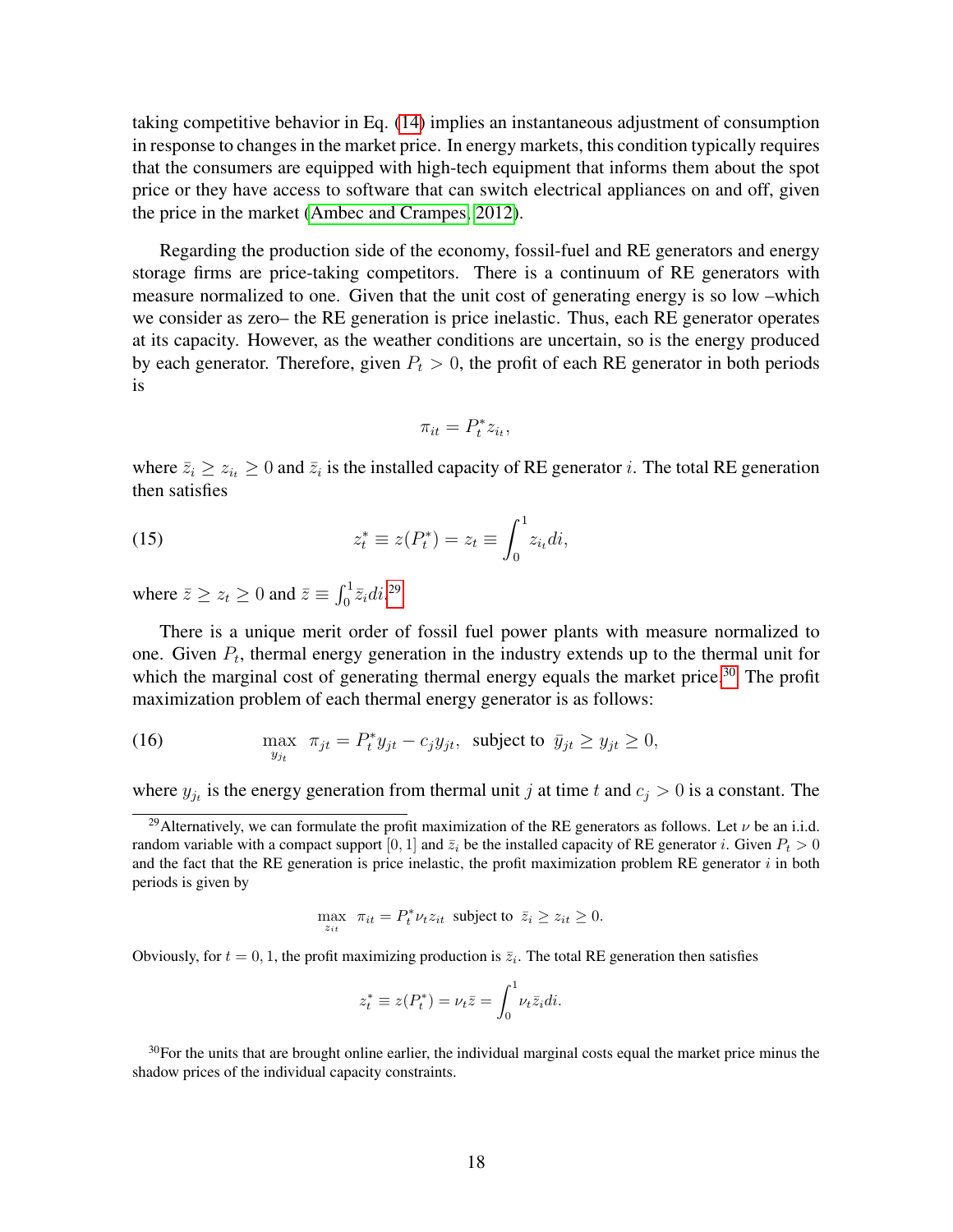first order necessary condition of profit maximization for a generator is

(17) 
$$
P_t^* \leq c_j \quad \text{if} \quad y_{j_t}^* = 0, P_t^* = c_j \quad \text{if} \quad \bar{y}_j > y_{j_t}^* > 0, P_t^* \geq c_j \quad \text{if} \quad y_{j_t}^* = \bar{y}_j.
$$

Given that  $y_{j_t}^* \equiv y_j(P_t^*)$  is the profit maximizing level of energy that thermal generator j is willing to supply at price  $P_t^*$ , the thermal industry (aggregate) supply function in both periods is

<span id="page-18-2"></span>
$$
y_t^* \equiv y(P_t^*) = \int_0^1 y_{j_t}^* dy.
$$

We characterize the energy storage sector by a continuum of energy storage firms with identical technologies. When a storage firm decides to store more energy, it rationally anticipates the future energy price based on the available information (that is, the supply schedule of the thermal energy industry, the aggregate demand schedule, the processes that affect the weather, and –in turn– the RE generation). With the ultimate motivation to maximize profits, energy storage firms apply the principle of rational behavior to the acquisition and processing of information and the formation of anticipations. In this sense, they are rational profit maximizers. When storage firms are fully aware of the economic implications of intermittency, they will, for example, change their energy storage levels in anticipation of the effects from intermittent RE rather than wait for these effects to occur in the electricity market. By anticipating the future RE generation, and thus, the future price, the net anticipated profit of energy storage firm  $\ell$  from storing  $s_{\ell_1}$  is

(18) 
$$
\pi_{\ell_1}^a = \phi P_1^a s_{\ell_1} - P_0^* s_{\ell_1},
$$

<span id="page-18-1"></span>∂π<sup>a</sup>

where  $P_1^a$  and  $P_0^*$  are the anticipated and current equilibrium spot prices, respectively. Each storage firm maximizes its anticipated profits subject to a non-negativity constraint,  $s_{\ell_1} \geq 0$ , and a capacity constraint,  $\bar{s}_{\ell} \geq s_{\ell_1}$ . As each storage firm shares the same rational expectations with every other firms, the anticipated price is not indexed by a particular storage firm. The first-order condition for the maximization problem yields

(19) 
$$
\begin{aligned}\n\frac{\partial \pi_{\ell_1}^a}{\partial s_{\ell_1}} &= \phi P_1^a - P_0^* \le 0, \text{ with equality if } s_{\ell_1}^* > 0, \\
&= \phi P_1^a - P_0^* \ge 0, \text{ otherwise } s_{\ell_1}^* = \bar{s}.\n\end{aligned}
$$

The fact that these firms share the same rational expectations, and therefore, anticipate the same market clearing future price indicates that, in equilibrium, the anticipated profit from a marginal unit of energy storage cannot be positive. Otherwise, profit-seeking entrepreneurs would eliminate any type of disequlibria by adjusting the individual levels of energy storage.<sup>[31](#page-18-0)</sup> This allows us to describe Eq.  $(19)$  as the condition for market equilibrium rather

<span id="page-18-0"></span> $31$ This will hold for interior solutions. If the industry storage capacity binds, the storage firms will make positive profits.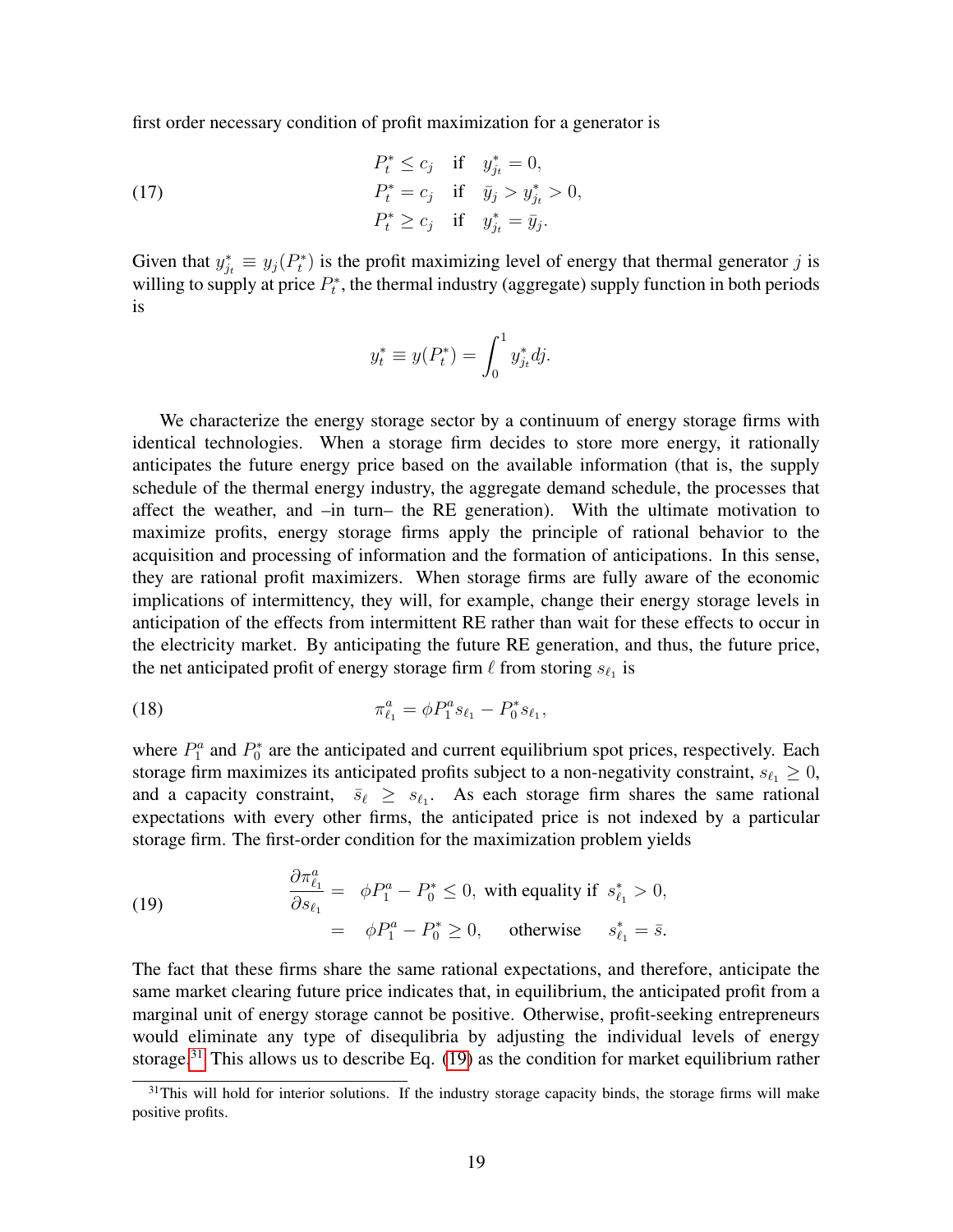than the first-order condition for an energy storage firm's optimization problem. The relationship between the industry level of energy storage and the anticipated profit can then be summarized by

(20) 
$$
P_0^* \ge \phi P_1^a, \quad s_1^* = 0,
$$

$$
P_0^* = \phi P_1^a, \quad \bar{s} > s_1^* > 0,
$$

$$
P_0^* \le \phi P_1^a, \quad s_1^* = \bar{s},
$$

where

<span id="page-19-0"></span>
$$
s_1^* = \int_0^1 s_{\ell_1}^* d\ell \text{ and } s_1^* \equiv s_1(P_0^*, P_1^a).
$$

In the sense that the energy storage firms' expectations are rational and they make informed predictions of future prices, the subsequent market prices that arise from the decisions based on these expectations will confirm their anticipations. Hence, the expected price will be consistent with the level of energy storage that is governed by the anticipated price. Then, in a REE

$$
P_1^a = \mathbb{E}[\tilde{P}_1^*],
$$

that is, the anticipated price will be confirmed in equilibrium.

Having depicted the formation of expectations and the response of competitive energy storage firms to current and anticipated prices and the qualitative relationship between price and profit maximization for each storage firm, we make the following definition:

**Definition 1.** REE is a price vector,  $\mathbb{P} = \{P_0^*, \tilde{P}_1^*, P_1^a\}$ , and an allocation vector,  $\mathbb{Q} = \{q_0^*, \tilde{q}_1^*, z_0^*, \tilde{z}_1^*, y_0^*, \tilde{y}_1^*, s_1^*\}$ , that solve Eqs. [\(14\)](#page-16-1), [\(15\)](#page-17-2), [\(17\)](#page-18-2)<sub>*,*</sub> [\(19\)](#page-18-1)*, and* [\(21\)](#page-19-0)*, such that markets clear:*  $q_0^* = y(P_0^*) + z(P_0^*) - \alpha s_1(P_0^*, P_1^a)$  *and*  $\tilde{q}_1^* = y(\tilde{P}_1^*) + z(\tilde{P}_1^*) + s_1(P_0^*, P_1^a)$ .

In equilibrium, the prices,  $P_0^*$  and  $\tilde{P}_1^*$ , are implicitly defined by

$$
P_0^* \equiv P(y^*(P_0^*) + z_0 - \alpha s_1^*(P_0^*)),
$$
  
\n
$$
\tilde{P}_1^* \equiv P(y^*(\tilde{P}_1^*) + \tilde{z}_1 + s_1^*),
$$

respectively. In the presence of uncertainty, the storage firms will increase the amount of stored energy until the net expected price,  $\phi \mathbb{E}[\tilde{P}_1^*]$ , equals the current spot price of energy.<sup>[32](#page-19-1)</sup> This additional demand for energy storage will be met by increased thermal energy and reduced current consumption (Corollary [2\)](#page-15-3).<sup>[33](#page-19-2)</sup>

As the REE quantities in our problem correspond to the allocation dictated by the benevolent social planner, we carry forward our results from the previous section. To

<span id="page-19-1"></span><sup>&</sup>lt;sup>32</sup>Note also that for  $P_0^* > \phi \mathbb{E}[\tilde{P}_1^*]$ ,  $s_1^* = 0$ , that is, when the net expected price is below the current price, then the energy storage is zero. If the capacity constraint in the energy storage industry is met, then the net expected future price is above the current price at storage capacity:  $P_0^* \leq \phi \mathbb{E}[\tilde{P}_1^*], s_1^* = \overline{s}$ .

<span id="page-19-2"></span> $33$ This additional demand can also be met by only reducing the current consumption (Corollary [3\)](#page-28-1).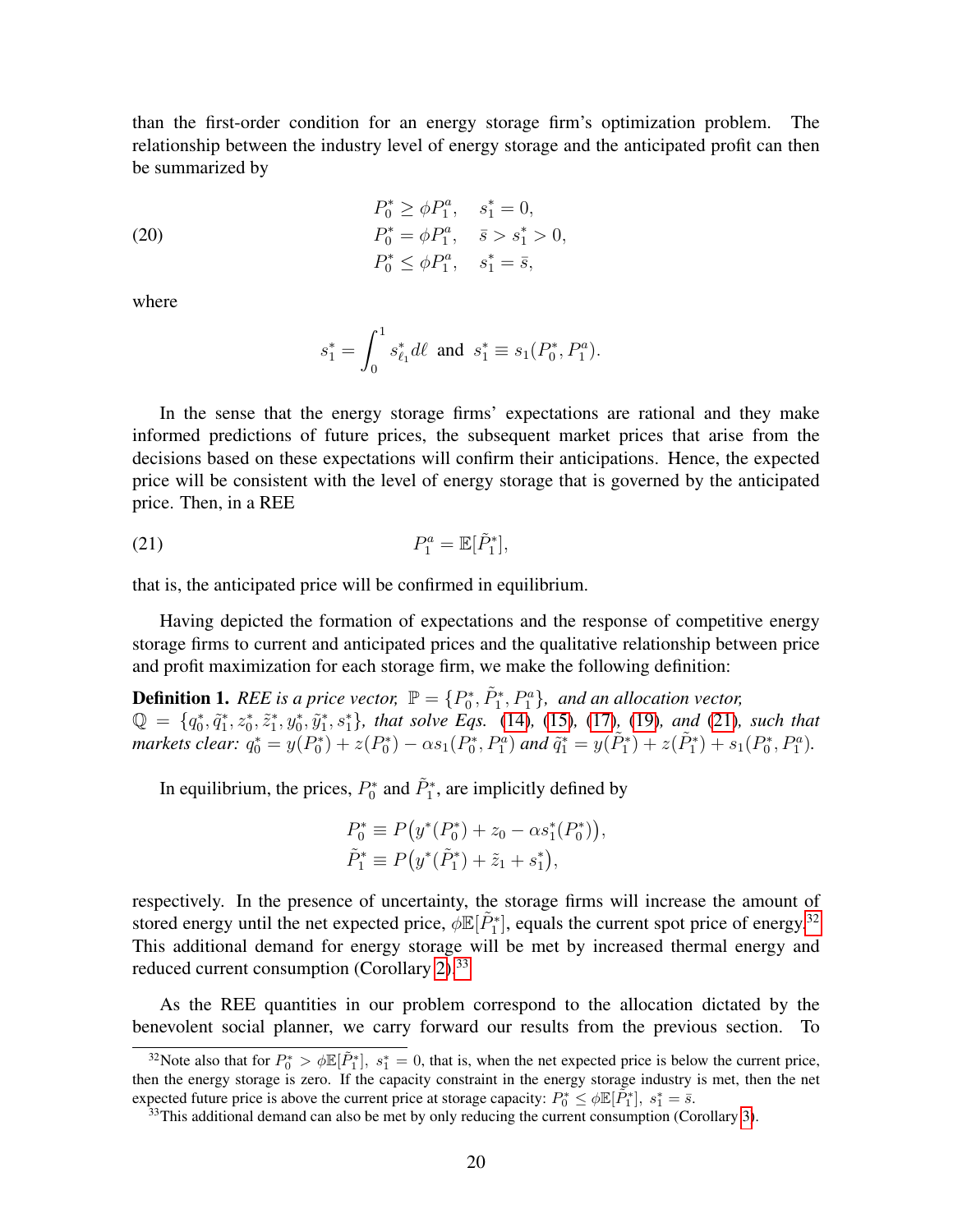observe the implications of intermittent RE for competitive pricing, we arrange Eq. [\(13\)](#page-15-2) as in the following:

<span id="page-20-1"></span>(22) 
$$
P_0 \simeq \phi \left[ 1 + \frac{1}{2} \sigma^2 \left( \psi_v \frac{U'''}{U'} + \psi_c \frac{C'''}{C'} \right) \right] P_1,
$$

where from Eq. [\(14\)](#page-16-1)  $P_0 = U'(q_0^*)$ , and  $P_1 = U'(q_1^* - \epsilon)$  is the energy price in period 1 at the mean level of RE generation,  $\mu \equiv \mathbb{E}[\tilde{z}_1]$ . RHS is the product of  $\phi$  and the expected market price of energy in period 1, which is indeed the market price that corresponds to  $\mu$ , adjusted for the degree of intermittency,  $\sigma^2$ , and the weighted sum of  $U'''/U'$  and  $C'''/C'$ . In the absence of intermittency (i.e.,  $\sigma = 0$ ) [Crampes and Moreaux](#page-31-9) [\(2010\)](#page-31-9) indicate that  $P_0 = \phi P_1$ and that there is still peak load pricing.<sup>[34](#page-20-0)</sup> In the presence of intermittent RE, the current price,  $P_0$ , becomes higher when Eq. [\(12\)](#page-14-1) holds. Our intuition is that the precautionary motives spur energy storage and increase the spot market electricity price.

It is possible to differentiate the demand- and the supply-side effects in Eq. [\(22\)](#page-20-1). The demand side refers to the ratio given by  $U'''/U'$ . Conversely, the supply side of the market is represented by  $C'''/C'$ . Let us first consider the case in which there is no frugality ( $C''' = 0$ ).

<span id="page-20-3"></span>When  $C''' = 0$ , that is, the supply schedule is linear, one can rearrange Eq. [\(22\)](#page-20-1) to obtain

(23) 
$$
P_0 \simeq \phi \left[ 1 + \frac{1}{2} \left( \frac{\sigma}{\bar{q}_1} \right)^2 \psi_v \frac{\xi_r^p}{\eta_d} \right] P_1,
$$

where  $\xi_r^p \equiv -\bar{q}_1 \frac{U'''}{U''}$  is relative prudence,  $\bar{q}_1 \equiv y(\mu + s_1^* - \epsilon) + \mu + s_1^*$  and  $\eta_d \equiv \left| \frac{d\bar{q}_1/\bar{q}_1}{dP/P} \right|$ are energy consumption and price elasticity of energy demand evaluated at the mean RE generation, respectively.<sup>[35](#page-20-2)</sup> This leads us to the following proposition:

<span id="page-20-4"></span>**Proposition 1.** If  $U''' > 0$  and  $C''' = 0$ , then in a REE with energy storage,  $P_0$  is augmented *by a lower*  $\eta_d$  *and a higher*  $\phi$ *,*  $\xi_r^p$ *,*  $\sigma$  *and*  $\psi_v$ *.* 

This proposition indicates that if the consumers are prudent, but the thermal generators are not frugal ( $C''' = 0$ ), then -in a REE with energy storage- a higher round-trip efficiency parameter,  $\phi$  and a higher weight on the demand side,  $\psi_U$ , raise the expected price of energy. This is because a more efficient storage technology and a stronger effect from the demand side create arbitrage opportunities that lead to a higher demand for energy storage, and in turn, increase the current price of energy. In addition,  $\sigma/\bar{q}_1$  is an indicator that shows the degree of deviations in RE. If the standard deviation in RE generation compared to the level of energy consumption is very small, intermittency is less of a problem for the economy. Accordingly, the precautionary motives will not cause a significant increase the demand for energy storage. If, however, the relative deviations in RE generation are high, energy consumption can also exhibit strong deviations. In this case, the economy will benefit from a higher level of energy

<span id="page-20-0"></span><sup>&</sup>lt;sup>34</sup>The prices are closer together when energy can be stored, which is a consequence of the constraint that storage must not be negative.

<span id="page-20-2"></span><sup>&</sup>lt;sup>35</sup>Equivalently, the demand elasticity can be written as  $\eta_d \equiv -\frac{U'}{U''a}$  $\frac{U^{\prime}}{U^{\prime\prime}\bar{q}_1}.$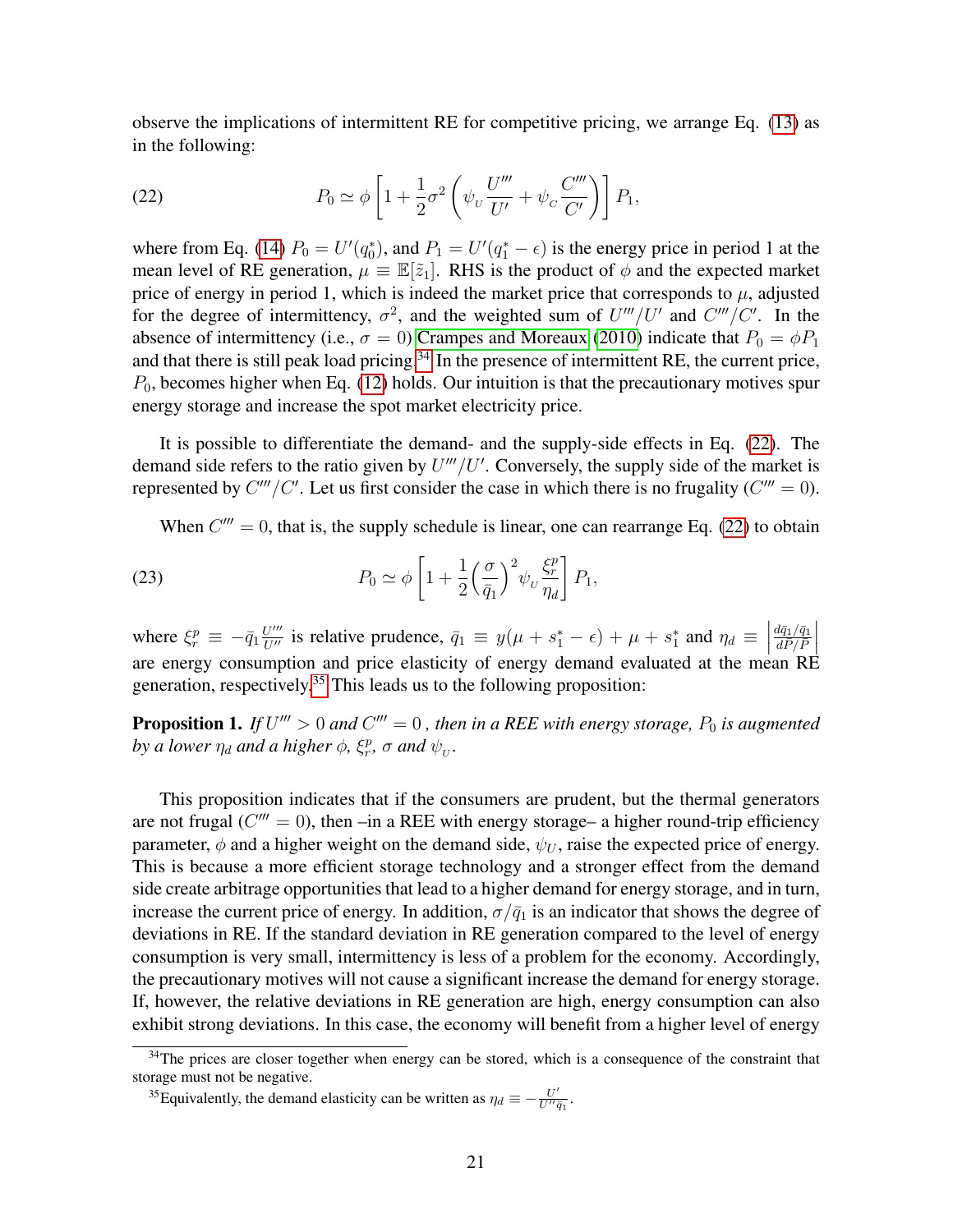storage. A higher demand for energy storage will lead the storage firms to store more energy, which in turn will increase the spot market electricity price.

Given that the agents are prudent ( $\xi_r^p > 0$ ), a higher sensitivity of energy demand to changes in energy price (i.e., a higher  $\eta_d$ ) will cause a lower energy price. This is because when the price elasticity of demand is higher, consumption adjustment will become a better substitute to energy storage. Consequently, the higher sensitivity to prices will diminish the impact of prudence on precautionary energy storage. A similar result can be found in the commodity storage literature, where [Wright and Williams](#page-34-0) [\(1982,](#page-34-0) [1984\)](#page-34-1) show that higher demand elasticity decreases the scope for commodity storage.

The data, nevertheless, indicates that the relative price response is rather low. Accordingly, the short-run (1–5 years) residential own-price elasticity of electricity demand in absolute value is estimated at 0.3 [\(EPRI, 2008\)](#page-31-13). The same number averaged for potential system peak hours for the summer months is estimated to be 0.15 [\(Taylor et al., 2005\)](#page-33-12). Surveying the evidence from the recent experiments with dynamic pricing of electricity, [Faruqui and Sergici](#page-31-14) [\(2010\)](#page-31-14) report that the own price elasticities in peak usage range from 0.02 to 0.10. This in turn can emphasize the role of prudence on precautionary energy storage.<sup>[36](#page-21-0)</sup>

Suppose now that the dispatchable thermal energy industry is characterized by a convex supply schedule, that is,  $C''' > 0$ , and the demand function is linear, that is,  $U''' = 0$ . One can rewrite Eq. [\(22\)](#page-20-1) to obtain

<span id="page-21-3"></span>(24) 
$$
P_0 \simeq \phi \left[ 1 + \frac{1}{2} \left( \frac{\sigma}{\bar{y}_1} \right)^2 \psi_c \frac{\xi_r^f}{\eta_s} \right] P_1,
$$

where  $\bar{y}_1 \equiv y(\mu + s_1^* - \epsilon)$  is thermal energy generation at the mean level of RE generation and  $\xi_r^f \equiv \bar{y}_1 \frac{C'''}{C''}$  and  $\eta_s \equiv \frac{d\bar{y}_1/\bar{y}_1}{d\bar{P}/\bar{P}}$  are the coefficient of relative frugality and the elasticity of thermal energy supply, respectively.<sup>[37](#page-21-1)</sup> Here  $C'$  is the price calculated by the inverse supply curve (industry marginal cost function) for thermal energy. This leads to the following proposition:

<span id="page-21-2"></span>**Proposition 2.** If  $U''' = 0$  and  $C''' > 0$ , then in a REE with energy storage,  $P_0$  is augmented by a lower  $\eta_s$ , and a higher  $\phi$ ,  $\xi_f^p$  $_{f}^{p}$ ,  $\sigma$  and  $\psi_{C}$ .

When the price schedule is linear and the dispatchable thermal energy industry is characterized by a convex supply schedule, Proposition [2](#page-21-2) indicates that a higher frugality induces a higher level of energy storage, and therefore, a higher current energy price. A higher elasticity of supply (that is, a more responsive thermal energy generation) causes a lower level of energy storage. Hence, both the supply- and demand-side elasticities have similar effects. If, however, the supply elasticity is low, there will be extra incentives to store

<span id="page-21-0"></span><sup>&</sup>lt;sup>36</sup>Although electricity consumers exhibit low price elasticities, this may indeed be related to the difficulties in accessing complete information. In other words, the households may be price inelastic because they simply lack complete information. When households are provided with real-time information regarding energy usage, [Jessoe and Rapson](#page-32-13) [\(2014\)](#page-32-13) demonstrate that they can become more price sensitive.

<span id="page-21-1"></span><sup>&</sup>lt;sup>37</sup> Equivalently, the elasticity of thermal energy supply can be shown as  $\eta_s \equiv \frac{C'}{C''i}$  $\frac{C'}{C''\bar y_1}.$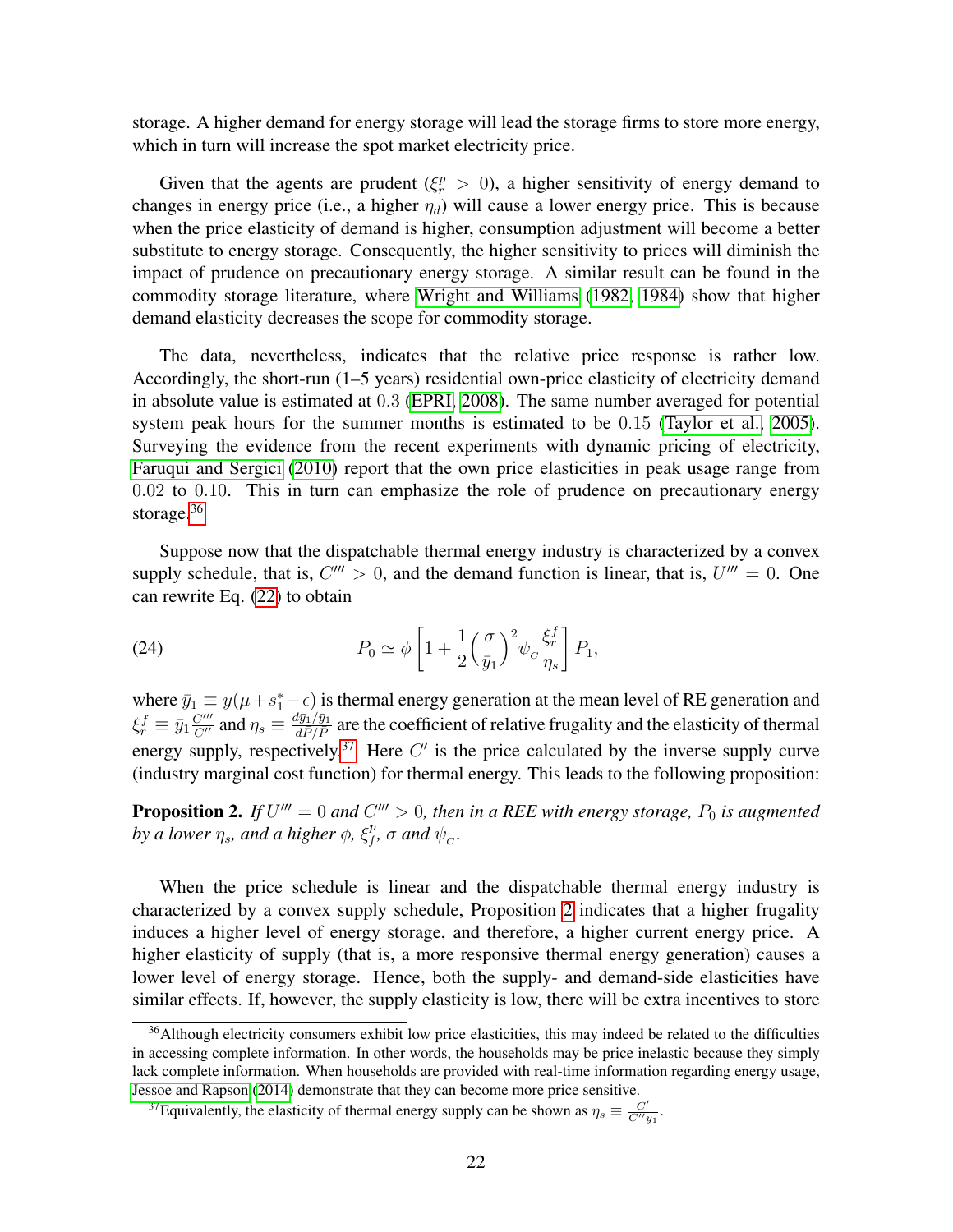energy. For example, one can think of a baseload power plant, which has low supply elasticity due to its poor flexibility in adjusting its output. For such a plant, it is not very cost effective to vary its supply. Therefore, a higher level of energy storage will be beneficial in the presence of uncertainty.

Let us suppose that the standard deviation in RE generation that is scaled by  $\bar{y}_1$ , that is,  $\sigma/\bar{y}_1$ , is high. Thus, the RE energy supply can significantly deviate from  $\bar{y}_1$ . In this case, there can be costly attempts in the thermal energy industry to supply the desired level of energy when RE is low. This will lead to a higher level of energy storage, and thus, spot market electricity price in equilibrium. In contrast, if  $\sigma$  is small, the deviations in RE generation will become less of an issue and in turn diminish the level of stored energy due to precautionary motives.

Let us now consider that the consumers are prudent and thermal generators are frugal. Eq. [\(25\)](#page-22-1) shows that there will be a higher demand for storage services and therefore a higher current energy price than those given by Eqs. [\(23\)](#page-20-3) and [\(24\)](#page-21-3):

<span id="page-22-1"></span>(25) 
$$
P_0 \simeq \phi \left[ 1 + \frac{1}{2} \left( \left( \frac{\sigma}{\bar{q}_1} \right)^2 \psi_v \frac{\xi_r^p}{\eta_d} + \left( \frac{\sigma}{\bar{y}_1} \right)^2 \psi_c \frac{\xi_r^f}{\eta_s} \right) \right] P_1.
$$

The interpretation follows from Propositions [1](#page-20-4) and [2.](#page-21-2) An interesting feature of Eq. [\(25\)](#page-22-1) is related to the weights assigned to the demand- and supply-side effects,  $\psi_U$  and  $\psi_C$ , respectively. [Miranda and Helmberger](#page-33-13) [\(1988\)](#page-33-13) show that price variability is more sensitive to the demand elasticity than the supply elasticity. When translated to our case, this can imply a greater weight on the effect of demand elasticity on the current energy price, and thus,  $\psi_U$ being greater than  $\psi_C$ . For energy markets, measuring this effect can be an interesting problem, and an empirical investigation may supply crucial information when pricing energy to attain the first-best dispatch.<sup>[38](#page-22-2)</sup>

In Appendix [E](#page-30-7) we also look at the implications of larger shares of RE for competitive pricing. In other words, we take into account the possibility that the thermal systems can be taken offline due to high RE generation and examine how the spot market price is affected in this regard.

### <span id="page-22-0"></span>5 Conclusion

Increased energy generation from renewable sources of energy is one of the key solutions in combating the climate change problem and is high on the policy agenda. Nevertheless, as RE is inherently variable and uncertain, larger shares of RE generation can cause serious vulnerabilities in meeting energy demand and make renewables unreliable baseload

<span id="page-22-2"></span><sup>&</sup>lt;sup>38</sup>Furthermore, recall the possible relationship between a better access to real-time information and a weaker role for prudence (see our earlier discussion under Proposition [1\)](#page-20-4). When such a relationship becomes more significant, it will place a relatively greater importance on frugality and its impact on the level of energy storage and energy prices.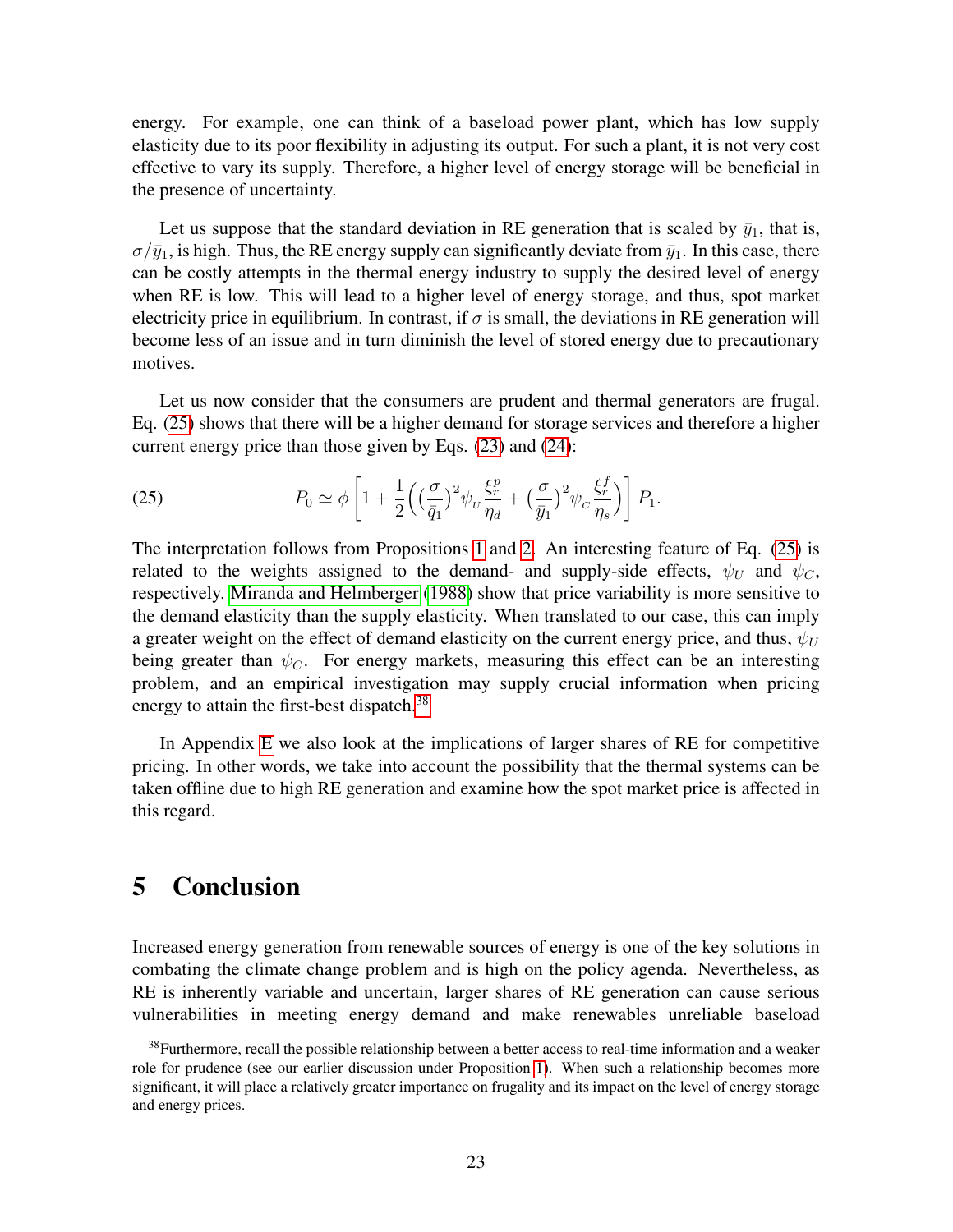contributors. In this regard, policymakers and utility planners have demonstrated interest in energy storage technologies as a way to enhance the resilience and reliability of the power grid.

Even though energy storage is addressed in many studies in the literature, the extent to which precautionary motives can spur energy storage is not well known. In designing coherent energy policies and making utility planning decisions, both governments and power utilities can benefit from the knowledge regarding the direct and indirect impacts that the precautionary motives have on electricity prices, and generation and storage decisions. The model we develop in this study provides a simple setup to assess these impacts due to prudence (convex marginal utility) and frugality (convex marginal cost). We first look at a planning problem. We then turn to a decentralized setting and examine how, in the presence of precautionary motives, the use of the energy storage technology affects the spot market electricity price, thermal energy generation, and electricity consumption.

Our analysis indicates that prudence and frugality cause precautionary energy storage. Even in the absence of prudence, frugality can still contribute toward precautionary storage, and vice versa. Decentralization of the optimal allocation through competitive markets allows us to see how prudence and frugality can affect energy prices, which, in turn, help coordinating the energy market. When prudence and frugality are present, there is precautionary energy storage and thus a higher spot market electricity price. The standard deviation in RE boosts energy storage to varying degrees. Considering prudence, this will depend on the ratio of the standard deviation in RE to energy consumption. If this ratio is large, intermittency in RE is less of a concern. Therefore, there will be a relatively lower level of energy storage and energy price. Regarding frugality, what matters is the ratio of the standard deviation in RE to thermal energy generation. If this share is high, the degree of intermittency will increase the current energy price through a higher demand for energy storage.

We find that when agents are prudent and there is intermittent RE, precautionary energy storage and spot market electricity price are negatively related to price elasticity of demand. This is a consequence of the fact that consumption adjustment is a substitute for energy storage. For example, a lower responsiveness of consumers, and thus, a lower price elasticity of demand, will assign a larger role to prudence in augmenting the demand for energy storage. On the other hand, when energy supply is less price elastic, dispatchable thermal energy generation will become a poorer substitute for energy storage. In this case, the intermittent residual load will lead to a higher demand for energy storage due to frugality. Furthermore, both the demand- and supply-side effects, that is, the effects coming from prudence and frugality, respectively, are weighted differently by the endogenously determined weights. This indicates that prudence and frugality cause precautionary energy storage to varying degrees.

One way to extend our study is to incorporate energy generation and storage capacity decisions into the model. Similar to the approach adopted by [Ambec and Crampes](#page-30-6) [\(2012\)](#page-30-6), a central planner can first determine various capacities and then choose how to dispatch them for each state of supply and demand. While the capacity decisions would be associated with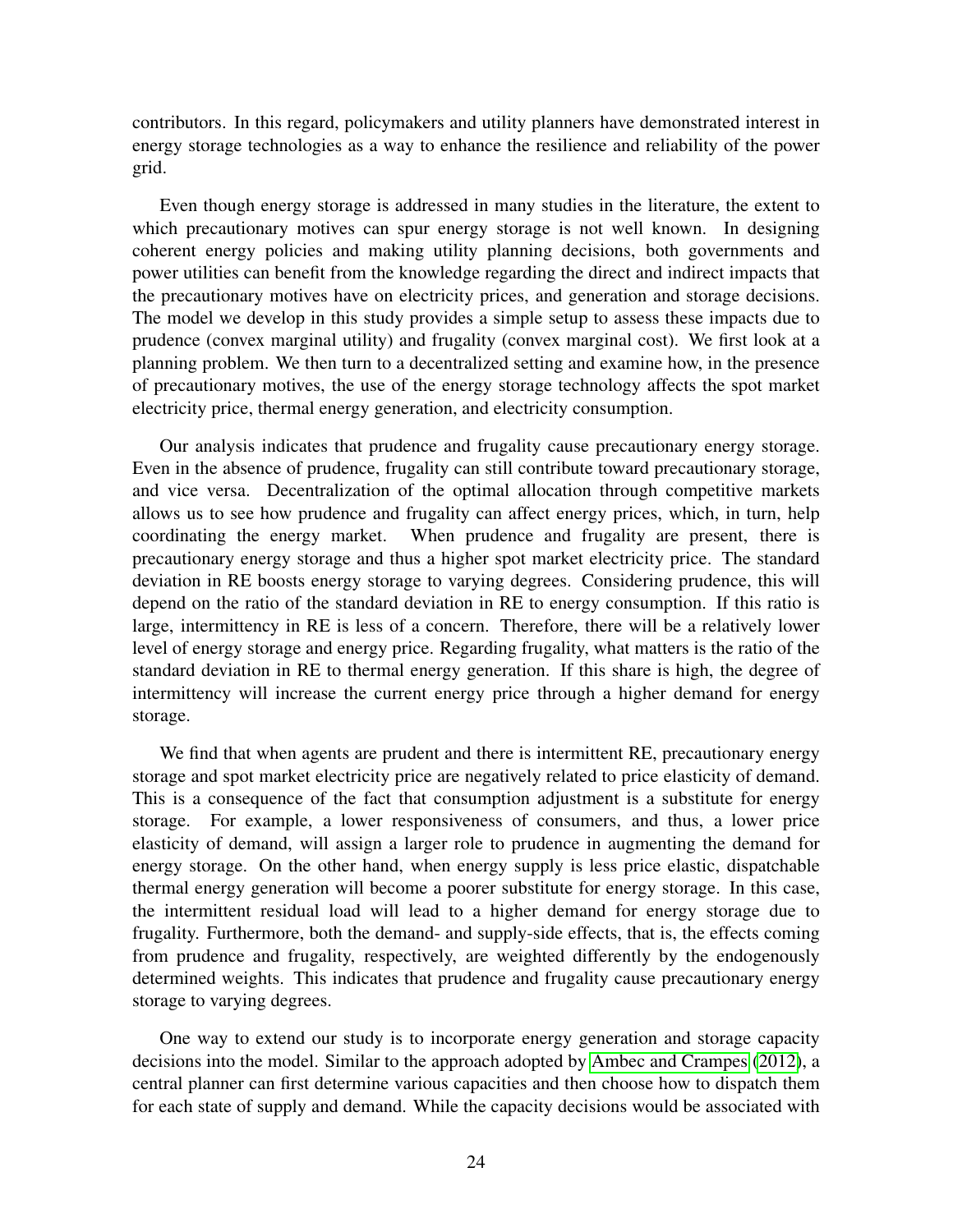long-term commitments in the economy, the latter, which corresponds to the present study, would be related to short-term decisions constrained by the installed capacities. It would then be interesting to analyze how precautionary motives can impact capacity decisions. Furthermore, considering market imperfections and pollution externalities, it will be worthwhile to investigate the relationship between precautionary motives and energy generation and storage decisions. Lastly, testing the empirical relevance of our model will be interesting.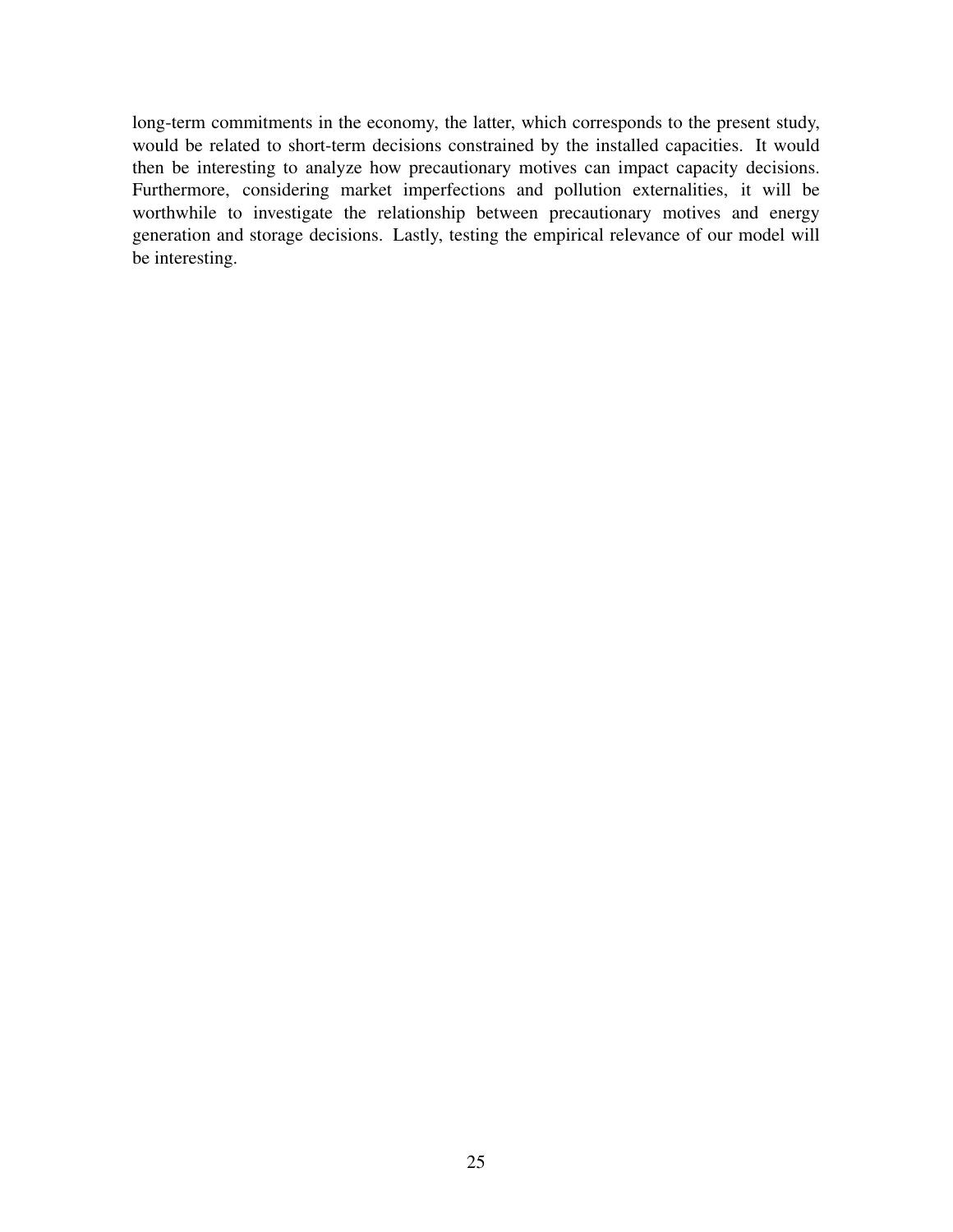# Appendices

## <span id="page-25-0"></span>A Proof of Theorem [1](#page-14-0)

To prove our main result, we will need the following lemma:

<span id="page-25-3"></span>**Lemma 1.** If  $\psi_U U''' + \psi_C C''' \geq 0$ , then increase in risk (or, the degree of intermittency) in *the sense of [Rothschild and Stiglitz](#page-33-14)* [\(1970\)](#page-33-14) (RS) *increases*  $s_1$ *.* 

*Proof.* Let E and F represent the cumulative distribution functions of  $\tilde{n}_1$  and  $\tilde{z}_1$ , respectively. Assume that F is a mean-preserving spread of E in the sense of RS. Thus, although both systems have the same average level of RE generation, the density function  $f(\tilde{z}_1)$  has more weight in the tails, and is more risky. Then, for every non-decreasing concave function,  $v$ , we have the following:

$$
\int_a^b v(m)dE(m) \ge \int_a^b v(m)dF(m).
$$

Taking  $v \equiv -U'$  yields the following:

<span id="page-25-2"></span>
$$
\int_a^b U'(m)dE(m) \le \int_a^b U'(m)dF(m).
$$

Then, for  $b = \bar{z}$ ,  $a = 0$ , and  $U' = U'(y(\tilde{j}_1 + s_1 - \epsilon) + \tilde{j} + s_1 - \epsilon)$  for  $\tilde{j} = \tilde{n}_1, \tilde{z}_1$ , Theorem  $2(A)$  in RS states that an increase in risk leads to a higher  $s_1$  if U' is convex in j; that is,

(26) 
$$
\frac{\partial^2 U'}{\partial \tilde{j}^2} = U''' \left( \frac{\partial y_1}{\partial \tilde{j}} + 1 \right)^2 + U'' \frac{\partial^2 y_1}{\partial \tilde{j}^2} \ge 0.
$$

Using Eq. [\(5\)](#page-11-3) we get

<span id="page-25-1"></span>(27) 
$$
\frac{\partial^2 y_1}{\partial \tilde{j}^2} = \frac{C''^2 U''' - U''^2 C'''}{(C'' - U'')^3}.
$$

Substituting Eqs.  $(5)$  and  $(27)$  in Eq.  $(26)$  then gives

<span id="page-25-4"></span>
$$
\psi_U U''' + \psi_C C''' \ge 0.
$$

 $\Box$ 

First, let us prove sufficiency using Lemma [1.](#page-25-3) Given  $s_1^+$ , let  $V(s_1^+,\mu)$  be the maximum value function for the intertemporal optimization problem under certainty. Further, let  $\mathbb{E}[V(s_1^*, \tilde{z}_1)]$  be the expected value of the maximum value function for the intertemporal optimization problem when RE is uncertain. Given  $\tilde{z}_1 = \mu + \tilde{x}$  and  $\mathbb{E}[\tilde{x}] = 0$ , the first order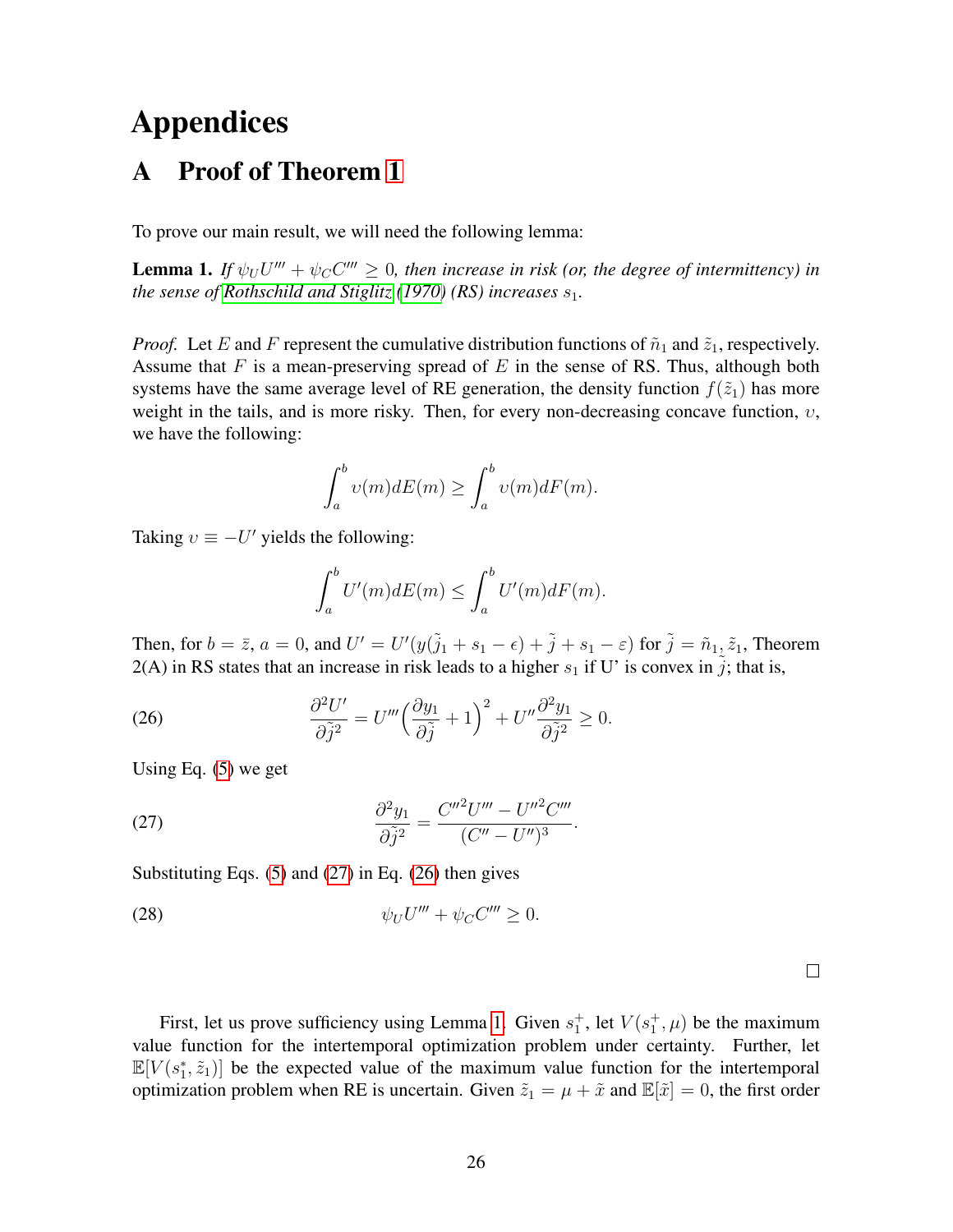conditions with respect to  $s_1$  for  $V(s_1, \mu)$  and  $\mathbb{E}[V(s_1, \tilde{z}_1)]$ , that is,  $V_s(s_1, \mu) = 0$  and  $\mathbb{E}[V_s(s_1, \tilde{z}_1)] = 0$ , respectively, yield:

$$
-U'(y(z_0 - \alpha s_1^+) + z_0 - \alpha s_1^+) + \phi[U'(y(\mu + s_1^+ - \epsilon) + \mu + s_1^+ - \epsilon)] = 0,
$$
  

$$
-U'(y(z_0 - \alpha s_1^+) + z_0 - \alpha s_1^+) + \phi \mathbb{E}[U'(y(\tilde{z}_1 + s_1^* - \epsilon) + \tilde{z}_1 + s_1^* - \epsilon)] = 0.
$$

If  $V(s_1^+, \tilde{z}_1)$  is convex in  $\tilde{z}_1$ , then  $\mathbb{E}[V_s(s_1^+, \tilde{z}_1)] \geq V_s(s_1^+, \mu) = 0$ , or equivalently,  $\mathbb{E}[U'(y(\tilde{z}_1 +$  $(s_1^+ - \epsilon) + \tilde{z}_1 + s_1^+ - \epsilon$   $\ge U'(y(\mu + s_1^+ - \epsilon) + \mu + s_1^+ - \epsilon)$ . If Lemma [1](#page-25-3) holds and we take  $\mu$  and 0 as the mean and the variance of  $\tilde{n}_1$ , respectively, then  $\mathbb{E}[U'(y(\tilde{z}_1 + s_1^+ - \epsilon) + \tilde{z}_1 + s_1^+ - \epsilon] \ge$  $U'(y(\mu + s_1^+ - \epsilon) + \mu + s_1^+ - \epsilon)$ . Hence, the marginal benefit of increasing energy storage is positive when  $s_1 = s_1^+$ , and thus,  $s_1^* \geq s_1^+$ . This ends the proof for sufficiency.

If  $s_1^* \geq s_1^+$  for every  $\mu$  and  $\tilde{x}$  with  $\mathbb{E}[\tilde{x}] = 0$ , then this must also be true for small zeromean risks. The small risk allows us to focus on  $2<sup>nd</sup>$  Taylor approximation around  $\mu$ :

(29) 
$$
V_s(s_1^+, \mu + \tilde{x}) \simeq V_s(s_1^+, \mu) + \tilde{x}V_{sz}(s_1^+, \mu) + \frac{1}{2}\tilde{x}^2V_{szz}(s_1^+, \mu) + \mathcal{O}(\tilde{x}^3)
$$

where  $V_{sz} = \phi \frac{\partial U'}{\partial \tilde{z}_1}$  $\frac{\partial U'}{\partial \tilde{z}_1}$ ,  $V_{szz} = \phi \frac{\partial^2 U'}{\partial \tilde{z}_1^2}$  $\frac{\partial^2 U'}{\partial \tilde{z}_1^2}$  (see Eqs. [\(26\)](#page-25-2) and [\(27\)](#page-25-1)), and O  $(\tilde{x}^3)$  is the remainder. By assuming that the risk is small, we can ignore the remainder term. From the first order condition,  $V_s(s_1^+, \mu) = 0$ . Taking the expectation of both sides yields:

(30) 
$$
\mathbb{E}[V_s(s_1^+, \mu + \tilde{x})] \simeq \frac{1}{2} \sigma^2 V_{szz}(s_1^+, \mu)
$$

For a small risk, if  $s_1^* > s_1^+$ , then  $\mathbb{E}[V_s(s_1^+, \mu + \tilde{x})] \geq 0$ . For  $\mathbb{E}[V_s(s_1^+, \mu + \tilde{x})] \geq 0$  to be positive,  $V_{szz} \ge 0$  must be positive. One can calculate that  $V_{szz} \ge 0$  is equivalent to Eq. [\(28\)](#page-25-4). This completes the proof for necessity.

## <span id="page-26-0"></span>B The second-order Taylor approximation of the intertemporal efficiency condition

Let  $g(\tilde{z}_1) \stackrel{\text{def}}{=} C'(\tilde{y}_1^*)$  and  $h(\tilde{z}_1) \stackrel{\text{def}}{=} U'(\tilde{q}_1^* - \epsilon)$ , where and  $\tilde{y}_1^* = y(\tilde{z}_1 + s_1^* - \epsilon)$  and  $\tilde{q}_1^* =$  $\tilde{y}_1^* + \tilde{z}_1 + s_1^*$ . Given  $s_1$  and  $\epsilon$ , a second-order Taylor series expansion around the conditional means  $\tilde{\mu} \equiv \mathbb{E} [z_1 | z_1 < \tau]$  for  $g(\tilde{z}_1)$  and  $\hat{\mu} \equiv \mathbb{E} [z_1 | z_1 > \tau]$  for  $h(\tilde{z}_1)$  yield:

(31a) 
$$
g(\tilde{z}_1) \simeq g(\tilde{\mu}) + (\tilde{z}_1 - \tilde{\mu})g'(\tilde{\mu}) + (1/2)(\tilde{z}_1 - \tilde{\mu})^2 g''(\tilde{\mu}),
$$

(31b) 
$$
h(\tilde{z}_1) \simeq h(\hat{\mu}) + (\tilde{z}_1 - \hat{\mu})h'(\hat{\mu}) + (1/2)(\tilde{z}_1 - \hat{\mu})^2h''(\hat{\mu}).
$$

Here,  $g'(\check{\mu}) \equiv \check{C}'' \partial y_1^* / \partial \check{\mu}$ ,  $h'(\hat{\mu}) \equiv \hat{U}''$ ,  $g''(\check{\mu}) \equiv \check{C}''' (\partial y_1^* / \partial \check{\mu})^2 + \check{C}'' \partial^2 y_1^* / \partial^2 \check{\mu}$  and  $h''(\hat{\mu}) \equiv \check{C}'' \partial y_1^* / \partial \check{\mu}$  $\hat{U}'''$ , where  $\check{C}''' \equiv C''(\check{y}_1^*)$ ,  $\hat{U}'' \equiv U''(\hat{q}_1^* - \epsilon)$ ,  $\check{C}''' \equiv C'''(\check{y}_1^*)$  and  $\hat{U}''' \equiv U'''(\hat{q}_1^* - \epsilon)$ .

For an interior solution for thermal energy,  $U' = C'$ , one can calculate the second order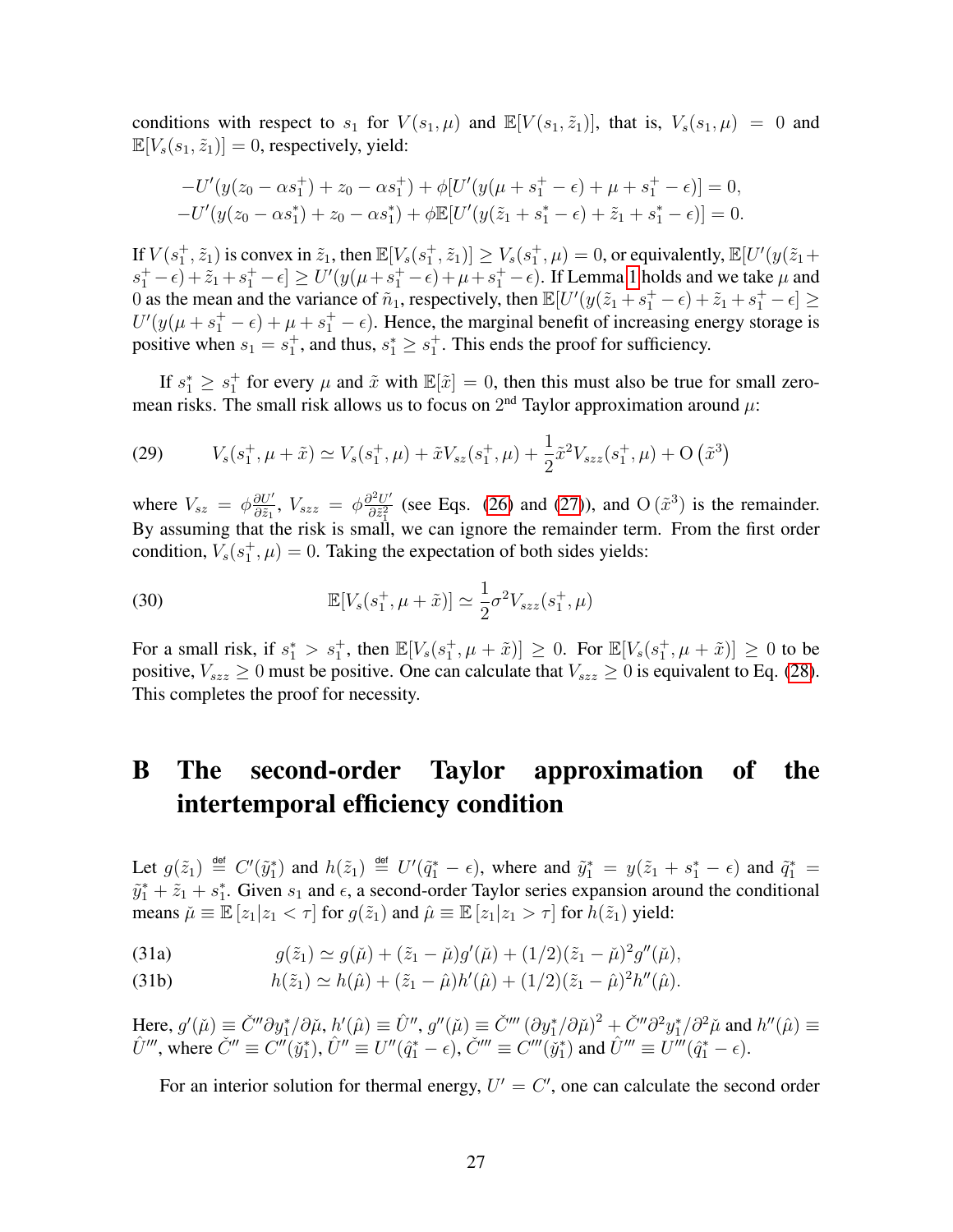derivative for the optimal thermal energy decision using Eq. [\(5\)](#page-11-3):

(32) 
$$
\frac{\partial^2 y_1^*}{\partial^2 \check{\mu}} = \frac{\check{C}''^2 \check{U}''' - \check{U}''^2 \check{C}'''}{(\check{C}'' - \check{U}'')^3}.
$$

Hence,

<span id="page-27-1"></span>(33) 
$$
g''(\check{\mu}) = \frac{\check{C}^{m}}{(\check{C}'' - \check{U}'')^3} \check{U}''' + \frac{-\check{U}^{m}}{(\check{C}'' - \check{U}'')^3} \check{C}'''.
$$

Calculating the conditional expectations, that is,  $\mathbb{E}[g(\tilde{z}_1)|\tilde{z}_1 \leq \tau]$  and  $\mathbb{E}[h(\tilde{z}_1)|z_1 > \tau]$ , gives the following:

<span id="page-27-2"></span>(34a) 
$$
\mathbb{E}[g(\tilde{z}_1)|\tilde{z}_1 \leq \tau] \simeq g(\tilde{\mu}) + \frac{1}{2}\check{\sigma}^2 g''(\tilde{\mu}),
$$

<span id="page-27-3"></span>(34b) 
$$
\mathbb{E}[h(\tilde{z}_1)|\tilde{z}_1 > \tau] \simeq h(\hat{\mu}) + \frac{1}{2}\hat{\sigma}^2 h''(\hat{\mu}),
$$

where  $\check{\sigma}^2 = \mathbb{E}[(\tilde{z}_1 - \check{\mu})^2 | \tilde{z}_1 \leq \tau]$  and  $\hat{\sigma}^2 = \mathbb{E}[(\tilde{z}_1 - \hat{\mu})^2 | \tilde{z}_1 > \tau]$  are conditional variances.

From Eqs. [\(11\)](#page-13-2), [\(33\)](#page-27-1), [\(34a\)](#page-27-2) and [\(34b\)](#page-27-3), and the fact that  $h''(\hat{\mu}) \equiv \hat{U}'''$ , one can rewrite Eq. [\(8b\)](#page-12-2) using a second-order Taylor approximation as in the following:

(35)  

$$
U'(q_0^*) = \phi \left[ F(\tau) \mathbb{E} [C'(\tilde{y}_1^*) | \tilde{z}_1 \le \tau \right] + (1 - F(\tau)) \mathbb{E} [U'(\tilde{q}_1^* - \epsilon) | \tilde{z}_1 > \tau ] \right]
$$

$$
= \phi \left[ F(\tau) \left( \check{C}' + \frac{1}{2} \check{\sigma}^2 \left( \psi_U \check{U}'' + \psi_C \check{C}''' \right) \right) + (1 - F(\tau)) \left( \hat{U}' + \frac{1}{2} \hat{\sigma}^2 \hat{U}'' \right) \right]
$$

## <span id="page-27-0"></span>C 100% RE

For our model, a 100% RE system is equivalent to  $F(\tau) = 0$ . Thus,  $\tilde{z}_1 > \tau$  always and there is no thermal energy dispatch. In other words, there is zero dispatchable energy capacity, which implies an infinite marginal cost beyond that state (cf. Eq.  $(4)$ ). Iceland's electricity sector with minor contributions from thermal system is an example of this extreme case. With hydropower accounting for 74% and geothermal for 26%, electricity generation was produced solely from renewables in 2010 [\(IEA, 2013\)](#page-32-14). One can also consider Norway's hydropower system that generates almost the whole electricity in the country [\(Førsund, 2007,](#page-31-15) p. 95). In 2010, approximately 95% of Norway's electricity was generated from hydropower [\(IEA, 2013\)](#page-32-14). Although our focus is on variable and intermittent RE, in the absence of thermal systems our model can easily be converted to a model with a reservoir hydroelectric system.<sup>[39](#page-27-4)</sup> For example, suppose  $z_0$  is the current flow of water to a reservoir and  $\tilde{z}_1$  is the uncertain flow in the next period. Let  $s_1$  be the water that is stored in the reservoir for use in the peak period. Disregarding losses due to surface evaporation and leakages (i.e.,  $\alpha = \phi = 1$ ),  $q_0 = z_0 - s_1$  is

<span id="page-27-4"></span><sup>&</sup>lt;sup>39</sup>Considering a hydropower system with reservoir constraints, and therefore, the allocation of production between seasons (summer and winter), it can be convenient to relax the assumption that there is no discounting between periods.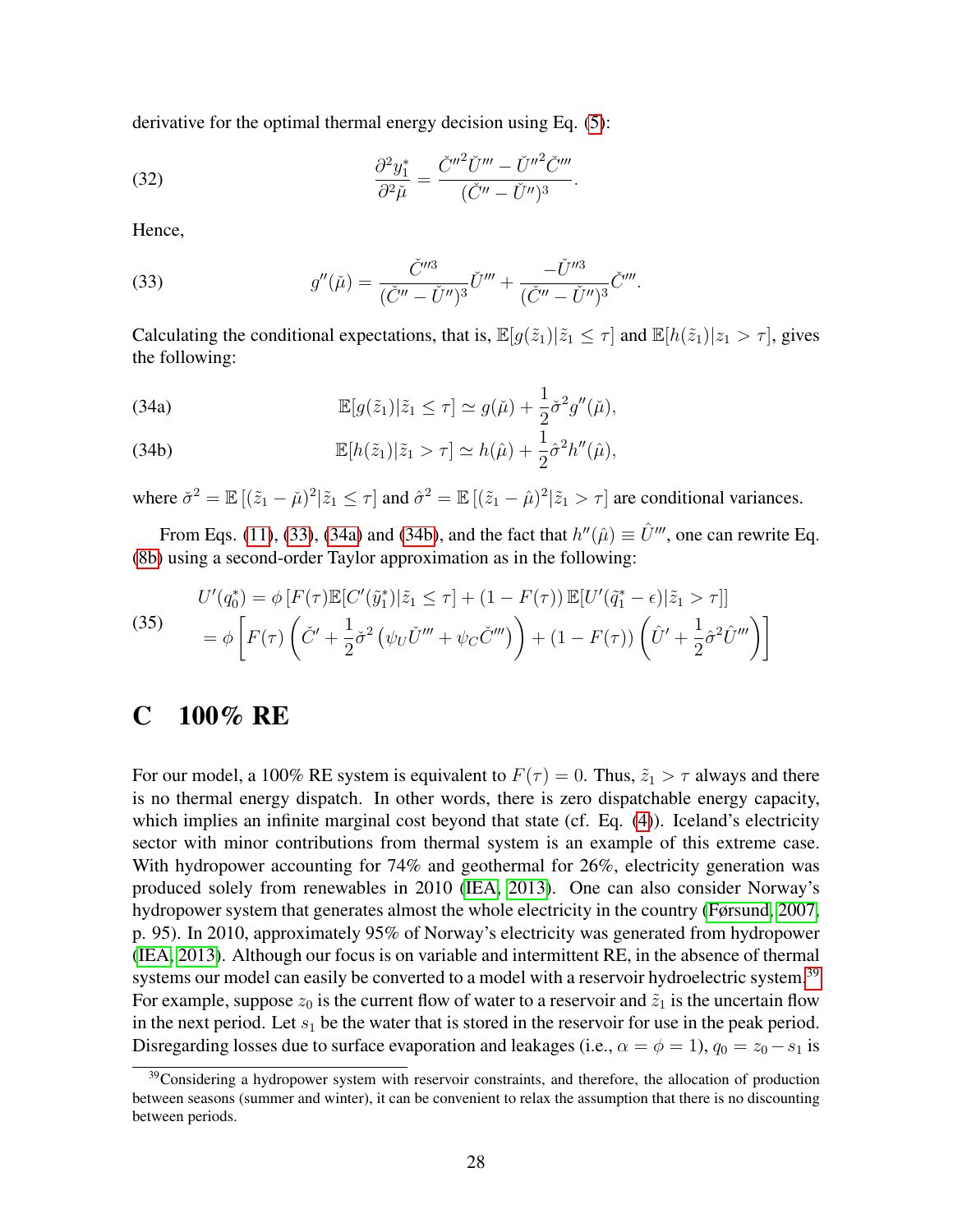the consumption of energy that is generated by letting the water flow through water turbines. Considering a 100% RE system where there is zero dispatchable energy capacity leads us to the following theorem:

<span id="page-28-2"></span>**Theorem 2.** If  $F(\tau) = 0$ , then for every  $\mu$  and  $\tilde{x}$  with  $\mathbb{E}[\tilde{x}] = 0$ ,  $s_1^* \geq s_1^+$  if and only if  $U''' \geq 0.$ 

*Proof.* The proof is similar to that of Theorem [1,](#page-14-0) except that for  $t = 0, 1, y_t^* = 0$ .  $\Box$ 

Thus, for an economy with a 100% RE system, prudence is necessary and must be sufficient for precautionary energy storage. The economy increases energy storage by consuming less electricity generated by renewable sources in the initial period. Theorem [2](#page-28-2) leads to the following corollary:

<span id="page-28-1"></span>**Corollary 3.**  $s_1^* \geq s_1^+$  *implies*  $q_0^* \leq q_0^+$ .

Consequently, some social surplus will be transferred to the peak period using energy storage technology. In a hydroelectric system with reservoirs, this will result in lower energy generation in the off-peak period, and therefore, a higher level of water transfer to the peak period. Hence, a higher volume of water that is kept in the reservoir due to precautionary motives is equivalent to generating a lower level of electricity from hydropower.

By taking a second-order Taylor approximation of Eq. [\(8b\)](#page-12-2) the intertemporal efficiency condition for the mean-level RE generation provides the following: $40$ 

(36) 
$$
U'(q_0^*) \simeq \phi \Big[U'\big(q_1^* - \epsilon\big) + \frac{1}{2}\sigma^2 U''' \big(q_1^* - \epsilon\big) \Big].
$$

For an interior solution of the energy storage, the marginal (consumption) cost of storing energy  $(U'/\phi)$  equals the expected marginal value of energy. If, however, the marginal cost of storing an extra unit of energy is greater than the expected marginal value of energy in the peak-period, the no energy is stored. It is also possible that when  $U''' \ge 0$  and all the storage capacity is completely utilized, the net expected value of energy in the next period is bigger than the unit cost of storing energy in the initial period. Lastly, a higher degree of intermittency increases energy storage whenever  $U''' \geq 0$ .

### <span id="page-28-0"></span>D Large share of RE

Translated to our model, large share of RE means that either  $z_1 > \tau$  and the thermal systems will become idle or  $z_1 \leq \tau$  and the thermal systems will meet the residual load. Such large shares of RE will be observed more frequently in the future. For example, according to the European Commission, it is expected that the RE target of 75%–85% and approximately

<span id="page-28-3"></span><sup>&</sup>lt;sup>40</sup>Refer to Appendix [B](#page-26-0) for the calculations. Note that  $F(\tau) = 0$ .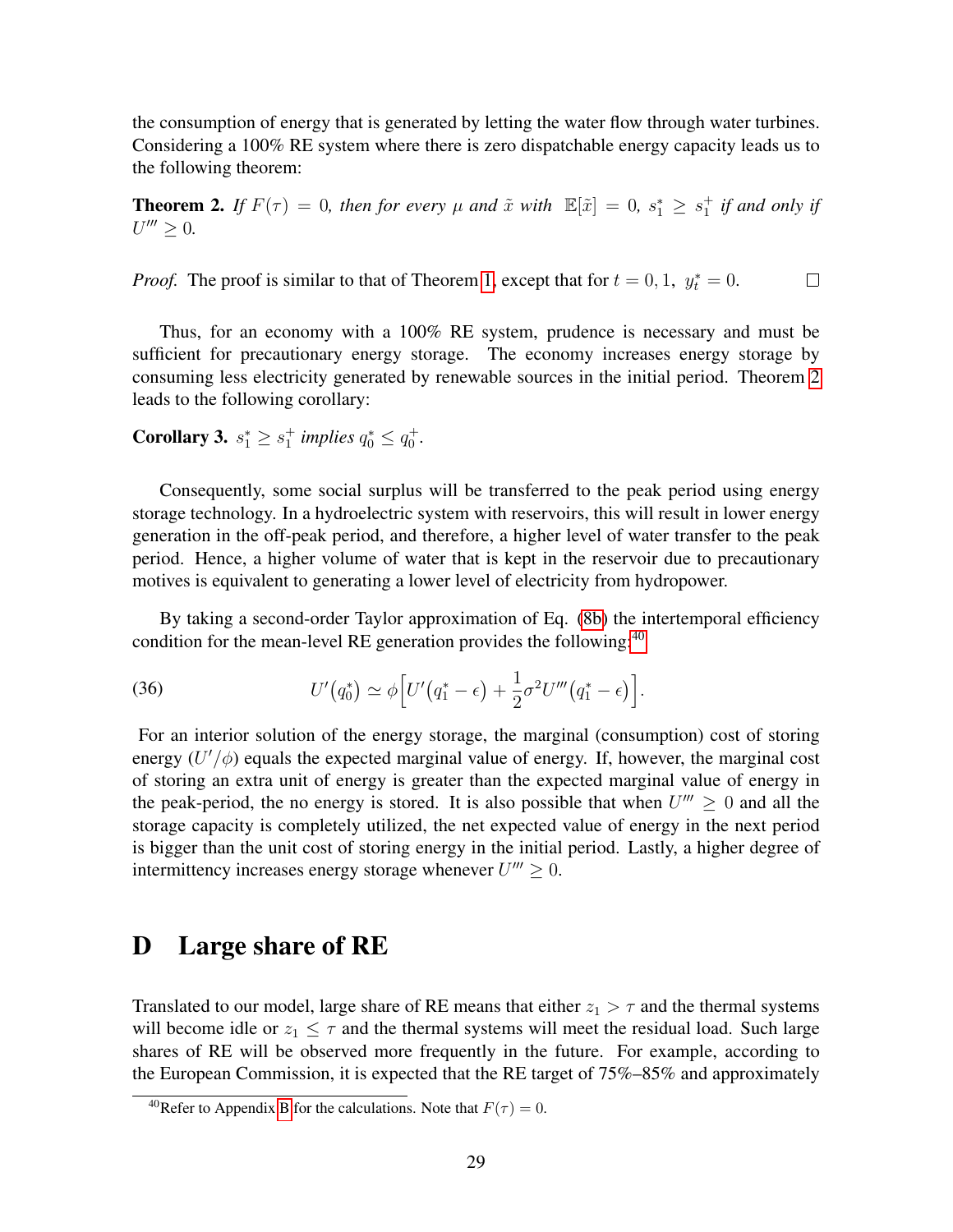100% will be achieved by 2030 and 2050, respectively.[41](#page-29-0) Such large shares of RE sources will most likely meet the energy load under favorable weather conditions and allow the thermal systems to be taken offline for some periods. Considering a large share of RE in an energy system we state the following theorem:

**Theorem 3.** For every  $\mu$  and  $\tilde{x}$  with  $\mathbb{E}[\tilde{x}] = 0$ ,  $s_1^* \geq s_1^+$  if and only if:

(37) 
$$
F(\tau)\big(\psi_U U'''(\check{q}_1^*-\epsilon)+\psi_C C'''(\check{y}_1^*)\big) + \big(1-F(\tau)\big)U'''(\hat{q}_1^*-\epsilon)\geq 0.
$$

*Proof.* Following the proof of Theorem [1,](#page-14-0) if  $V(s_1^+, \tilde{z}_1)$  is convex in  $\tilde{z}_1$ ,  $\mathbb{E}[V_s(s_1^+, \tilde{z}_1)]$   $\geq$   $V_s(s_1^+, \mu)$   $\qquad =$  0 or equivalently  $\mathbb{E}[U'(y(\tilde{z}_1 + s_1^+ - \epsilon) + \tilde{z}_1 + s_1^+ - \epsilon] \ge U'(y(\mu + s_1^+ - \epsilon) + \mu + s_1^+ - \epsilon)$ . Hence, the marginal benefit of increasing energy storage is positive when  $s_1 = s_1^+$  and there is uncertainty. Conducting a similar analysis will show that:

<span id="page-29-1"></span>(38) 
$$
F(\tau)\big(\psi_U U'''(\check{q}_1^*-\epsilon)+\psi_C C'''(\check{y}_1^*)\big) + \big(1-F(\tau)\big)U'''(\hat{q}_1^*-\epsilon)\geq 0.
$$

Therefore, if Eq. [\(38\)](#page-29-1) holds,  $s_1^* \geq s_1^+$ .

If  $s_1^* \geq s_1^+$  for every  $\mu$  and  $\tilde{x}$  with  $\mathbb{E}[\tilde{x}]=0$ , then this must also be true for small zero-mean risks. Given that there is a small zero-mean risk allows us to focus only on the second-order Taylor approximation. This yields the following:

(39) 
$$
\mathbb{E}[V_s(s_1^+, \mu + \tilde{x})] \simeq F(\tau) \frac{1}{2} \tilde{\sigma}^2 V_{szz}(s_1^+, \tilde{\mu}) + (1 - F(\tau)) \frac{1}{2} \hat{\sigma}^2 V_{szz}(s_1^+, \hat{\mu}).
$$

For a small risk, if  $s_1^* > s_1^+$ , then  $\mathbb{E}[V_s(s_1^+, \mu + \tilde{x})] \geq 0$ . For  $\mathbb{E}[V_s(s_1^+, \mu + \tilde{x})] \geq 0$  to be positive,  $F(\tau) \frac{1}{2}$  $\frac{1}{2}\check{\sigma}^2V_{szz}(s_1^+, \check{\mu}) + (1 - F(\tau))\frac{1}{2}\hat{\sigma}^2V_{szz}(s_1^+, \hat{\mu})$  must be positive. One can calculate that this is equivalent to  $\psi_U U''' + \psi_C \check{C}''' \geq 0$  and  $\hat{U}''' \geq 0$ . This completes the proof for necessity.  $\Box$ 

Note that for a variable (or a function) k,  $\check{k}$  and  $\hat{k}$  denote that k is evaluated at the conditional means  $\mathbb{E}[z_1|z_1 \leq \tau]$  and  $\mathbb{E}[z_1|z_1 > \tau]$ , respectively. Taking a second-order Taylor approximation on the RHS in Eq. [\(8b\)](#page-12-2) gives the following intertemporal efficiency condition:

(40)  

$$
U'(q_0^*) \simeq \phi \Big[ F(\tau) \Big( U'(\check{q}_1^* - \epsilon) + \frac{1}{2} \check{\sigma}^2 \big( \psi_U \check{U}''' + \psi_C \check{C}''' \big) \Big) + \left( 1 - F(\tau) \right) \big( U'(\hat{q}_1^* - \epsilon) + \frac{1}{2} \hat{\sigma}^2 \hat{U}''' \big) \Big].
$$

In opposition to an economy with a small share of RE, we see that frugality can have a relatively lower impact on precautionary energy storage. This is especially the case when the thermal plants are less frequently brought online; that is, when  $F(\tau)$  is small.

<span id="page-29-0"></span><sup>41</sup>EC European Commission (2007) "Communication from the Commission to the European Parliament, the Council, the European Economic and Social Committee and the Committee of the Regions, A roadmap for moving to a competitive low carbon economy in 2050", COM(2011) 112 final, available at: http://eurlex.europa.eu/legal-content/EN/TXT/?uri=CELEX:52011DC0112.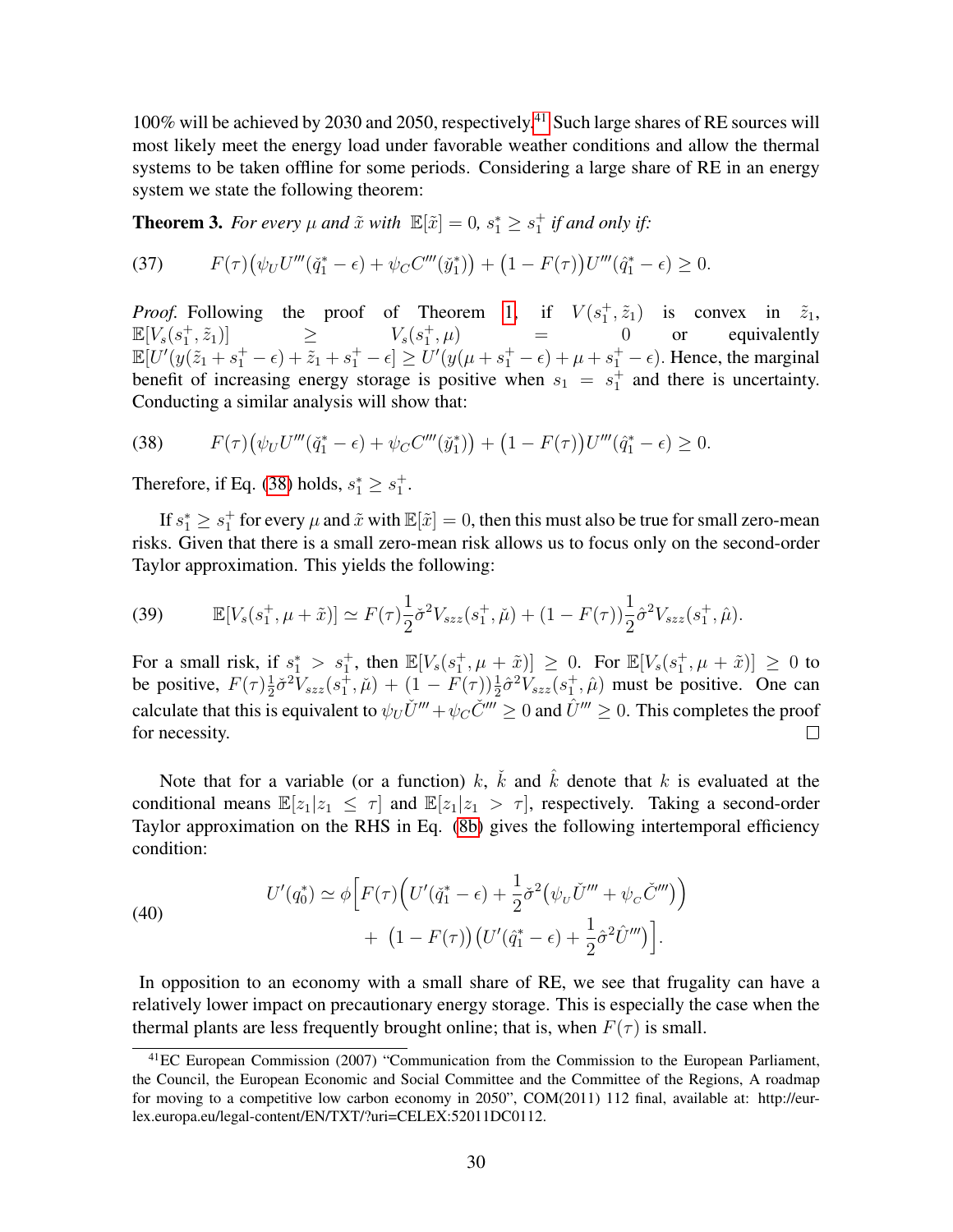### <span id="page-30-7"></span>E Competitive market equilibrium: larger shares of RE

When we consider an electricity market with  $100\%$  RE (e.g., an economy with only hydroelectric power generation), then for  $\psi_U = 1$  $\psi_U = 1$ , Proposition 1 follows. Hence, for  $\psi_U = 1$ , the pricing equation is given by Eq. [\(23\)](#page-20-3). The interpretation regarding how an equilibrium level of energy storage is affected by the degree of intermittency, the price elasticity of demand and the coefficient of relative prudence remains the same. However, note that the energy storage firms obtain the desired level of energy from RE generators instead of purchasing energy from the thermal energy industry.

For the general case when thermal systems are occasionally shut down, we have the following:

(41) 
$$
P_0 \simeq F(\tau) \check{P}_0 + (1 - F(\tau)) \hat{P}_0,
$$

where  $\check{P}_0$  and  $\hat{P}_0$  are given by Eqs. [\(25\)](#page-22-1) and [\(23\)](#page-20-3), respectively. Note that while  $\check{P}_0$  corresponds to the cases when thermal systems are active,  $\hat{P}_0$  corresponds to the cases when they are kept idle due to high RE generation. Furthermore, note that the higher the  $F(\tau)$  becomes, the lower the impact of frugality on the current spot price of electricity, and vice versa.

### References

- <span id="page-30-6"></span>Ambec, S. and C. Crampes (2012). Electricity provision with intermittent sources of energy. *Resource and Energy Economics 34*(3), 319–336.
- <span id="page-30-5"></span>Bobtcheff, C. (2011). Optimal dynamic management of a renewable energy source under uncertainty. *Annals of Economics and Statistics/Annales d'Économie et de Statistique* (103-104), 143–172.
- <span id="page-30-3"></span>Carroll, C. D. and M. S. Kimball (2008). Precautionary saving and precautionary wealth. In S. N. Durlauf and L. E. Blume (Eds.), *The New Palgrave Dictionary of Economics* (Second ed.). Palgrave Macmillan, London, UK.
- <span id="page-30-2"></span>Carroll, C. D. and A. A. Samwick (1998). How important is precautionary saving? *Review of Economics and Statistics 80*(3), 410–419.
- <span id="page-30-4"></span>Cecchetti, S. G., A. K. Kashyap, and D. W. Wilcox (1997). Interactions between the seasonal and business cycles in production and inventories. *American Economic Review 87*(5), 884–892.
- <span id="page-30-1"></span>Chavas, J.-P. and M. T. Holt (1996). Economic behavior under uncertainty: A joint analysis of risk preferences and technology. *The Review of Economics and Statistics 78*(2), 329–335.
- <span id="page-30-0"></span>Crainich, D., L. Eeckhoudt, and A. Trannoy (2013). Even (mixed) risk lovers are prudent. *The American Economic Review 103*(4), 1529–1535.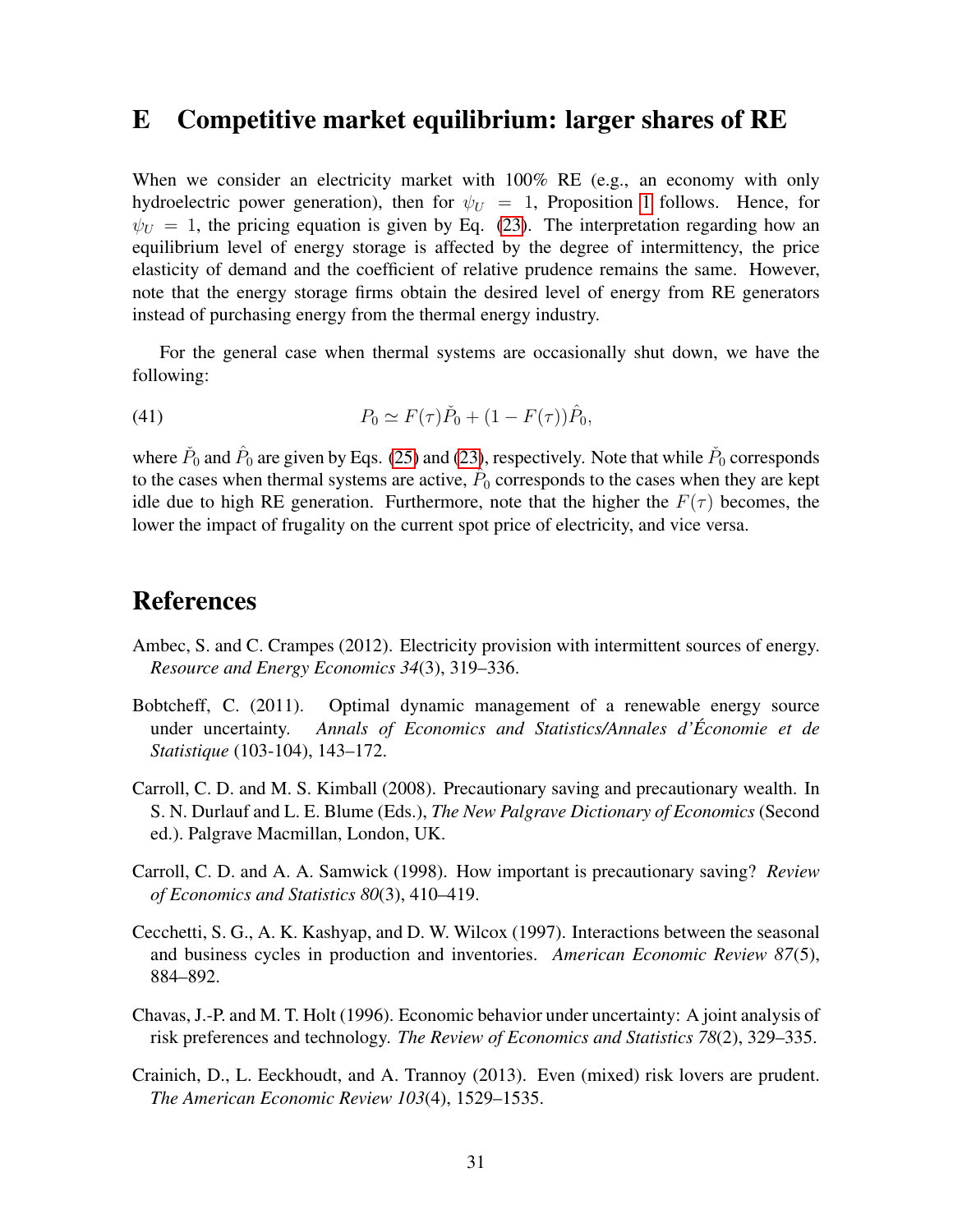- <span id="page-31-9"></span>Crampes, C. and M. Moreaux (2010). Pumped storage and cost saving. *Energy Economics 32*(2), 325–333.
- <span id="page-31-3"></span>Deck, C. and H. Schlesinger (2014). Consistency of higher order risk preferences. *Econometrica 82*(5), 1913–1943.
- <span id="page-31-6"></span>Denholm, P., E. Ela, B. Kirby, and M. Milligan (2010). The role of energy storage with renewable electricity generation. Technical report, National Renewable Energy Laboratory.
- <span id="page-31-12"></span>Doherty, R. and M. O'Malley (2005). A new approach to quantify reserve demand in systems with significant installed wind capacity. *Power Systems, IEEE Transactions on 20*(2), 587– 595.
- <span id="page-31-2"></span>Ebert, S. and D. Wiesen (2014). Joint measurement of risk aversion, prudence, and temperance. *Journal of Risk and Uncertainty 48*(3), 231–252.
- <span id="page-31-1"></span>EIA (2013). International Energy Outlook 2013: With Projections to 2040. Technical report, U.S. Energy Information Administration.
- <span id="page-31-13"></span>EPRI (2008). Price elasticity of demand for electricity: A primer and synthesis. Technical report, Electric Power Research Institute, Palo Alto, CA.
- <span id="page-31-10"></span>Evans, L., G. Guthrie, and A. Lu (2013). The role of storage in a competitive electricity market and the effects of climate change. *Energy Economics 36*, 405–418.
- <span id="page-31-8"></span>EWEA (2009). The economics of wind energy. Technical report, European Wind Energy Association.
- <span id="page-31-14"></span>Faruqui, A. and S. Sergici (2010). Household response to dynamic pricing of electricity: a survey of 15 experiments. *Journal of Regulatory Economics 38*(2), 193–225.
- <span id="page-31-15"></span>Førsund, F. R. (2007). *Hydropower Economics*. Springer, New York, USA.
- <span id="page-31-11"></span>Førsund, F. R. and L. Hjalmarsson (2011). Renewable energy expansion and the value of balance regulation power. In P.-O. Johansson and B. Kristrom (Eds.), *Modern Cost-benefit Analysis of Hydropower Conflicts*. Edward Elgar Publishing, MA, USA.
- <span id="page-31-7"></span>Gravelle, H. (1976). The peak load problem with feasible storage. *The Economic Journal 86*(342), 256–277.
- <span id="page-31-4"></span>Guiso, L., T. Jappelli, and D. Terlizzese (1996). Income risk, borrowing constraints, and portfolio choice. *The American Economic Review 86*(1), 158–172.
- <span id="page-31-0"></span>Hamilton, B., C. Thomas, S. J. Park, and J.-G. Choi (2012). The customer side of the meter. In F. P. Sioshansi (Ed.), *Smart grid: integrating renewable, distributed & efficient energy*, Chapter 16. Academic Press, Oxford, UK.
- <span id="page-31-5"></span>Hansen, P. V. (2009). Inflow uncertainty in hydropower markets. *The Scandinavian Journal of Economics 111*(1), 189–207.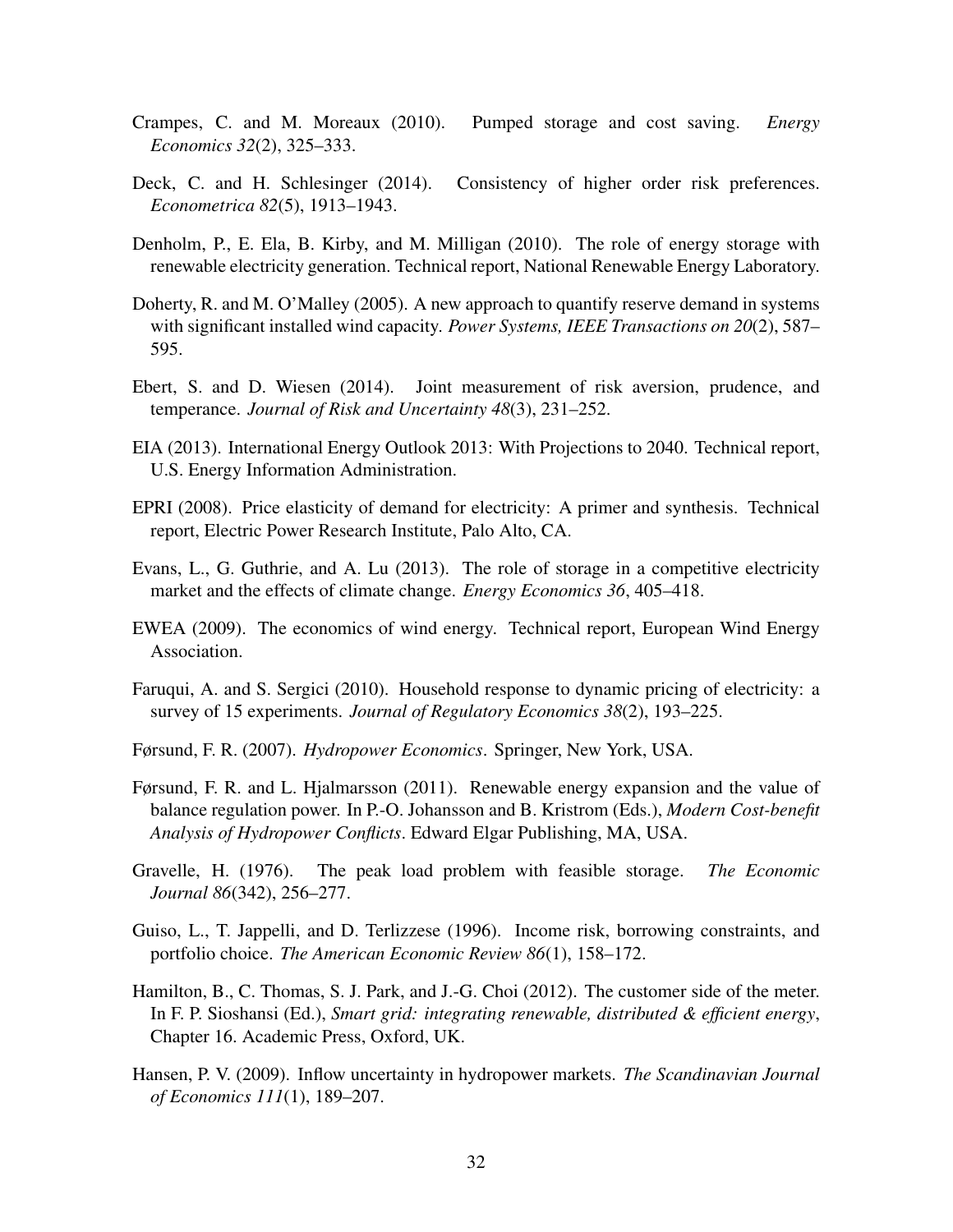- <span id="page-32-2"></span>Hart, E. K., E. D. Stoutenburg, and M. Z. Jacobson (2012). The potential of intermittent renewables to meet electric power demand: Current methods and emerging analytical techniques. *Proceedings of the IEEE 100*(2), 322–334.
- <span id="page-32-6"></span>Horsley, A. and A. J. Wrobel (2002). Efficiency rents of pumped-storage plants and their uses for operation and investment decisions. *Journal of Economic Dynamics and Control 27*(1), 109–142.
- <span id="page-32-0"></span>IEA (2008). Energy Policies Review: The European Union. Technical report, International Energy Agency.
- <span id="page-32-14"></span>IEA (2013). Nordic Energy Technology Perspectives: Pathways to a Carbon Neutral Energy Future. Technical report, International Energy Agency.
- <span id="page-32-1"></span>IEA (2014). Monthly electricity statistics (December 2014). Available at: [http://www.](http://www.iea.org/statistics/relatedsurveys/monthlyelectricitysurvey) [iea.org/statistics/relatedsurveys/monthlyelectricitysurvey](http://www.iea.org/statistics/relatedsurveys/monthlyelectricitysurvey).
- <span id="page-32-5"></span>Jackson, R. (1973). Peak load pricing model of an electric utility using pumped storage. *Water Resources Research 9*(3), 556–562.
- <span id="page-32-13"></span>Jessoe, K. and D. Rapson (2014). Knowledge is (less) power: Experimental evidence from residential energy use. *American Economic Review 104*(4), 1417–1438.
- <span id="page-32-10"></span>Joskow, P. L. (2011). Comparing the costs of intermittent and dispatchable electricity generating technologies. *The American Economic Review 101*(3), 238–241.
- <span id="page-32-8"></span>Kim, H., D. A. Boysen, J. M. Newhouse, B. L. Spatocco, B. Chung, P. J. Burke, D. J. Bradwell, K. Jiang, A. A. Tomaszowska, K. Wang, et al. (2012). Liquid metal batteries: Past, present, and future. *Chemical reviews 113*(3), 2075–2099.
- <span id="page-32-7"></span>Kimball, M. S. (1990). Precautionary saving in the small and in the large. *Econometrica 58*(1), 53–73.
- <span id="page-32-4"></span>Koopmans, T. (1957). Water storage policy in a simplified hydroelectric system. Technical Report 26, Cowles Foundation for Research in Economics, Yale University.
- <span id="page-32-12"></span>Leland, H. E. (1968). Saving and uncertainty: The precautionary demand for saving. *The Quarterly Journal of Economics 82*(3), 465–473.
- <span id="page-32-9"></span>Lichtner, S., R. Brindle, and L. Pack (2010). Electric Power Industry Needs for Grid-Scale Storage Applications. Technical report, U.S. Department of Energy.
- <span id="page-32-3"></span>Little, J. D. (1955). The use of storage water in a hydroelectric system. *Journal of the Operations Research Society of America 3*(2), 187–197.
- <span id="page-32-11"></span>Lund, H., A. N. Andersen, P. A. Østergaard, B. V. Mathiesen, and D. Connolly (2012). From electricity smart grids to smart energy systems–a market operation based approach and understanding. *Energy 42*(1), 96–102.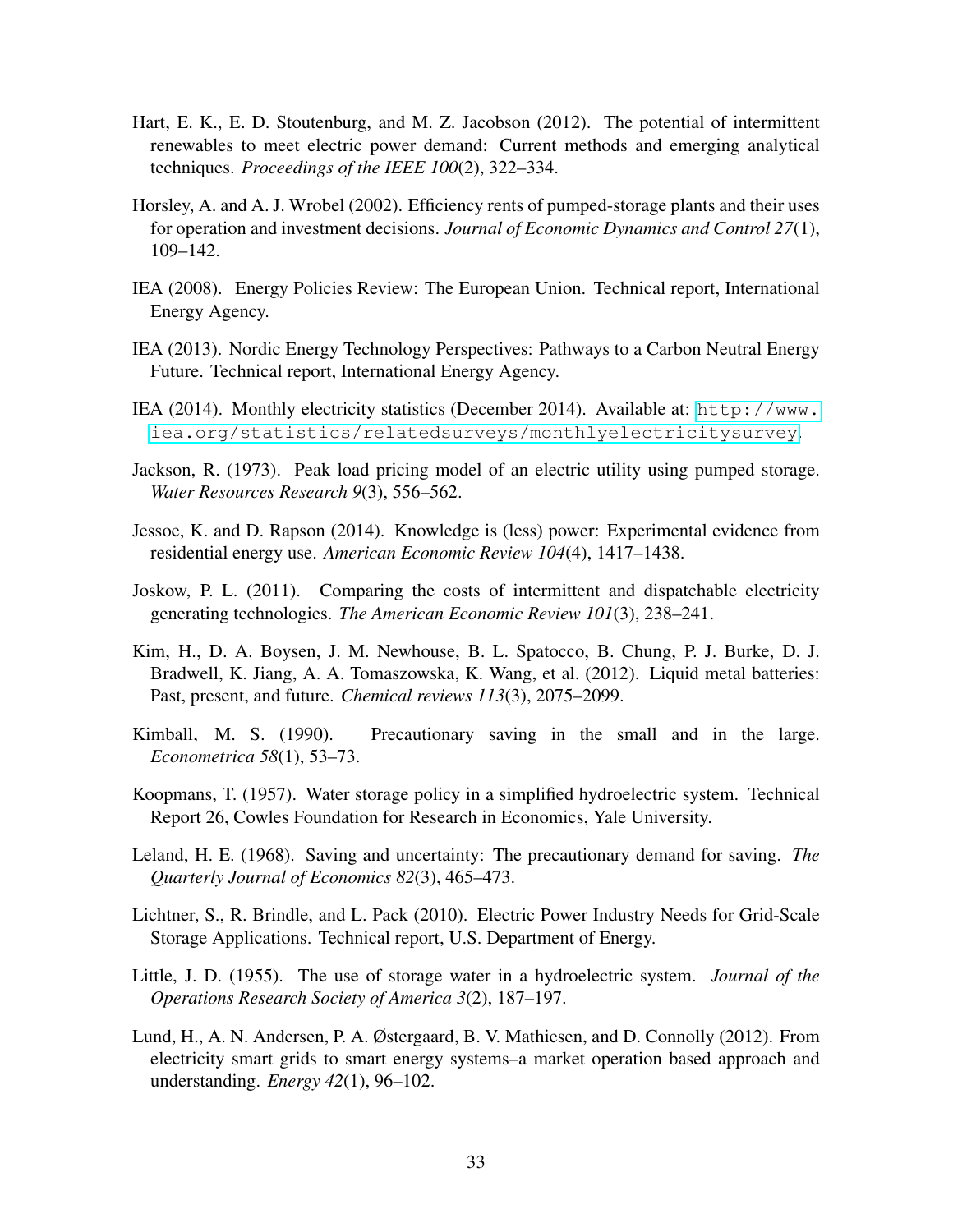- <span id="page-33-11"></span>Mas-Colell, A., M. D. Whinston, J. R. Green, et al. (1995). *Microeconomic theory*, Volume 1. Oxford university press New York.
- <span id="page-33-13"></span>Miranda, M. J. and P. G. Helmberger (1988). The effects of commodity price stabilization programs. *The American Economic Review 78*(1), 46–58.
- <span id="page-33-6"></span>Nord Pool Spot (2011). The nordic electricity exchange and the nordic model for a liberalized electricity market. Available at <http://nordpoolspot.com>.
- <span id="page-33-3"></span>Noussair, C. N., S. T. Trautmann, and G. Van de Kuilen (2014). Higher order risk attitudes, demographics, and financial decisions. *The Review of Economic Studies 81*(1), 325–355.
- <span id="page-33-4"></span>Nyamdash, B., E. Denny, and M. O?Malley (2010). The viability of balancing wind generation with large scale energy storage. *Energy Policy 38*(11), 7200–7208.
- <span id="page-33-0"></span>RMI (2014). Utility energy storage: Batteries, compressed air storage, flywheels, hydrogen, superconducting magnetic energy storage, thermal energy storage, ultracapacitors, and vehicle-to-grid. Technical report, Red Mountain Insights.
- <span id="page-33-14"></span>Rothschild, M. and J. E. Stiglitz (1970). Increasing risk: I. A definition. *Journal of Economic Theory 2*(3), 225–243.
- <span id="page-33-10"></span>Sandmo, A. (1970). The effect of uncertainty on saving decisions. *The Review of Economic Studies 37*(3), 353–360.
- <span id="page-33-2"></span>Steffen, B. and C. Weber (2013). Efficient storage capacity in power systems with thermal and renewable generation. *Energy Economics 36*, 556–567.
- <span id="page-33-12"></span>Taylor, T. N., P. M. Schwarz, and J. E. Cochell (2005). 24/7 hourly response to electricity real-time pricing with up to eight summers of experience. *Journal of regulatory economics 27*(3), 235–262.
- <span id="page-33-8"></span>Tuohy, A. and M. O'Malley (2011). Pumped storage in systems with very high wind penetration. *Energy Policy 39*(4), 1965–1974.
- <span id="page-33-5"></span>Ummels, B. C., M. Gibescu, E. Pelgrum, W. L. Kling, and A. J. Brand (2007). Impacts of wind power on thermal generation unit commitment and dispatch. *Energy Conversion, IEEE Transactions on 22*(1), 44–51.
- <span id="page-33-9"></span>van de Ven, P. M., N. Hegde, L. Massoulié, and T. Salonidis (2013). Optimal control of end-user energy storage. *IEEE Transactions on Smart Grid 4*(2), 789–797.
- <span id="page-33-1"></span>Wang, M. W., J. Wang, and D. Ton (2012). Prospects for renewable energy: Meeting the challenges of integration with storage. In F. P. Sioshansi (Ed.), *Smart grid: integrating renewable, distributed & efficient energy*, Chapter 5. Academic Press, Oxford, UK.
- <span id="page-33-7"></span>Williams, J. C. and B. Wright (1991). *Storage and commodity markets*. Cambridge University Press, NY, USA.